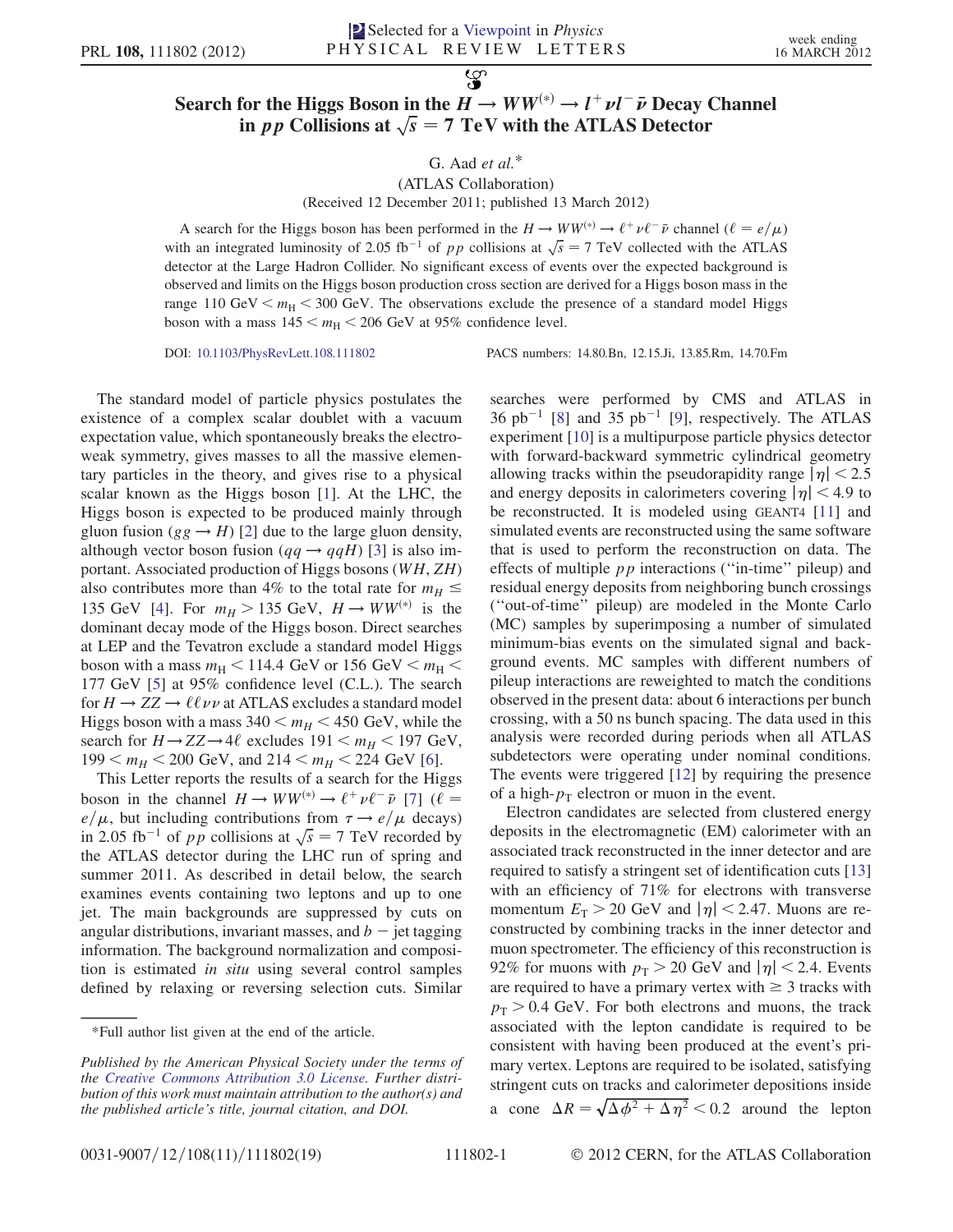candidate, where  $\Delta \phi$  and  $\Delta \eta$  are the transverse opening<br>angle and pseudorapidity difference between the lepton angle and pseudorapidity difference between the lepton and the track or energy deposit. The lepton reconstruction efficiencies are evaluated with tag-and-probe methods using  $Z \to \ell \ell$ ,  $J/\psi \to \ell \ell$ , and  $W \to \ell \nu$  events in data [[14](#page-4-13)].

Jets are reconstructed from calibrated clusters using the anti- $k_t$  algorithm [[15\]](#page-4-14) with radius parameter  $R = 0.4$ . Jet energies are calibrated using  $E_T$  and  $\eta$  dependent correction factors based on MC simulation and validated by test beam and collision data studies [\[16\]](#page-4-15). They are required to have  $E_T > 25$  GeV and  $|\eta| < 4.5$ . Jets are identified as having been produced by b quarks using an algorithm that combines information about the impact parameter significance of tracks in the jet and the topology of semileptonic b- and c-hadron decays [\[17\]](#page-4-16). The missing transverse momentum  $E_T^{\text{miss}}$  [[18](#page-4-17)] is reconstructed from calibrated energy<br>clusters in the calorimeters and the reconstructed momenta clusters in the calorimeters and the reconstructed momenta of the muons, which generally deposit only a small fraction of their energy in the calorimeters. The  $E_{\rm T}^{\rm miss}$  distribution in<br>the presence of pileup has been studied, and both  $F^{\rm miss}$  as a the presence of pileup has been studied, and both  $E_{\rm T}^{\rm miss}$  as a function of the number of reconstructed primary vertices function of the number of reconstructed primary vertices and  $E_T^{\text{miss}}$  as a function of the event's position in the bunch<br>train are well-modeled by MC calculations train are well-modeled by MC calculations.

Exactly two opposite-sign lepton candidates (*e* or  $\mu$ )<br>th  $n<sub>n</sub> > 15$  GeV for muons or  $F_n > 20$  GeV for elecwith  $p_T > 15$  GeV for muons or  $E_T > 20$  GeV for electrons are required. The leading lepton must have transverse momentum >25 GeV so the selected events have a high efficiency for the trigger selection.

After the selection of events with two leptons, the significant backgrounds are the Drell-Yan process,  $t\bar{t}$  and<br>single top  $(tW/th/tah)$  WW other diboson processes single top  $(tW/tb/tqb)$ , WW, other diboson processes  $(WZ/ZZ/W\gamma)$ , and  $W$  + jets where a jet is misidentified as a lepton. In addition to data-driven validations of the background estimates discussed later, MC simulations of the signal and backgrounds are studied in detail. The  $gg \rightarrow H$  and  $qq \rightarrow qqH$  processes are modeled using POWHEG, with PYTHIA to handle the parton shower [\[19\]](#page-4-18), and the  $gg \to H$  Higgs boson  $p<sub>T</sub>$  spectrum is reweighted to agree with the prediction of Ref. [[20](#page-4-19)]. PYTHIA is used to model  $WH/ZH$  production. Signal MC calculations are performed in steps of 5 GeV for  $m<sub>H</sub>$  below 200 GeV and in steps of 20 GeV for larger masses. Signal expectations for intermediate mass values are obtained by linear interpolation of the signal efficiency. The  $t\bar{t}$ , s-channel single top  $(th)$  and  $aa/aa \rightarrow WW/WZ/ZZ$  processes are generated (*tb*), and  $qq/qg \rightarrow WW/WZ/ZZ$  processes are generated with MC@NLO,  $t$ -channel and  $Wt$  single top with ACERMC (interfaced to the parton shower algorithm in PYTHIA),  $gg \rightarrow WW$  with GG2WW interfaced to the parton shower algorithm in HERWIG [\[21\]](#page-4-20),  $W\gamma$  with MADGRAPH interfaced to PYTHIA, and  $W + \text{jets}$  and  $Z/\gamma^* + \text{jets}$  with ALPGEN interfaced to PYTHIA [\[22\]](#page-4-21).

If the two leptons have different flavors, their invariant mass ( $m_{\ell\ell}$ ) is required to be above 10 GeV. Otherwise, they must satisfy  $m_{\ell\ell} > 15$  GeV and they must lie outside the

region with  $|m_{\ell\ell} - m_Z| < 15 \text{ GeV}$  to suppress back-<br>grounds from Y and Z production respectively grounds from  $Y$  and  $Z$  production, respectively.

The quantity  $E_{\text{T,rel}}^{\text{miss}}$  is defined as  $E_{\text{T}}^{\text{miss}}$  if the angle  $\Delta$ <br>tween the missing transverse momentum and the trans between the missing transverse momentum and the transverse momentum of the nearest lepton or jet is greater than  $\pi/2$ , or  $E_{\rm T}^{\rm miss} \sin(\Delta \phi)$  otherwise.  $E_{\rm T,rel}^{\rm miss}$  is less sensitive to the mismon proportion of a single lapton or jet than  $E_{\rm miss}^{\rm miss}$ . the mismeasurement of a single lepton or jet than  $E_T^{\text{miss}}$ . To suppress backgrounds from multijet events and  $D_T$ ell-Yan suppress backgrounds from multijet events and Drell-Yan production, it is required that  $E_{\text{T,rel}}^{\text{miss}} > 40 \text{ GeV}$  if the two<br>lontons have the same flavor,  $E_{\text{miss}}^{\text{miss}} > 25 \text{ GeV}$  if they leptons have the same flavor, or  $E_{\text{T,rel}}^{\text{miss}} > 25 \text{ GeV}$  if they have different flavor.

After these requirements, the data are separated into  $H + 0$  – jet and  $H + 1$  – jet [[23](#page-4-22)] samples based on<br>whether they have zero or exactly one jet In the  $H + 0$  – whether they have zero or exactly one jet. In the  $H + 0$  -<br>iet channel, the dilenton system is required to have a large jet channel, the dilepton system is required to have a large transverse boost,  $p_1^{\ell\ell} > 30$  GeV, to suppress backgrounds<br>from  $Z + \text{jets}$  and continuum WW production from  $Z$  + jets and continuum WW production.

To suppress background from top-quark production, events in the  $H + 1$  - jet channel are rejected if the jet is<br>identified as the decay of a *b* quark. These candidates are identified as the decay of a  $b$  quark. These candidates are further required to have  $|\mathbf{p}_{\text{T}}^{\text{tot}}| < 30$  GeV, where  $\mathbf{p}_{\text{T}}^{\text{tot}}$  is the vector sum of the transverse momenta of the jet the two vector sum of the transverse momenta of the jet, the two leptons, and the  $E_T^{\text{miss}}$  vector. This latter selection sup-<br>presses events with significant hadronic activity that recoils presses events with significant hadronic activity that recoils against the  $\mathbf{p}_T^{\text{tot}}$  system but does not leave high  $p_T$  jets in the detector. In the  $H + 1$  – jet channel, the event is required detector. In the  $H + 1$  - jet channel, the event is required<br>to pass the  $Z \rightarrow \tau \tau$  rejection cut used in the  $H \rightarrow WW$ to pass the  $Z \rightarrow \tau \tau$  rejection cut used in the  $H \rightarrow WW$ analysis of Ref. [[24](#page-4-23)].

Top and WW backgrounds are suppressed by an upper bound on  $m_{\ell\ell}$ . Because the  $m_{\ell\ell}$  distribution for the signal depends strongly on  $m_H$ , the chosen upper bound depends on the Higgs boson mass hypothesis. For  $m_H < 170$  GeV,  $m_{\ell\ell}$  < 50 GeV is required, while for  $170 \le m_{\rm H}$  < 220 GeV, the cut is  $m_{\ell\ell} < 65$  GeV. For  $m_H \ge 220$  GeV, the requirement is  $50 < m_{\ell\ell} < 180$  GeV.

For  $m_{\rm H}$  < 220 GeV, an upper bound is imposed on the azimuthal angle between the two leptons to exploit differences in spin correlations between signal and background:  $\Delta\phi_{\ell\ell}$  < 1.3 for  $m_{\rm H}$  < 170 GeV, or  $\Delta\phi_{\ell\ell}$  < 1.8 for  $m_{\rm H}$  < 220 GeV. The final requirement uses the transverse mass 220 GeV. The final requirement uses the transverse mass  $m_{\text{T}}$  [[25](#page-5-0)] which is defined as  $(m_{\text{T}})^2 = m_v^2 + 2(e_v|\mathbf{p}_{\text{T},i}| - \mathbf{p}_{\text{T},i})$  where the subscripts u and i denote the visible  $\mathbf{p}_{\text{T},v} \cdot \mathbf{p}_{\text{T},i}$ , where the subscripts v and i denote the visible and invisible decay products and  $e_v = \sqrt{\mathbf{p}_{\text{T},v} \cdot \mathbf{p}_{\text{T},v} + m_v^2}$ denotes the transverse energy. The transverse mass  $m_T$  is<br>required to lie within 0.75 $m_T < m_T < m_T$  if  $m_T <$ required to lie within  $0.75m_{\rm H} < m_{\rm T} < m_{\rm H}$  if  $m_{\rm H} <$ 220 GeV or  $0.6m_H < m_T < m_H$  otherwise. The upper bound on this window reduces the WW and top backgrounds and excludes regions of phase space where interference effects between the signal and the  $gg \rightarrow WW$ background are large [[26](#page-5-1)].

Table [I](#page-2-0) shows the expected and observed event yields after these cuts. As described below, the  $W +$  jets background is entirely determined from data, whereas for the other processes the expectations are based on simulation,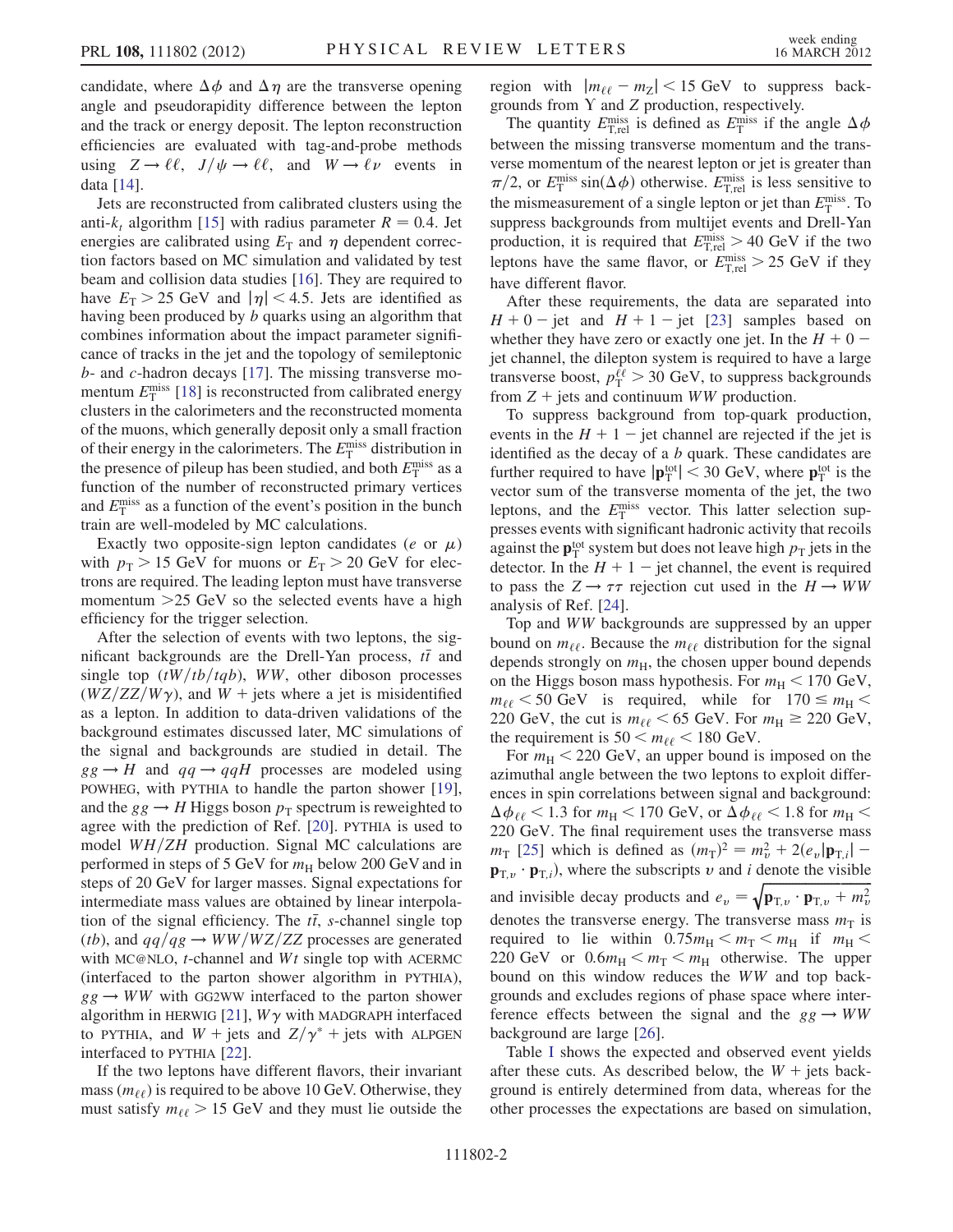| $H + 0$ – jet Channel                                        | Signal        | WW            |               | $W + \text{jets } Z/\gamma^* + \text{jets}$ | $t\bar{t}$    |               | $tW/tb/tqb$ WZ/ZZ/W $\gamma$ Total Bkg. Observed |               |          |
|--------------------------------------------------------------|---------------|---------------|---------------|---------------------------------------------|---------------|---------------|--------------------------------------------------|---------------|----------|
| Jet Veto                                                     | $99 \pm 21$   | $524 \pm 52$  | $84 \pm 41$   | $174 \pm 169$                               | $42 \pm 14$   | $32 \pm 8$    | $15 \pm 4$                                       | $872 \pm 182$ | 920      |
| $p_{\rm T}^{\ell\ell}$ > 30 GeV                              | $95 \pm 20$   | $467 \pm 45$  | $69 \pm 34$   | $30 \pm 12$                                 | $39 \pm 14$   | $29 \pm 8$    | $13 \pm 4$                                       | $648 \pm 60$  | 700      |
| $m_{\ell\ell}$ < 50 GeV                                      | $68 \pm 15$   | $118 \pm 15$  | $21 \pm 8$    | $13 \pm 8$                                  | $7 \pm 4$     | $5.8 \pm 1.8$ | $1.9 \pm 0.6$                                    | $166 \pm 19$  | 199      |
| $\Delta \phi_{\ell\ell}$ < 1.3                               | $58 \pm 13$   | $91 \pm 12$   | $12 \pm 5$    | $9 \pm 6$                                   | $6 \pm 3$     | $5.8 \pm 1.8$ | $1.7 \pm 0.6$                                    | $125 \pm 15$  | 149      |
| $0.75m_H < m_T < m_H$                                        | $40 \pm 9$    | $52 \pm 7$    | $5 \pm 2$     | $2 \pm 4$                                   | $2.4 \pm 1.6$ | $1.5 \pm 1.0$ | $1.1 \pm 0.5$                                    | $63 \pm 9$    | 81       |
| $H + 1$ – jet Channel                                        | Signal        | WW            |               | $W + \text{jets } Z/\gamma^* + \text{jets}$ | $t\bar{t}$    |               | $tW/tb/tqb$ $WZ/ZZ/W\gamma$                      | Total Bkg.    | Observed |
| $1$ jet                                                      | $50 \pm 9$    | $193 \pm 20$  | $38 \pm 21$   | $74 \pm 65$                                 | $473 \pm 124$ | $174 \pm 26$  | $14 \pm 2$                                       | $967 \pm 145$ | 952      |
| $b$ – jet veto                                               | $48 \pm 9$    | $188 \pm 19$  | $35 \pm 19$   | $73 \pm 61$                                 | $174 \pm 49$  | $66 \pm 11$   | $14 \pm 2$                                       | $549 \pm 83$  | 564      |
| $ \mathbf{p}^{\text{tot}}_{\text{T}}  < 30 \text{ GeV}$      | $39 \pm 7$    | $154 \pm 16$  | $18 \pm 9$    | $38 \pm 32$                                 | $106 \pm 30$  | $50 \pm 9$    | $9.7 \pm 1.5$                                    | $376 \pm 48$  | 405      |
| $Z \rightarrow \tau \tau$ veto                               | $39 \pm 7$    | $150 \pm 17$  | $18 \pm 8$    | $34 \pm 23$                                 | $102 \pm 23$  | $48 \pm 8$    | $9 \pm 2$                                        | $361 \pm 38$  | 388      |
| $m_{\ell\ell}$ < 50 GeV                                      | $26 \pm 6$    | $33 \pm 5$    | $3.3 \pm 1.4$ | $8 \pm 7$                                   | $20 \pm 7$    | $11 \pm 3$    | $1.8 \pm 0.5$                                    | $77 \pm 12$   | 90       |
| $\Delta \phi_{\ell\ell}$ < 1.3                               | $23 \pm 5$    | $25 \pm 4$    | $2.1 \pm 1.0$ | $4 \pm 6$                                   | $17 \pm 6$    | $9 \pm 3$     | $1.5 \pm 0.4$                                    | $60 \pm 10$   | 72       |
| $0.75m_H < m_T < m_H$                                        | $14 \pm 3$    | $12 \pm 3$    | $0.9 \pm 0.4$ | $1.3 \pm 1.9$                               | $8 \pm 2$     | $4.0 \pm 1.6$ | $0.7 \pm 0.3$                                    | $28 \pm 4$    | 29       |
| Control Regions                                              | Signal        | WW            |               | $W + \text{jets } Z/\gamma^* + \text{jets}$ | $t\bar{t}$    | tW/tb/tqb     | $WZ/ZZ/W\gamma$                                  | Total Bkg.    | Observed |
| $WW0 - \text{jet } (m_H < 220 \text{ GeV})$ 1.7 ± 0.4        |               | $223 \pm 30$  | $20 \pm 15$   | $6 \pm 8$                                   | $25 \pm 10$   | $15 \pm 4$    | $8 \pm 3$                                        | $296 \pm 36$  | 296      |
| $WW0 - \text{jet } (m_H \ge 220 \text{ GeV})$ 10 ± 2         |               | $173 \pm 23$  | $24 \pm 12$   | $13 \pm 19$                                 | $15 \pm 6$    | $8 \pm 3$     | $3.3 \pm 0.6$                                    | $236 \pm 33$  | 258      |
| $WW1 - \text{jet}$ ( $m_H < 220 \text{ GeV}$ ) $1.0 \pm 0.3$ |               | $76 \pm 13$   | $5 \pm 3$     | $5 \pm 5$                                   | $56 \pm 14$   | $23 \pm 5$    | $5.3 \pm 1.4$                                    | $171 \pm 21$  | 184      |
| $WW1 - \text{jet } (m_H \geq 220 \text{ GeV})$ 5.8 ± 1.5     |               | $51 \pm 9$    | $3.9 \pm 1.8$ | $10 \pm 10$                                 | $35 \pm 9$    | $18 \pm 4$    | $2.8 \pm 0.6$                                    | $120 \pm 17$  | 129      |
| $t\bar{t}1$ – jet                                            | $0.9 \pm 0.3$ | $3.9 \pm 1.0$ | $\ldots$ .    | $1 \pm 17$                                  | $184 \pm 64$  | $80 \pm 19$   | $0.2 \pm 0.9$                                    | $270 \pm 69$  | 249      |

<span id="page-2-0"></span>TABLE I. The expected numbers of signal ( $m<sub>H</sub> = 150$  GeV) and background events after the requirements listed in the first column, as well as the observed numbers of events in data. All numbers are summed over lepton flavor.

with  $Z/\gamma^*$  + jets, t $\bar{t}$ , and  $tW/tb/tqb$  corrected by scale factors derived from control samples. The uncertainties factors derived from control samples. The uncertainties shown are the sum in quadrature of systematic uncertainties and statistical errors due to the finite number of MC events. Figure [1](#page-2-1) shows the distributions of  $m_{\ell\ell}$  and  $\Delta \phi_{\ell\ell}$ before the final cut on  $m_{\ell\ell}$ , and the distribution of  $m_{\text{T}}$  after<br>the cut on  $\Delta \phi_{\ell\ell}$ the cut on  $\Delta \phi_{\ell\ell}$ .<br>The background

The background from  $W +$  jets events where one jet is misidentified as a lepton is estimated from data using a control sample where one of the two leptons satisfies a loosened set of identification and isolation criteria but not the full set of criteria normally used. The extrapolation from this control sample to the signal region is extracted from dijet events [\[27\]](#page-5-2).

The Drell-Yan background is corrected for mismodeling of the distribution of  $E_T^{\text{miss}}$  at high values based on the observed difference between the fraction of events passing observed difference between the fraction of events passing the  $E_{\text{T,rel}}^{\text{miss}} > 40 \text{ GeV}$  selection in data and MC simulation<br>for events with m<sub>u</sub> within 10 GeV of the 7 boson mass for events with  $m_{\ell\ell}$  within 10 GeV of the Z boson mass. The correction factors are all found to be between 0.8 and 0.9, which indicates that the background in the signal region is about 15% less than the MC estimates.

<span id="page-2-1"></span>

FIG. 1. Distributions of  $m_{\ell\ell}$  (left),  $\Delta \phi_{\ell\ell}$  (center), and  $m_{\text{T}}$  (right). The top row shows the selection for the  $H + 0$  - jet channel and the hottom row for the  $H + 1$  - iet channel The left and central plo the bottom row for the  $H + 1$  – jet channel. The left and central plots are shown after the  $p_t^{\ell\ell}$  selection for the  $H + 0$  – jet channel and after the ln<sup>tot</sup>l cut for the  $H + 1$  – iet channel. For the rightmost plot after the  $|\mathbf{p}_{\text{I}}^{\text{tot}}|$  cut for the  $H + 1 - \text{jet}$  channel. For the rightmost plots, the distributions are shown after all the cuts for  $m_H = 150 \text{ GeV}$ <br>except the cut on  $m_{\text{m}}$  itself. The background distributions except the cut on  $m<sub>T</sub>$  itself. The background distributions are stacked, so that the top of the diboson background coincides with the standard model line which includes the statistical and systematic uncertainties on the expectation in the absence of a signal. The expected signal for  $m_H = 150$  GeV is shown as a separate thicker line, and the final bin includes the overflow.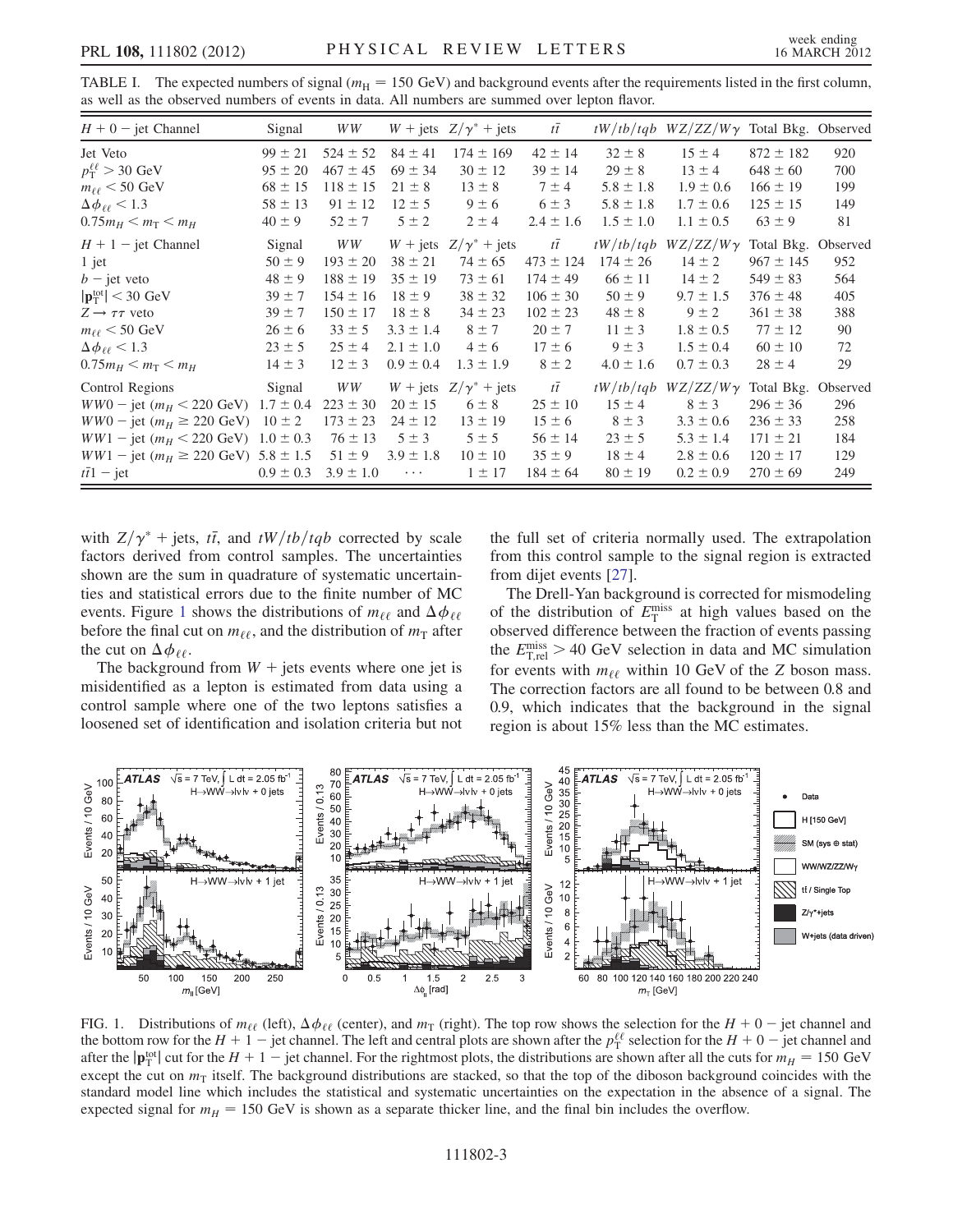The WW and top backgrounds are normalized by a simultaneous fit to the numbers of observed events in the signal region and several control samples. A sample enriched in WW background is defined by removing the selections on  $m_{\text{T}}$  and  $\Delta \phi_{\ell\ell}$  and changing the selection<br>on  $m_{\ell\ell}$ . For  $m_{\nu}$  < 220 GeV the cut is changed to  $m_{\ell\ell}$  > on  $m_{\ell\ell}$ . For  $m_H < 220$  GeV, the cut is changed to  $m_{\ell\ell} >$ 80 GeV, while for  $m_H > 220$  GeV, the control region is the union of the regions with  $15 \le m_{\ell\ell} \le 50$  GeV and  $m_{\ell\ell}$  > 180 GeV. This control sample is studied separately for the  $H + 0$  – jet channel and the  $H + 1$  – jet channel,<br>and the observed vields are consistent with expectations in and the observed yields are consistent with expectations in both cases. The yields in these control regions, shown in Table [I](#page-2-0), are propagated to the signal region using scale factors computed with MC.

In the  $H + 0$  – jet channel, the top-enriched control<br>mple consists of the same preselected sample used in sample consists of the same preselected sample used in the rest of this analysis: events with two leptons and  $E_{\text{T,rel}}^{\text{miss}}$ .<br>The scale factor used to proposate the  $t\bar{t}$  yield from this The scale factor used to propagate the  $t\bar{t}$  yield from this<br>sample to the signal region is estimated as the square of the sample to the signal region is estimated as the square of the efficiency for one top decay to survive the jet veto (estimated using another control sample, defined by the presence of an additional  $b - \text{jet}$ , with a correction computed<br>using MC to account for the presence of single top [28] using MC to account for the presence of single top [\[28\]](#page-5-3). A sample enriched in top background is defined for the  $H + 1$  – jet channel by reversing the  $b$  – jet veto and<br>removing the cuts on  $\Delta \phi_{\text{new}}$  mee and  $m_{\text{new}}$ . The extrapolaremoving the cuts on  $\Delta \phi_{\ell\ell}$ ,  $m_{\ell\ell}$ , and  $m_T$ . The extrapolation to the signal region is done using a scale factor tion to the signal region is done using a scale factor computed using MC. The control samples for top in the  $H + 0$  – jet and  $H + 1$  – jet channels also normalize the<br>top contamination in the corresponding WW control retop contamination in the corresponding WW control regions. In both cases, the estimated top backgrounds are consistent with the expected yields in Table [I.](#page-2-0)

The signal significance and limits on Higgs boson production are derived from a likelihood function that is the product of the Poisson probabilities of each of the lepton flavor and jet multiplicity yields for the signal selections, the  $WW + 0$  - jet and  $WW + 1$  - jet control regions, and<br>top control region for the  $H + 1$  - jet channel. The portop control region for the  $H + 1$  – jet channel. The nor-<br>malization of the signal, the WW cross sections for the malization of the signal, the WW cross sections for the  $H + 0$  – jet and  $H + 1$  – jet channels, and the top cross<br>section for the  $H + 1$  – jet channel are allowed to vary section for the  $H + 1$  - jet channel are allowed to vary<br>independently: the control regions included in the fit conindependently; the control regions included in the fit constrain all of these except the signal yield. All other components are normalized to their expectations scaled by nuisance parameters constrained by Gaussian terms that include the systematic uncertainties described below. The results from the control sample measurements for the top background in the  $H + 0$  – jet channel and for the  $W +$ <br>jets and Drell-Yan backgrounds everywhere are used as the jets and Drell-Yan backgrounds everywhere are used as the expected values for the corresponding backgrounds in the fit. Since these contributions are small, the control samples themselves are not explicitly modeled in the fit as they are for top in the  $H + 1$  – jet channel and for *WW* everywhere.<br>The systematic uncertainties include contributions from

The systematic uncertainties include contributions from the 3.7% uncertainty in the luminosity [\[29\]](#page-5-4), and from

theoretical uncertainties, which are  $-8/ + 12\%$  and  $+8\%$  from the parton  $\pm 8\%$  from the QCD scale and 1% and 4% from the parton density functions, for  $gg \to H$  and  $qq \to qqH$  respectively. Additional theoretical uncertainties on the acceptance are assessed as described in Ref. [[30](#page-5-5)]. In particular, the uncertainty in the assignment of events to jet multiplicity bins is included separately as an uncertainty on the cross section of each bin, calculated from the approximate 10% and 20% uncertainties of the inclusive  $0 - jet$  and 1 - jet cross sections, respectively.

Several sources of measurement uncertainty are taken into account. The uncertainty on the jet energy scale is less than 10% on the global scale including flavor composition effects, with an additional uncertainty of up to 7% due to pileup [[16](#page-4-15)]. The electron and muon efficiencies are determined from samples of W and Z boson data with uncertainties of 2%–5% and 0.3%–1%, respectively, depending on  $|\eta|$  and  $p_T$ . Uncertainties are <1% and <0.1%, respectively, on the lepton energy scale and  $\leq 0.6\%$  and  $\leq 5\%$  on the resolution  $[14]$  $[14]$  $[14]$ . The uncertainties on the b-tagging efficiency and mistag rate are  $6\%-15\%$  and up to  $21\%$ , respectively [\[17\]](#page-4-16). A 13% uncertainty is applied to the energy scale for low- $p_T$  depositions in the  $E_T^{\text{miss}}$  measure-<br>ment. All these sources of detector uncertainty are propament. All these sources of detector uncertainty are propagated to the result by varying reconstructed quantities and observing the effect on the expected yields. For the WW background, the total (theoretical and experimental) uncertainty on the ratio of cross sections in the signal and control regions is 7.6% in the  $H + 0$  – jet channel and 21% in<br>the  $H + 1$  – jet channel; for the top background in the  $H + 1$  – jet channel; for the top background in  $H + 1$  – jet the total for the extrapolation to the signal  $H + 1$  – jet the total for the extrapolation to the signal<br>region is 38% and 29% to the WW control region region is 38%, and 29% to the WW control region.

<span id="page-3-0"></span>

FIG. 2 (color online). The expected (dashed) and observed (solid) 95% C.L. upper limits on the cross section, normalized to the standard model cross section, as a function of the Higgs boson mass. Expected limits are given for the scenario where there is no signal. The vertical lines in the curves indicate the points where the selection cuts change, and the bands around the dashed line indicate the expected statistical fluctuations of the limit.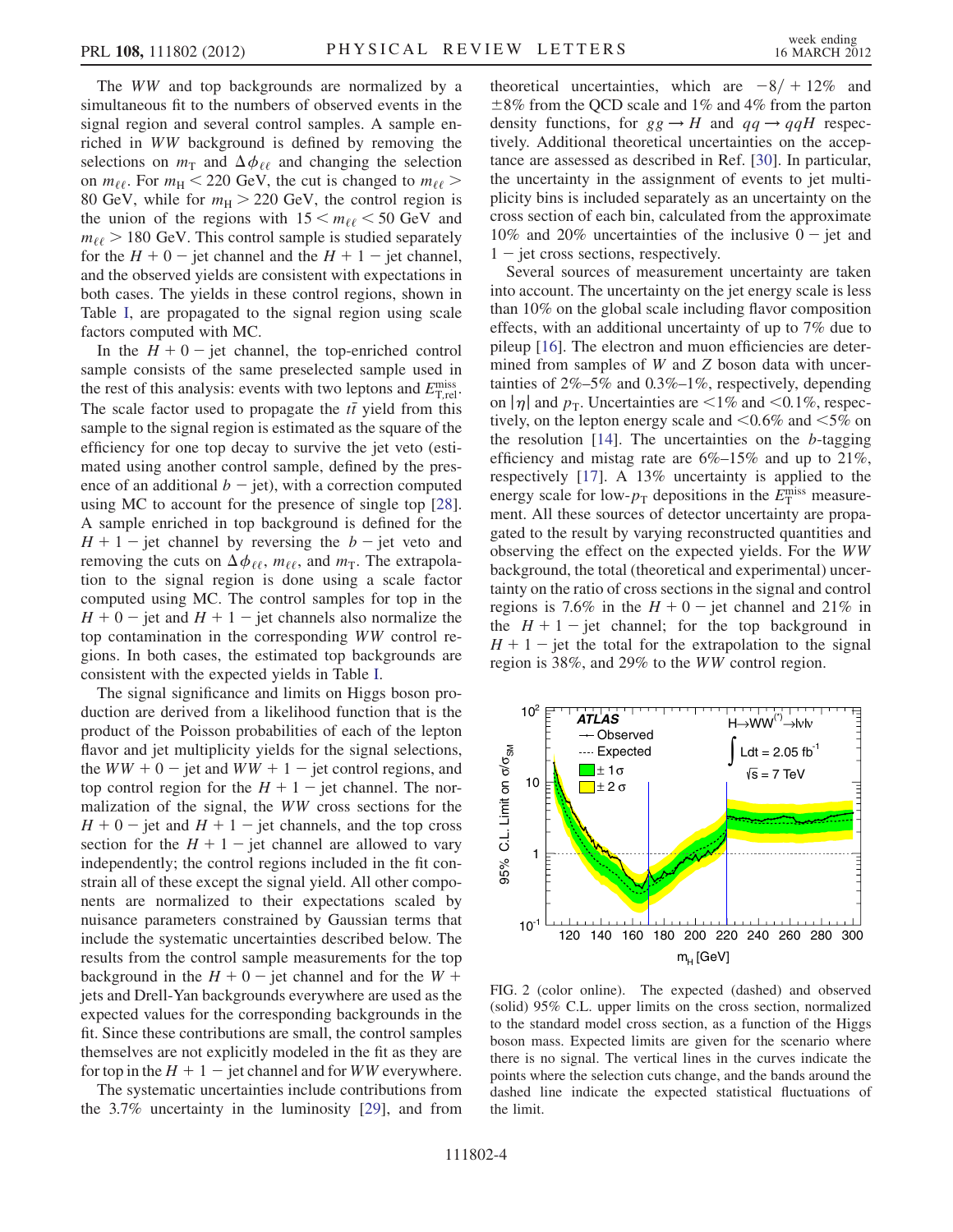No significant excess of events is observed. The largest observed deviation from the expected background is  $1.9\sigma$ . A 95% C.L. upper bound is set on the Higgs boson cross section as a function of  $m<sub>H</sub>$  using the  $CL<sub>s</sub>$  formalism [[31\]](#page-5-6). Figure [2](#page-3-0) shows the expected and observed limits. Discontinuities occur where the selection changes, since the signal regions there are less statistically correlated between adjacent masses. In the absence of a signal, one would expect to exclude a standard model Higgs boson in the range  $134 < m_H < 200$  GeV at the 95% C.L. The Higgs boson mass interval excluded by the measurements presented in this Letter,  $145 < m_H < 206$  GeV, is consistent with that expectation. This measurement excludes, at 95% C.L., a larger part of the mass range favored by the electroweak fits than previous limits [[32](#page-5-7)].

We thank CERN for the very successful operation of the LHC, as well as the support staff from our institutions without whom ATLAS could not be operated efficiently.

We acknowledge the support of ANPCyT, Argentina; YerPhI, Armenia; ARC, Australia; BMWF, Austria; AHAS, Azerbaijan; SSTC, Belarus; CNPq and FAPESP, Brazil; NSERC, NRC and CFI, Canada; CERN; CONICYT, Chile; CAS, MOST and NSFC, China; COLCIENCIAS, Colombia; MSMT CR, MPO CR and VSC CR, Czech Republic; DNRF, DNSRC and Lundbeck Foundation, Denmark; ARTEMIS, European Union; IN2P3-CNRS, CEA-DSM/IRFU, France; GNAS, Georgia; BMBF, DFG, HGF, MPG and AvH Foundation, Germany; GSRT, Greece; ISF, MINERVA, GIF, DIP and Benoziyo Center, Israel; INFN, Italy; MEXT and JSPS, Japan; CNRST, Morocco; FOM and NWO, Netherlands; RCN, Norway; MNiSW, Poland; GRICES and FCT, Portugal; MERYS (MECTS), Romania; MES of Russia and ROSATOM, Russian Federation; JINR; MSTD, Serbia; MSSR, Slovakia; ARRS and MVZT, Slovenia; DST/NRF, South Africa; MICINN, Spain; SRC and Wallenberg Foundation, Sweden; SER, SNSF and Cantons of Bern and Geneva, Switzerland; NSC, Taiwan; TAEK, Turkey; STFC, the Royal Society and Leverhulme Trust, United Kingdom; DOE and NSF, United States of America.

The crucial computing support from all WLCG partners is acknowledged gratefully, in particular, from CERN and the ATLAS Tier-1 facilities at TRIUMF (Canada), NDGF (Denmark, Norway, Sweden), CC-IN2P3 (France), KIT/ GridKA (Germany), INFN-CNAF (Italy), NL-T1 (Netherlands), PIC (Spain), ASGC (Taiwan), RAL (UK) and BNL (USA) and in the Tier-2 facilities worldwide.

<span id="page-4-0"></span>[1] F. Englert and R. Brout, [Phys. Rev. Lett.](http://dx.doi.org/10.1103/PhysRevLett.13.321) 13, 321 (1964); P. W. Higgs, [Phys. Rev. Lett.](http://dx.doi.org/10.1103/PhysRevLett.13.508) 13, 508 (1964); G. S. Guralnik, C. R. Hagen, and T. W. B. Kibble, [Phys. Rev.](http://dx.doi.org/10.1103/PhysRevLett.13.585) Lett. 13[, 585 \(1964\).](http://dx.doi.org/10.1103/PhysRevLett.13.585)

- <span id="page-4-1"></span>[2] R.V. Harlander and W.B. Kilgore, [Phys. Rev. Lett.](http://dx.doi.org/10.1103/PhysRevLett.88.201801) 88, [201801 \(2002\)](http://dx.doi.org/10.1103/PhysRevLett.88.201801); C. Anastasiou and K. Melnikov, Nucl. Phys. B646[, 220 \(2002\);](http://dx.doi.org/10.1016/S0550-3213(02)00837-4) V. Ravindran, J. Smith, and W. L. van Neerven, Nucl. Phys. B665[, 325 \(2003\)](http://dx.doi.org/10.1016/S0550-3213(03)00457-7); S. Catani, D. de Florian, M. Grazzini, and P. Nason, [J.](http://dx.doi.org/10.1088/1126-6708/2003/07/028) [High Energy Phys. 07 \(2003\) 028](http://dx.doi.org/10.1088/1126-6708/2003/07/028); C. Anastasiou, R. Boughezal, and F. Petriello, [J. High Energy Phys. 04](http://dx.doi.org/10.1088/1126-6708/2009/04/003) [\(2009\) 003](http://dx.doi.org/10.1088/1126-6708/2009/04/003); D. de Florian and M. Grazzini, [Phys. Lett.](http://dx.doi.org/10.1016/j.physletb.2009.03.033) <sup>B</sup> 674[, 291 \(2009\);](http://dx.doi.org/10.1016/j.physletb.2009.03.033) U. Aglietti, R. Bonciani, G. Degrassi, and A. Vicini, [Phys. Lett. B](http://dx.doi.org/10.1016/j.physletb.2004.06.063) 595, 432 (2004); S. Actis, G. Passarino, C. Sturm, and S. Uccirati, [Phys. Lett. B](http://dx.doi.org/10.1016/j.physletb.2008.10.018) 670, 12 [\(2008\)](http://dx.doi.org/10.1016/j.physletb.2008.10.018).
- <span id="page-4-2"></span>[3] P. Bolzoni, F. Maltoni, S.-O. Moch, and M. Zaro, [Phys.](http://dx.doi.org/10.1103/PhysRevLett.105.011801) Rev. Lett. 105[, 011801 \(2010\);](http://dx.doi.org/10.1103/PhysRevLett.105.011801) M. Ciccolini, A. Denner, and S. Dittmaier, Phys. Rev. Lett. 99[, 161803 \(2007\);](http://dx.doi.org/10.1103/PhysRevLett.99.161803) M. Ciccolini, A. Denner, and S. Dittmaier, [Phys. Rev. D](http://dx.doi.org/10.1103/PhysRevD.77.013002) 77, [013002 \(2008\).](http://dx.doi.org/10.1103/PhysRevD.77.013002)
- <span id="page-4-3"></span>[4] LHC Higgs Cross Section Working Group, S. Dittmaier, C. Mariotti, G. Passarino, and R. Tanaka (Eds.), CERN-2011-002 (CERN, Geneva, 2011), [arXiv:1101.0593.](http://arXiv.org/abs/1101.0593)
- <span id="page-4-4"></span>[5] LEP Collaborations, [Phys. Lett. B](http://dx.doi.org/10.1016/S0370-2693(03)00614-2) 565, 61 (2003); CDF and D0 Collaborations, [arXiv:1107.5518.](http://arXiv.org/abs/1107.5518)
- <span id="page-4-5"></span>[6] ATLAS Collaboration, [Phys. Rev. Lett.](http://dx.doi.org/10.1103/PhysRevLett.107.221802) 107, 221802 [\(2011\)](http://dx.doi.org/10.1103/PhysRevLett.107.221802); [Phys. Lett. B](http://dx.doi.org/10.1016/j.physletb.2011.10.034) 705, 435 (2011).
- <span id="page-4-7"></span><span id="page-4-6"></span>[7] M. Dittmar and H. Dreiner, [Phys. Rev. D](http://dx.doi.org/10.1103/PhysRevD.55.167) **55**, 167 (1997).
- [8] CMS Collaboration, [Phys. Lett. B](http://dx.doi.org/10.1016/j.physletb.2011.03.056) 699, 25 (2011).
- <span id="page-4-8"></span>[9] ATLAS Collaboration, [Eur. Phys. J. C](http://dx.doi.org/10.1140/epjc/s10052-011-1728-9) 71, 1728 [\(2011\)](http://dx.doi.org/10.1140/epjc/s10052-011-1728-9).
- <span id="page-4-9"></span>[10] ATLAS Collaboration, JINST 3[, S08003 \(2008\).](http://dx.doi.org/10.1088/1748-0221/3/08/S08003)
- <span id="page-4-10"></span>[11] S. Agostinelli et al., [Nucl. Instrum. Methods Phys. Res.,](http://dx.doi.org/10.1016/S0168-9002(03)01368-8) Sect. A 506[, 250 \(2003\);](http://dx.doi.org/10.1016/S0168-9002(03)01368-8) ATLAS Collaboration, [Eur. Phys.](http://dx.doi.org/10.1140/epjc/s10052-010-1429-9) J. C 70[, 823 \(2010\).](http://dx.doi.org/10.1140/epjc/s10052-010-1429-9)
- <span id="page-4-11"></span>[12] ATLAS Collaboration, [Eur. Phys. J. C](http://dx.doi.org/10.1140/epjc/s10052-011-1849-1) 72, 1849 (2012).
- <span id="page-4-12"></span>[13] ATLAS Collaboration, [J. High Energy Phys. 12 \(2010\)](http://dx.doi.org/10.1007/JHEP12(2010)060) [060.](http://dx.doi.org/10.1007/JHEP12(2010)060)
- <span id="page-4-13"></span>[14] ATLAS Collaboration, [arXiv:1110.3174](http://arXiv.org/abs/1110.3174) [EPJC (to be published)].
- <span id="page-4-14"></span>[15] M. Cacciari, G.P. Salam, and G. Soyez, [J. High Energy](http://dx.doi.org/10.1088/1126-6708/2008/04/063) [Phys. 04 \(2008\) 063.](http://dx.doi.org/10.1088/1126-6708/2008/04/063)
- <span id="page-4-15"></span>[16] ATLAS Collaboration, ATLAS-CONF-2011-032, available at [http://cdsweb.cern.ch/record/1337782.](http://cdsweb.cern.ch/record/1337782)
- <span id="page-4-16"></span>[17] ATLAS Collaboration, ATLAS-CONF-2011-102, available at [http://cdsweb.cern.ch/record/1369219.](http://cdsweb.cern.ch/record/1369219)
- <span id="page-4-17"></span>[18] ATLAS Collaboration, [Eur. Phys. J. C](http://dx.doi.org/10.1140/epjc/s10052-011-1844-6) 72, 1844 [\(2012\)](http://dx.doi.org/10.1140/epjc/s10052-011-1844-6).
- <span id="page-4-18"></span>[19] S. Alioli, P. Nason, C. Oleari, and E. Re, [J. High Energy](http://dx.doi.org/10.1088/1126-6708/2009/04/002) [Phys. 04 \(2009\) 002;](http://dx.doi.org/10.1088/1126-6708/2009/04/002) P. Nason and C. Oleari, [J. High](http://dx.doi.org/10.1007/JHEP02(2010)037) [Energy Phys. 02 \(2010\) 037;](http://dx.doi.org/10.1007/JHEP02(2010)037) T. Sjöstrand et al., [J. High](http://dx.doi.org/10.1088/1126-6708/2006/05/026) [Energy Phys. 05 \(2006\) 026.](http://dx.doi.org/10.1088/1126-6708/2006/05/026)
- <span id="page-4-19"></span>[20] G. Bozzi, S. Catani, D. de Florian, and M. Grazzini, [Nucl.](http://dx.doi.org/10.1016/j.nuclphysb.2005.12.022) Phys. B737[, 73 \(2006\)](http://dx.doi.org/10.1016/j.nuclphysb.2005.12.022).
- <span id="page-4-20"></span>[21] S. Frixione, P. Nason, and B. Webber, [J. High Energy](http://dx.doi.org/10.1088/1126-6708/2003/08/007) [Phys. 08 \(2003\) 007;](http://dx.doi.org/10.1088/1126-6708/2003/08/007) B. P. Kersevan and E. Richter-Was, [arXiv:hep-ph/0405247](http://arXiv.org/abs/hep-ph/0405247); T. Binoth, M. Ciccolini, N. Kauer, and M. Krämer, [J. High Energy Phys. 12 \(2006\) 046;](http://dx.doi.org/10.1088/1126-6708/2006/12/046) G. Corcella et al., [J. High Energy Phys. 01 \(2001\) 010.](http://dx.doi.org/10.1088/1126-6708/2001/01/010)
- <span id="page-4-21"></span>[22] J. Alwall et al., [J. High Energy Phys. 09 \(2007\) 028;](http://dx.doi.org/10.1088/1126-6708/2007/09/028) M. L. Mangano et al., [J. High Energy Phys. 07 \(2003\) 001.](http://dx.doi.org/10.1088/1126-6708/2003/07/001)
- <span id="page-4-22"></span>[23] B. Mellado, W. Quayle, and S.L. Wu, [Phys. Rev. D](http://dx.doi.org/10.1103/PhysRevD.76.093007) 76, [093007 \(2007\).](http://dx.doi.org/10.1103/PhysRevD.76.093007)
- <span id="page-4-23"></span>[24] S. Asai et al., [Eur. Phys. J. C](http://dx.doi.org/10.1140/epjcd/s2003-01-010-8) 32S2, s19 (2003).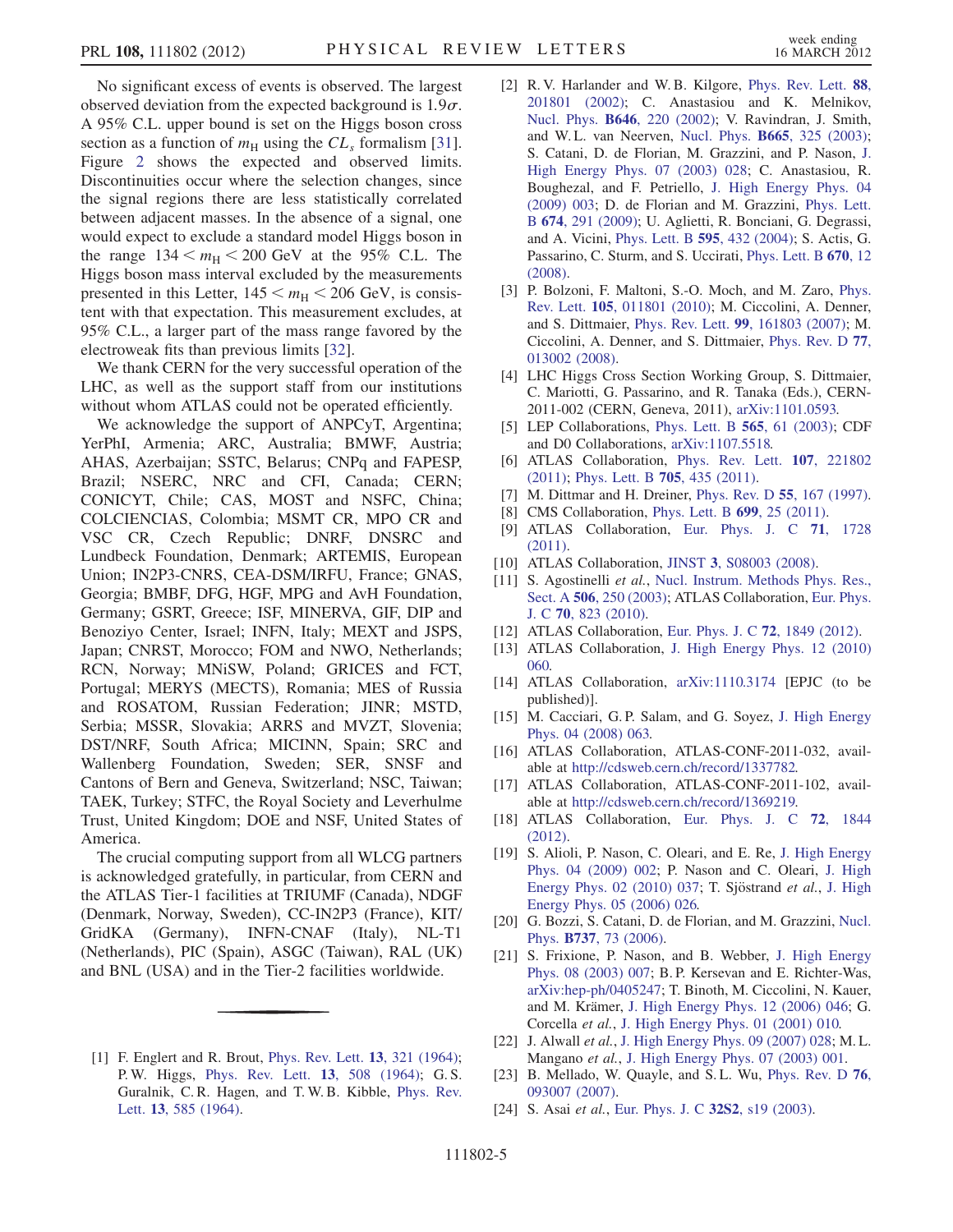- <span id="page-5-0"></span>[25] A. J. Barr, B. Gripaios, and C. G. Lester, [J. High Energy](http://dx.doi.org/10.1088/1126-6708/2009/07/072) [Phys. 07 \(2009\) 072.](http://dx.doi.org/10.1088/1126-6708/2009/07/072)
- <span id="page-5-1"></span>[26] J.M. Campbell, R.K. Ellis, and C. Williams, [J. High](http://dx.doi.org/10.1007/JHEP10(2011)005) [Energy Phys. 10 \(2011\) 005.](http://dx.doi.org/10.1007/JHEP10(2011)005)
- <span id="page-5-2"></span>[27] ATLAS Collaboration, [Phys. Rev. Lett.](http://dx.doi.org/10.1103/PhysRevLett.107.041802) 107, 041802 [\(2011\)](http://dx.doi.org/10.1103/PhysRevLett.107.041802).
- <span id="page-5-3"></span>[28] B. Mellado, X. Ruan, and Z. Zhang, [Phys. Rev. D](http://dx.doi.org/10.1103/PhysRevD.84.096005) 84, [096005 \(2011\)](http://dx.doi.org/10.1103/PhysRevD.84.096005).
- <span id="page-5-4"></span>[29] ATLAS Collaboration, [Eur. Phys. J. C](http://dx.doi.org/10.1140/epjc/s10052-011-1630-5) 71, 1630 (2011); ATLAS Collaboration, ATLAS-CONF-2011-116, available at [http://cdsweb.cern.ch/record/1376384.](http://cdsweb.cern.ch/record/1376384)
- <span id="page-5-5"></span>[30] ATLAS and CMS Collaborations and the LHC Higgs Combination Group, ATL-PHYS-PUB-2011-011 and CMS NOTE-2011/005 (2011), [http://cdsweb.cern.ch](http://cdsweb.cern.ch/record/1375842/) [/record/1375842/](http://cdsweb.cern.ch/record/1375842/).
- <span id="page-5-6"></span>[31] A. L. Read, J. Phys. G 28[, 2693 \(2002\);](http://dx.doi.org/10.1088/0954-3899/28/10/313) G. Cowan, K. Cranmer, E. Gross, and O. Vitells, [Eur. Phys. J. C](http://dx.doi.org/10.1140/epjc/s10052-011-1554-0) 71, 1 [\(2011\)](http://dx.doi.org/10.1140/epjc/s10052-011-1554-0).
- <span id="page-5-7"></span>[32] ALEPH, CDF, D0, DELPHI, L3, OPAL, and SLD Collaborations, the LEP and Tevatron Electroweak Working Groups, and the SLD Heavy Flavor Working Group, [arXiv:1012.2367.](http://arXiv.org/abs/1012.2367)

<span id="page-5-13"></span><span id="page-5-12"></span><span id="page-5-11"></span><span id="page-5-10"></span><span id="page-5-9"></span><span id="page-5-8"></span>G. Aad,<sup>47</sup> B. Abbott,<sup>110</sup> J. Abdallah,<sup>11</sup> A. A. Abdelalim,<sup>48</sup> A. Abdesselam,<sup>117</sup> O. Abdinov,<sup>10</sup> B. Abi,<sup>111</sup> M. Abolins,<sup>87</sup> H. Abramowicz,<sup>152</sup> H. Abreu,<sup>114</sup> E. Acerbi,<sup>88a,88b</sup> B. S. Acharya,<sup>163a,163b</sup> L. Adamczyk,<sup>37</sup> D. L. Adams,<sup>24</sup> T. N. Addy,<sup>55</sup> J. Adelman,<sup>174</sup> M. Aderholz,<sup>98</sup> S. Adomeit,<sup>97</sup> P. Adragna,<sup>74</sup> T. Adye,<sup>128</sup> S. Aefsky,<sup>22</sup> J. A. Aguilar-Saavedra, <sup>123[b](#page-17-0),b</sup> M. Aharrouche, <sup>80</sup> S. P. Ahlen, <sup>21</sup> F. Ahles, <sup>47</sup> A. Ahmad, <sup>147</sup> M. Ahsan, <sup>40</sup> G. Aielli,<sup>132a,132b</sup> T. Akdogan,<sup>18a</sup> T. P. A. Åkesson,<sup>78</sup> G. Akimoto,<sup>154</sup> A. V. Akimov,<sup>93</sup> A. Akiyama,<sup>66</sup> M. S. Alam,<sup>1</sup> M. A. Alam,<sup>75</sup> J. Albert,<sup>168</sup> S. Albrand,<sup>54</sup> M. Aleksa,<sup>29</sup> I. N. Aleksandrov,<sup>64</sup> F. Alessandria,<sup>88a</sup> C. Alexa,<sup>25a</sup> G. Alexander,<sup>152</sup> G. Alexandre,<sup>48</sup> T. Alexopoulos,<sup>9</sup> M. Alhroob,<sup>20</sup> M. Aliev,<sup>15</sup> G. Alimonti,<sup>88a</sup> J. Alison,<sup>119</sup> M. Aliyev,<sup>10</sup> P. P. Allport,<sup>72</sup> S. E. Allwood-Spiers,<sup>52</sup> J. Almond,<sup>81</sup> A. Aloisio,<sup>101a,101b</sup> R. Alon,<sup>170</sup> A. Alonso,<sup>78</sup> B. Alvarez Gonzalez, <sup>87</sup> M. G. Alviggi, <sup>101a,101b</sup> K. Amako, <sup>65</sup> P. Amaral, <sup>29</sup> C. Amelung, <sup>22</sup> V. V. Ammosov, <sup>127</sup> A. Amorim, <sup>123a,[c](#page-17-1)</sup> G. Amorós, <sup>166</sup> N. Amram, <sup>152</sup> C. Anastopoulos, <sup>29</sup> L. S. Ancu, <sup>16</sup> N. Andari, <sup>114</sup> T. Andeen, <sup>34</sup> C. F. Anders,<sup>20</sup> G. Anders,<sup>57a</sup> K. J. Anderson,<sup>30</sup> A. Andreazza,<sup>88a,88b</sup> V. Andrei,<sup>57a</sup> M-L. Andrieux,<sup>54</sup> X. S. Anduaga, <sup>69</sup> A. Angerami, <sup>34</sup> F. Anghinolfi, <sup>29</sup> A. Anisenkov, <sup>106</sup> N. Anjos, <sup>123a</sup> A. Annovi, <sup>46</sup> A. Antonaki, <sup>8</sup> M. Antonelli,<sup>46</sup> A. Antonov,<sup>95</sup> J. Antos,<sup>143b</sup> F. Anulli,<sup>131a</sup> S. Aoun,<sup>82</sup> L. Aperio Bella,<sup>4</sup> R. Apolle,<sup>117[,d](#page-17-2)</sup> G. Arabidze,<sup>87</sup> I. Aracena,<sup>142</sup> Y. Arai,<sup>65</sup> A. T. H. Arce,<sup>44</sup> J. P. Archambault,<sup>28</sup> S. Arfaoui,<sup>82</sup> J-F. Arguin,<sup>14</sup> E. Arik,<sup>18a[,a](#page-17-3)</sup> M. Arik,<sup>18a</sup> A. J. Armbruster,<sup>86</sup> O. Arnaez,<sup>80</sup> C. Arnault,<sup>114</sup> A. Artamonov,<sup>94</sup> G. Artoni,<sup>131a,131b</sup> D. Arutinov,<sup>20</sup> S. Asai,<sup>154</sup> R. Asfandiyarov,<sup>171</sup> S. Ask,<sup>27</sup> B. Åsman,<sup>145a,145b</sup> L. Asquith,<sup>5</sup> K. Assamagan,<sup>24</sup> A. Astbury,<sup>168</sup> A. Astvatsatourov,<sup>51</sup> B. Aubert,<sup>4</sup> E. Auge,<sup>114</sup> K. Augsten,<sup>126</sup> M. Aurousseau,<sup>144a</sup> G. Avolio,<sup>162</sup> R. Avramidou,<sup>9</sup> D. Axen,<sup>167</sup> C. Ay,<sup>53</sup> G. Azuelos, <sup>92[,f](#page-17-4)</sup> Y. Azuma, <sup>154</sup> M. A. Baak, <sup>29</sup> G. Baccaglioni, <sup>88a</sup> C. Bacci, <sup>133a, 133b</sup> A. M. Bach, <sup>14</sup> H. Bachacou, <sup>135</sup> K. Bachas,<sup>29</sup> G. Bachy,<sup>29</sup> M. Backes,<sup>48</sup> M. Backhaus,<sup>20</sup> E. Badescu,<sup>25a</sup> P. Bagnaia,<sup>131a,131b</sup> S. Bahinipati,<sup>2</sup> Y. Bai,<sup>32a</sup> D. C. Bailey,<sup>157</sup> T. Bain,<sup>157</sup> J. T. Baines,<sup>128</sup> O. K. Baker,<sup>174</sup> M. D. Baker,<sup>24</sup> S. Baker,<sup>76</sup> E. Banas,<sup>38</sup> P. Banerjee,<sup>92</sup> Sw. Banerjee,  $^{171}$  D. Banfi, $^{29}$  A. Bangert,  $^{149}$  V. Bansal,  $^{168}$  H. S. Bansil,  $^{17}$  L. Barak,  $^{170}$  S. P. Baranov,  $^{93}$  A. Barashkou,  $^{64}$ A. Barbaro Galtieri,<sup>14</sup> T. Barber,<sup>47</sup> E.L. Barberio,<sup>85</sup> D. Barberis,<sup>49a,49b</sup> M. Barbero,<sup>20</sup> D.Y. Bardin,<sup>64</sup> T. Barillari,<sup>98</sup> M. Barisonzi,<sup>173</sup> T. Barklow,<sup>142</sup> N. Barlow,<sup>27</sup> B. M. Barnett,<sup>128</sup> R. M. Barnett,<sup>14</sup> A. Baroncelli,<sup>133a</sup> G. Barone,<sup>48</sup> A. J. Barr,<sup>117</sup> F. Barreiro,<sup>79</sup> J. Barreiro Guimarães da Costa,<sup>56</sup> P. Barrillon,<sup>114</sup> R. Bartoldus,<sup>142</sup> A. E. Barton,<sup>70</sup> V. Bartsch,<sup>148</sup> R. L. Bates,<sup>52</sup> L. Batkova,<sup>143a</sup> J. R. Batley,<sup>27</sup> A. Battaglia,<sup>16</sup> M. Battistin,<sup>29</sup> G. Battistoni,<sup>88a</sup> F. Bauer,  $^{135}$  H. S. Bawa,  $^{142,g}$  $^{142,g}$  $^{142,g}$  S. Beale,  $^{97}$  B. Beare,  $^{157}$  T. Beau,  $^{77}$  P. H. Beauchemin,  $^{160}$  R. Beccherle,  $^{49a}$  P. Bechtle,  $^{20}$ H. P. Beck,<sup>16</sup> S. Becker,<sup>97</sup> M. Beckingham,<sup>137</sup> K. H. Becks,<sup>173</sup> A. J. Beddall,<sup>18c</sup> A. Beddall,<sup>18c</sup> S. Bedikian,<sup>174</sup> V. A. Bednyakov, <sup>64</sup> C. P. Bee, <sup>82</sup> M. Begel, <sup>24</sup> S. Behar Harpaz, <sup>151</sup> P. K. Behera, <sup>62</sup> M. Beimforde, <sup>98</sup> C. Belanger-Champagne, <sup>84</sup> P. J. Bell, <sup>48</sup> W. H. Bell, <sup>48</sup> G. Bella, <sup>152</sup> L. Bellagamba, <sup>19a</sup> F. Bellina, <sup>29</sup> M. Bellomo, <sup>29</sup> A. Belloni,<sup>56</sup> O. Beloborodova, <sup>106</sup> K. Belotskiy,<sup>95</sup> O. Beltramello,<sup>29</sup> S. Ben Ami, <sup>151</sup> O. Benary, <sup>152</sup> D. Benchekroun, <sup>134a</sup> C. Benchouk, <sup>82</sup> M. Bendel, <sup>80</sup> N. Benekos, <sup>164</sup> Y. Benhammou, <sup>152</sup> J. A. Benitez Garcia, <sup>158b</sup> D. P. Benjamin,<sup>44</sup> M. Benoit,<sup>114</sup> J. R. Bensinger,<sup>22</sup> K. Benslama,<sup>129</sup> S. Bentvelsen,<sup>104</sup> D. Berge,<sup>29</sup> E. Bergeaas Kuutmann,<sup>41</sup> N. Berger,<sup>4</sup> F. Berghaus,<sup>168</sup> E. Berglund,<sup>104</sup> J. Beringer,<sup>14</sup> P. Bernat,<sup>76</sup> R. Bernhard,<sup>47</sup> C. Bernius,  $^{24}$  T. Berry,  $^{75}$  C. Bertella,  $^{82}$  A. Bertin,  $^{19a,19b}$  F. Bertinelli,  $^{29}$  F. Bertolucci,  $^{121a,121b}$  M. I. Besana,  $^{88a,88b}$ N. Besson,<sup>135</sup> S. Bethke,<sup>98</sup> W. Bhimji,<sup>45</sup> R. M. Bianchi,<sup>29</sup> M. Bianco,<sup>71a,71b</sup> O. Biebel,<sup>97</sup> S. P. Bieniek,<sup>76</sup> K. Bierwagen,<sup>53</sup> J. Biesiada,<sup>14</sup> M. Biglietti,<sup>133a,133b</sup> H. Bilokon,<sup>46</sup> M. Bindi,<sup>19a,19b</sup> S. Binet,<sup>114</sup> A. Bingul,<sup>18c</sup> C. Bini,<sup>131a,131b</sup> C. Biscarat,<sup>176</sup> U. Bitenc,<sup>47</sup> K. M. Black,<sup>21</sup> R. E. Blair,<sup>5</sup> J.-B. Blanchard,<sup>114</sup> G. Blanchot,<sup>29</sup> T. Blazek,<sup>143a</sup> C. Blocker,<sup>22</sup> J. Blocki,<sup>38</sup> A. Blondel,<sup>48</sup> W. Blum,<sup>80</sup> U. Blumenschein,<sup>53</sup> G. J. Bobbink,<sup>104</sup> V. B. Bobrovnikov,<sup>106</sup> S. S. Bocchetta,<sup>78</sup> A. Bocci,<sup>44</sup> C. R. Boddy,<sup>117</sup> M. Boehler,<sup>41</sup> J. Boek,<sup>173</sup> N. Boelaert,<sup>35</sup> S. Böser,<sup>76</sup> J. A. Bogaerts,<sup>29</sup> A. Bogdanchikov,<sup>106</sup> A. Bogouch,<sup>89[,a](#page-17-3)</sup> C. Bohm,<sup>145a</sup> V. Boisvert,<sup>75</sup> T. Bold,<sup>37</sup>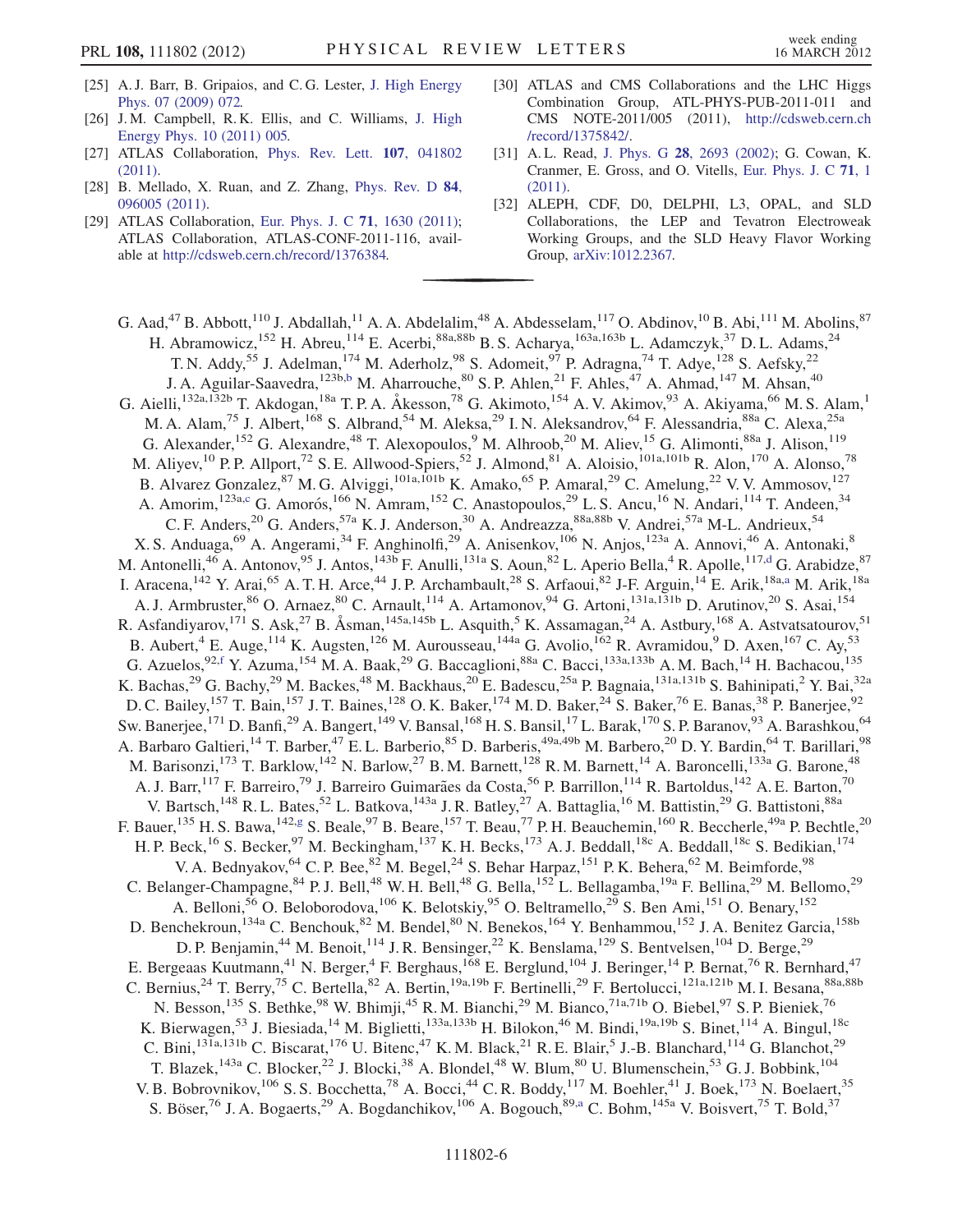<span id="page-6-3"></span><span id="page-6-2"></span><span id="page-6-1"></span><span id="page-6-0"></span>V. Boldea,<sup>25a</sup> N. M. Bolnet,<sup>135</sup> M. Bona,<sup>74</sup> V. G. Bondarenko,<sup>95</sup> M. Bondioli,<sup>162</sup> M. Boonekamp,<sup>135</sup> G. Boorman,<sup>75</sup> C. N. Booth,<sup>138</sup> S. Bordoni,<sup>77</sup> C. Borer,<sup>16</sup> A. Borisov,<sup>127</sup> G. Borissov,<sup>70</sup> I. Borjanovic,<sup>12a</sup> S. Borroni,<sup>86</sup> K. Bos,<sup>104</sup> D. Boscherini,<sup>19a</sup> M. Bosman,<sup>11</sup> H. Boterenbrood,<sup>104</sup> D. Botterill,<sup>128</sup> J. Bouchami,<sup>92</sup> J. Boudreau,<sup>122</sup> E. V. Bouhova-Thacker,<sup>70</sup> C. Bourdarios,<sup>114</sup> N. Bousson,<sup>82</sup> A. Boveia,<sup>30</sup> J. Boyd,<sup>29</sup> I. R. Boyko,<sup>64</sup> N. I. Bozhko,<sup>127</sup> I. Bozovic-Jelisavcic,<sup>12b</sup> J. Bracinik,<sup>17</sup> A. Braem,<sup>29</sup> P. Branchini,<sup>133a</sup> G. W. Brandenburg,<sup>56</sup> A. Brandt,<sup>7</sup> G. Brandt,<sup>117</sup> O. Brandt,<sup>53</sup> U. Bratzler,<sup>155</sup> B. Brau,<sup>83</sup> J. E. Brau,<sup>113</sup> H. M. Braun,<sup>173</sup> B. Brelier,<sup>157</sup> J. Bremer,<sup>29</sup> R. Brenner,<sup>165</sup> S. Bressler,<sup>170</sup> D. Breton,<sup>114</sup> D. Britton,<sup>52</sup> F.M. Brochu,<sup>27</sup> I. Brock,<sup>20</sup> R. Brock,<sup>87</sup> T.J. Brodbeck,<sup>70</sup> E. Brodet,<sup>152</sup> F. Broggi, <sup>88a</sup> C. Bromberg, <sup>87</sup> J. Bronner, <sup>98</sup> G. Brooijmans, <sup>34</sup> W. K. Brooks, <sup>31b</sup> G. Brown, <sup>81</sup> H. Brown, <sup>7</sup> P. A. Bruckman de Renstrom,<sup>38</sup> D. Bruncko,<sup>143b</sup> R. Bruneliere,<sup>47</sup> S. Brunet,<sup>60</sup> A. Bruni,<sup>19a</sup> G. Bruni,<sup>19a</sup> M. Bruschi,<sup>19a</sup> T. Buanes,<sup>13</sup> Q. Buat,<sup>54</sup> F. Bucci,<sup>48</sup> J. Buchanan,<sup>117</sup> N. J. Buchanan,<sup>2</sup> P. Buchholz,<sup>140</sup> R. M. Buckingham,<sup>117</sup> A. G. Buckley,<sup>45</sup> S. I. Buda,<sup>25a</sup> I. A. Budagov,<sup>64</sup> B. Budick,<sup>107</sup> V. Büscher,<sup>80</sup> L. Bugge,<sup>116</sup> D. Buira-Clark,<sup>117</sup> O. Bulekov,<sup>95</sup> M. Bunse,<sup>42</sup> T. Buran,<sup>116</sup> H. Burckhart,<sup>29</sup> S. Burdin,<sup>72</sup> T. Burgess,<sup>13</sup> S. Burke,<sup>128</sup> E. Busato,<sup>33</sup> P. Bussey,<sup>52</sup> C. P. Buszello,<sup>165</sup> F. Butin,<sup>29</sup> B. Butler,<sup>142</sup> J. M. Butler,<sup>21</sup> C. M. Buttar,<sup>52</sup> J. M. Butterworth,<sup>76</sup> W. Buttinger,<sup>27</sup> S. Cabrera Urbán,<sup>166</sup> D. Caforio,<sup>19a,19b</sup> O. Cakir,<sup>3a</sup> P. Calafiura,<sup>14</sup> G. Calderini,<sup>77</sup> P. Calfayan,<sup>97</sup> R. Calkins,<sup>105</sup> L. P. Caloba,<sup>23a</sup> R. Caloi,<sup>131a,131b</sup> D. Calvet,<sup>33</sup> S. Calvet,<sup>33</sup> R. Camacho Toro,<sup>33</sup> P. Camarri,<sup>132a,132b</sup> M. Cambiaghi,<sup>118a,118b</sup> D. Cameron,<sup>116</sup> L. M. Caminada,<sup>14</sup> S. Campana,<sup>29</sup> M. Campanelli,<sup>76</sup> V. Canale,<sup>101a,101b</sup> F. Canelli,<sup>30[,h](#page-17-6)</sup> A. Canepa,<sup>158a</sup> J. Cantero,<sup>79</sup> L. Capasso,<sup>101a,101b</sup> M.D.M. Capeans Garrido,<sup>29</sup> I. Caprini,<sup>25a</sup> M. Caprini,<sup>25a</sup> D. Capriotti,<sup>98</sup> M. Capua,<sup>36a,36b</sup> R. Caputo,<sup>80</sup> C. Caramarcu,<sup>24</sup> R. Cardarelli,<sup>132a</sup> T. Carli,<sup>29</sup> G. Carlino,<sup>101a</sup> L. Carminati,<sup>88a,88b</sup> B. Caron,<sup>84</sup> S. Caron,<sup>47</sup> G.D. Carrillo Montoya,<sup>171</sup> A. A. Carter,<sup>74</sup> J. R. Carter,<sup>27</sup> J. Carvalho,<sup>123a,[i](#page-17-7)</sup> D. C[a](#page-17-3)sadei,<sup>107</sup> M. P. Casado,<sup>11</sup> M. Cascella,<sup>121a,121b</sup> C. Caso,<sup>49a,49b,a</sup> A. M. Castaneda Hernandez, <sup>171</sup> E. Castaneda-Miranda, <sup>171</sup> V. Castillo Gimenez, <sup>166</sup> N. F. Castro, <sup>123a</sup> G. Cataldi, <sup>71a</sup> F. Cataneo,<sup>29</sup> A. Catinaccio,<sup>29</sup> J. R. Catmore,<sup>70</sup> A. Cattai,<sup>29</sup> G. Cattani,<sup>132a,132b</sup> S. Caughron,<sup>87</sup> D. Cauz,<sup>163a,163c</sup> P. Cavalleri,<sup>77</sup> D. Cavalli,<sup>88a</sup> M. Cavalli-Sforza,<sup>11</sup> V. Cavasinni,<sup>121a,121b</sup> F. Ceradini,<sup>133a,133b</sup> A. S. Cerqueira,<sup>23b</sup> A. Cerri,<sup>29</sup> L. Cerrito,<sup>74</sup> F. Cerutti,<sup>46</sup> S. A. Cetin,<sup>18b</sup> F. Cevenini,<sup>101a,101b</sup> A. Chafaq,<sup>134a</sup> D. Chakraborty,<sup>105</sup> K. Chan,<sup>2</sup> B. Chapleau, <sup>84</sup> J.D. Chapman, <sup>27</sup> J.W. Chapman, <sup>86</sup> E. Chareyre, <sup>77</sup> D.G. Charlton, <sup>17</sup> V. Chavda, <sup>81</sup> C. A. Chavez Barajas,<sup>29</sup> S. Cheatham,<sup>84</sup> S. Chekanov,<sup>5</sup> S. V. Chekulaev,<sup>158a</sup> G. A. Chelkov,<sup>64</sup> M. A. Chelstowska,<sup>103</sup> C. Chen,<sup>63</sup> H. Chen,<sup>24</sup> S. Chen,<sup>32c</sup> T. Chen,<sup>32c</sup> X. Chen,<sup>171</sup> S. Cheng,<sup>32a</sup> A. Cheplakov,<sup>64</sup> V. F. Chepurnov,<sup>64</sup> R. Cherkaoui El Moursli,<sup>134e</sup> V. Chernyatin,<sup>24</sup> E. Cheu,<sup>6</sup> S. L. Cheung,<sup>157</sup> L. Chevalier,<sup>135</sup> G. Chiefari,<sup>101a,101b</sup> L. Chikovani,<sup>50a</sup> J. T. Childers,<sup>57a</sup> A. Chilingarov,<sup>70</sup> G. Chiodini,<sup>71a</sup> M. V. Chizhov,<sup>64</sup> G. Choudalakis,<sup>30</sup> S. Chouridou,<sup>136</sup> I. A. Christidi,<sup>76</sup> A. Christov,<sup>47</sup> D. Chromek-Burckhart,<sup>29</sup> M. L. Chu,<sup>150</sup> J. Chudoba,<sup>124</sup> G. Ciapetti,<sup>131a,131b</sup> K. Ciba,<sup>37</sup> A. K. Ciftci,<sup>3a</sup> R. Ciftci,<sup>3a</sup> D. Cinca,<sup>33</sup> V. Cindro,<sup>73</sup> M. D. Ciobotaru,<sup>162</sup> C. Ciocca,<sup>19a</sup> A. Ciocio,<sup>14</sup> M. Cirilli,<sup>86</sup> M. Citterio,<sup>88a</sup> M. Ciubancan,<sup>25a</sup> A. Clark,<sup>48</sup> P. J. Clark,<sup>45</sup> W. Cleland,<sup>122</sup> J. C. Clemens,<sup>82</sup> B. Clement,<sup>54</sup> C. Clement,<sup>145a,145b</sup> R. W. Clifft,<sup>128</sup> Y. Coadou,<sup>82</sup> M. Cobal,<sup>163a,163c</sup> A. Coccaro,<sup>49a,49b</sup> J. Cochran,<sup>63</sup> P. Coe,  $^{117}$  J. G. Cogan,  $^{142}$  J. Coggeshall,  $^{164}$  E. Cogneras,  $^{176}$  C. D. Cojocaru,  $^{28}$  J. Colas,  $^4$  A. P. Colijn,  $^{104}$  C. Collard,  $^{114}$ N. J. Collins,<sup>17</sup> C. Collins-Tooth,<sup>52</sup> J. Collot,<sup>54</sup> G. Colon,<sup>83</sup> P. Conde Muiño,<sup>123a</sup> E. Coniavitis,<sup>117</sup> M. C. Conidi,<sup>11</sup> M. Consonni,<sup>103</sup> V. Consorti,<sup>47</sup> S. Constantinescu,<sup>25a</sup> C. Conta,<sup>118a,118b</sup> F. Conventi,<sup>101a,[j](#page-17-8)</sup> J. Cook,<sup>29</sup> M. Cooke,<sup>14</sup> B. D. Cooper,<sup>76</sup> A. M. Cooper-Sarkar, 117 K. Copic, <sup>14</sup> T. Cornelissen, <sup>173</sup> M. Corradi, <sup>19a</sup> F. Corriveau, <sup>84[,k](#page-17-9)</sup> A. Cortes-Gonzalez, <sup>164</sup> G. Cortiana, <sup>98</sup> G. Costa, <sup>88a</sup> M. J. Costa, <sup>166</sup> D. Costanzo, <sup>138</sup> T. Costin, <sup>30</sup> D. Côté, <sup>29</sup> R. Coura Torres,<sup>23a</sup> L. Courneyea,<sup>168</sup> G. Cowan,<sup>75</sup> C. Cowden,<sup>27</sup> B. E. Cox,<sup>81</sup> K. Cranmer,<sup>107</sup> F. Crescioli,<sup>121a,121b</sup> M. Cristinziani,<sup>20</sup> G. Crosetti,<sup>36a,36b</sup> R. Crupi,<sup>71a,71b</sup> S. Crépé-Renaudin,<sup>54</sup> C.-M. Cuciuc,<sup>25a</sup> C. Cuenca Almenar,<sup>174</sup> T. Cuhadar Donszelmann,<sup>138</sup> M. Curatolo,<sup>46</sup> C. J. Curtis,<sup>17</sup> C. Cuthbert,<sup>149</sup> P. Cwetanski,<sup>60</sup> H. Czirr,<sup>140</sup> Z. Czyczula,<sup>174</sup> S. D'Auria,<sup>52</sup> M. D'Onofrio,<sup>72</sup> A. D'Orazio,<sup>131a,131b</sup> P. V. M. Da Silva,<sup>23a</sup> C. Da Via,<sup>81</sup> W. Dabrowski,<sup>37</sup> T. Dai,<sup>86</sup> C. Dallapiccola,<sup>83</sup> M. Dam,<sup>35</sup> M. Dameri,<sup>49a,49b</sup> D. S. Damiani,<sup>136</sup> H. O. Danielsson,<sup>29</sup> D. Dannheim,<sup>98</sup> V. Dao,<sup>48</sup> G. Darbo,<sup>49a</sup> G. L. Darlea,<sup>25b</sup> C. Daum,<sup>104</sup> W. Davey,<sup>20</sup> T. Davidek,<sup>125</sup> N. Davidson,<sup>85</sup> R. Davidson,<sup>70</sup> E. Davies,<sup>117[,d](#page-17-2)</sup> M. Davies,<sup>92</sup> A. R. Davison,<sup>76</sup> Y. Davygora,<sup>57a</sup> E. Dawe,<sup>141</sup> I. Dawson,<sup>138</sup> J. W. Dawson,<sup>5[,a](#page-17-3)</sup> R. K. Daya,<sup>39</sup> R. K. Daya-Ishmukhametova,<sup>39</sup> K. De,<sup>7</sup> R. de Asmundis,<sup>101a</sup> S. De Castro,<sup>19a,19b</sup> P. E. De Castro Faria Salgado,<sup>24</sup> S. De Cecco,<sup>77</sup> J. de Graat,<sup>97</sup> N. De Groot,<sup>103</sup> P. de Jong,<sup>104</sup> C. De La Taille,<sup>114</sup> H. De la Torre,<sup>79</sup> B. De Lotto,<sup>163a,163c</sup> L. de Mora,<sup>70</sup> L. De Nooij,<sup>104</sup> D. De Pedis,<sup>131a</sup> A. De Salvo,<sup>131a</sup> U. De Sanctis,  $^{163a,163c}$  A. De Santo,  $^{148}$  J. B. De Vivie De Regie,  $^{114}$  S. Dean,  $^{76}$  W. J. Dearnaley,  $^{70}$  R. Debbe,  $^{24}$ C. Debenedetti,<sup>45</sup> D. V. Dedovich,<sup>64</sup> J. Degenhardt,<sup>119</sup> M. Dehchar,<sup>117</sup> C. Del Papa,<sup>163a,163c</sup> J. Del Peso,<sup>79</sup> T. Del Prete,<sup>121a,121b</sup> T. Delemontex,<sup>54</sup> M. Deliyergiyev,<sup>73</sup> A. Dell'Acqua,<sup>29</sup> L. Dell'Asta,<sup>21</sup> M. Della Pietra,<sup>101a[,j](#page-17-8)</sup>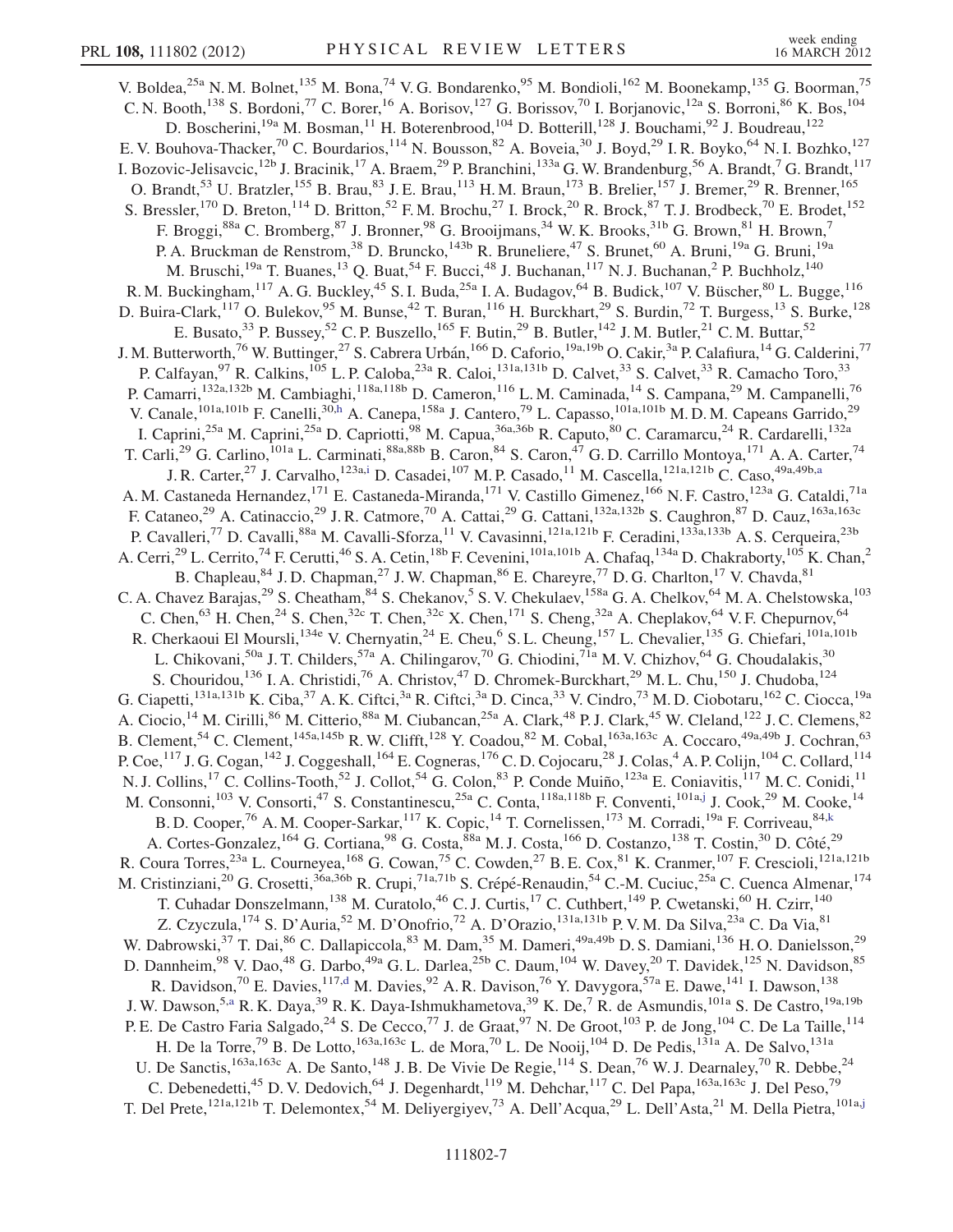<span id="page-7-2"></span><span id="page-7-1"></span><span id="page-7-0"></span>D. della Volpe,<sup>101a,101b</sup> M. Delmastro,<sup>4</sup> N. Delruelle,<sup>29</sup> P. A. Delsart,<sup>54</sup> C. Deluca,<sup>147</sup> S. Demers,<sup>174</sup> M. Demichev,<sup>64</sup> B. Demirkoz, <sup>11,1</sup> J. Deng, <sup>162</sup> S. P. Denisov, <sup>127</sup> D. Derendarz, <sup>38</sup> J. E. Derkaoui, <sup>134d</sup> F. Derue, <sup>77</sup> P. Dervan, <sup>72</sup> K. Desch, <sup>20</sup> E. Devetak,  $147$  P.O. Deviveiros,  $157$  A. Dewhurst,  $128$  B. DeWilde,  $147$  S. Dhaliwal,  $157$  R. Dhullipudi,  $24,\text{m}$  $24,\text{m}$  $24,\text{m}$ A. Di Ciaccio,<sup>132a,132b</sup> L. Di Ciaccio,<sup>4</sup> A. Di Girolamo,<sup>29</sup> B. Di Girolamo,<sup>29</sup> S. Di Luise,<sup>133a,133b</sup> A. Di Mattia,<sup>171</sup> B. Di Micco,<sup>29</sup> R. Di Nardo,<sup>46</sup> A. Di Simone,<sup>132a,132b</sup> R. Di Sipio,<sup>19a,19b</sup> M. A. Diaz,<sup>31a</sup> F. Diblen,<sup>18c</sup> E. B. Diehl,<sup>86</sup> J. Dietrich,<sup>41</sup> T. A. Dietzsch,<sup>57a</sup> S. Diglio,<sup>85</sup> K. Dindar Yagci,<sup>39</sup> J. Dingfelder,<sup>20</sup> C. Dionisi,<sup>131a,131b</sup> P. Dita,<sup>25a</sup> S. Dita,<sup>25a</sup> F. Dittus,<sup>29</sup> F. Djama,<sup>82</sup> T. Djobava,<sup>50b</sup> M. A. B. do Vale,<sup>23c</sup> A. Do Valle Wemans,<sup>123a</sup> T. K. O. Doan,<sup>4</sup> M. Dobbs,  $84$  R. Dobi[n](#page-17-12)son,  $29, a$  $29, a$  D. Dobos,  $29$  E. Dobson,  $29, n$  M. Dobson,  $162$  J. Dodd,  $34$  C. Doglioni,  $117$  T. Doherty,  $52$ Y. Doi,<sup>65[,a](#page-17-3)</sup> J. Dolejsi,<sup>125</sup> I. Dolenc,<sup>73</sup> Z. Dolezal,<sup>125</sup> B. A. Dolgoshein,<sup>95,a</sup> T. Dohmae,<sup>154</sup> M. Donadelli,<sup>23d</sup> M. Donega,<sup>119</sup> J. Donini,<sup>33</sup> J. Dopke,<sup>29</sup> A. Doria,<sup>101a</sup> A. Dos Anjos,<sup>171</sup> M. Dosil,<sup>11</sup> A. Dotti,<sup>121a,121b</sup> M. T. Dova,<sup>69</sup> J. D. Dowell,<sup>17</sup> A. D. Doxiadis,<sup>104</sup> A. T. Doyle,<sup>52</sup> Z. Drasal,<sup>125</sup> J. Drees,<sup>173</sup> N. Dressnandt,<sup>119</sup> H. Drevermann,<sup>29</sup> C. Driouichi,<sup>35</sup> M. Dris,<sup>9</sup> J. Dubbert,<sup>98</sup> S. Dube,<sup>14</sup> E. Duchovni,<sup>170</sup> G. Duckeck,<sup>97</sup> A. Dudarev,<sup>29</sup> F. Dudziak,<sup>63</sup> M. Dührssen,<sup>29</sup> I. P. Duerdoth,<sup>81</sup> L. Duflot,<sup>114</sup> M-A. Dufour,<sup>84</sup> M. Dunford,<sup>29</sup> H. Duran Yildiz,<sup>3b</sup> R. Duxfield,<sup>138</sup> M. Dwuznik,<sup>37</sup> F. Dydak,<sup>29</sup> M. Düren,<sup>51</sup> W. L. Ebenstein,<sup>44</sup> J. Ebke,<sup>97</sup> S. Eckweiler,<sup>80</sup> K. Edmonds,<sup>80</sup> C. A. Edwards,<sup>75</sup> N. C. Edwards,<sup>52</sup> W. Ehrenfeld,<sup>41</sup> T. Ehrich,<sup>98</sup> T. Eifert,<sup>29</sup> G. Eigen,<sup>13</sup> K. Einsweiler,<sup>14</sup> E. Eisenhandler,<sup>74</sup> T. Ekelof,<sup>165</sup> M. El Kacimi,<sup>134c</sup> M. Ellert,<sup>165</sup> S. Elles,<sup>4</sup> F. Ellinghaus,<sup>80</sup> K. Ellis,<sup>74</sup> N. Ellis,<sup>29</sup> J. Elmsheuser,<sup>97</sup> M. Elsing,<sup>29</sup> D. Emeliyanov,<sup>128</sup> R. Engelmann,<sup>147</sup> A. Engl,<sup>97</sup> B. Epp,<sup>61</sup> A. Eppig,<sup>86</sup> J. Erdmann,<sup>53</sup> A. Ereditato,<sup>16</sup> D. Eriksson,<sup>145a</sup> J. Ernst,<sup>1</sup> M. Ernst,<sup>24</sup> J. Ernwein,<sup>135</sup> D. Errede,<sup>164</sup> S. Errede,<sup>164</sup> E. Ertel,<sup>80</sup> M. Escalier,<sup>114</sup> C. Escobar,<sup>122</sup> X. Espinal Curull,<sup>11</sup> B. Esposito,<sup>46</sup> F. Etienne,<sup>82</sup> A. I. Etienvre,<sup>135</sup> E. Etzion,<sup>152</sup> D. Evangelakou,<sup>53</sup> H. Evans,<sup>60</sup> L. Fabbri,<sup>19a,19b</sup> C. Fabre,<sup>29</sup> R.M. Fakhrutdinov,<sup>127</sup> S. Falciano,<sup>131a</sup> Y. Fang,<sup>171</sup> M. Fanti,<sup>88a,88b</sup> A. Farbin,<sup>7</sup> A. Farilla,<sup>133a</sup> J. Farley,<sup>147</sup> T. Farooque,<sup>157</sup> S.M. Farrington,<sup>117</sup> P. Farthouat,<sup>29</sup> P. Fassnacht,<sup>29</sup> D. Fassouliotis,<sup>8</sup> B. Fatholahzadeh,<sup>157</sup> A. Favareto,<sup>88a,88b</sup> L. Fayard,<sup>114</sup> S. Fazio,<sup>36a,36b</sup> R. Febbraro,<sup>33</sup> P. Federic,<sup>143a</sup> O. L. Fedin,<sup>120</sup> W. Fedorko,<sup>87</sup> M. Fehling-Kaschek,<sup>47</sup> L. Feligioni,<sup>82</sup> D. Fellmann,<sup>5</sup> C. Feng,<sup>32d</sup> E. J. Feng,<sup>30</sup> A. B. Fenyuk,<sup>127</sup> J. Ferencei,<sup>143b</sup> J. Ferland,<sup>92</sup> W. Fernando,<sup>108</sup> S. Ferrag,<sup>52</sup> J. Ferrando,<sup>52</sup> V. Ferrara,<sup>41</sup> A. Ferrari, <sup>165</sup> P. Ferrari, <sup>104</sup> R. Ferrari, <sup>118a</sup> A. Ferrer, <sup>166</sup> M. L. Ferrer, <sup>46</sup> D. Ferrere, <sup>48</sup> C. Ferretti, <sup>86</sup> A. Ferretto Parodi,<sup>49a,49b</sup> M. Fiascaris,<sup>30</sup> F. Fiedler,<sup>80</sup> A. Filipčič,<sup>73</sup> A. Filippas,<sup>9</sup> F. Filthaut,<sup>103</sup> M. Fincke-Keeler,<sup>168</sup> M. C. N. Fiolhais, <sup>123a[,i](#page-17-7)</sup> L. Fiorini, <sup>166</sup> A. Firan,<sup>39</sup> G. Fischer, <sup>41</sup> P. Fischer, <sup>20</sup> M. J. Fisher, <sup>108</sup> M. Flech1, <sup>47</sup> I. Fleck, <sup>140</sup> J. Fleckner, <sup>80</sup> P. Fleischmann, <sup>172</sup> S. Fleischmann, <sup>173</sup> T. Flick, <sup>173</sup> L. R. Flores Castillo, <sup>171</sup> M. J. Flowerdew, <sup>98</sup> M. Fokitis,<sup>9</sup> T. Fonseca Martin,<sup>16</sup> J. Fopma,<sup>117</sup> D. A. Forbush,<sup>137</sup> A. Formica,<sup>135</sup> A. Forti,<sup>81</sup> D. Fortin,<sup>158a</sup> J. M. Foster,  $81$  D. Fournier,  $114$  A. Foussat,  $29$  A. J. Fowler,  $44$  K. Fowler,  $136$  H. Fox,  $70$  P. Francavilla,  $121a,121b$ S. Franchino,<sup>118a,118b</sup> D. Francis,<sup>29</sup> T. Frank,<sup>170</sup> M. Franklin,<sup>56</sup> S. Franz,<sup>29</sup> M. Fraternali,<sup>118a,118b</sup> S. Fratina,<sup>119</sup> S. T. French,<sup>27</sup> F. Friedrich,<sup>43</sup> R. Froeschl,<sup>29</sup> D. Froidevaux,<sup>29</sup> J. A. Frost,<sup>27</sup> C. Fukunaga,<sup>155</sup> E. Fullana Torregrosa,<sup>29</sup> J. Fuster,<sup>166</sup> C. Gabaldon,<sup>29</sup> O. Gabizon,<sup>170</sup> T. Gadfort,<sup>24</sup> S. Gadomski,<sup>48</sup> G. Gagliardi,<sup>49a,49b</sup> P. Gagnon,<sup>60</sup> C. Galea,<sup>97</sup> E. J. Gallas,<sup>117</sup> V. Gallo,<sup>16</sup> B. J. Gallop,<sup>128</sup> P. Gallus,<sup>124</sup> K. K. Gan,<sup>108</sup> Y. S. Gao,<sup>142[,g](#page-17-5)</sup> V. A. Gapienko,<sup>127</sup> A. Gaponenko,<sup>14</sup> F. Garberson,<sup>174</sup> M. Garcia-Sciveres,<sup>14</sup> C. García,<sup>166</sup> J. E. García Navarro,<sup>166</sup> R. W. Gardner,<sup>30</sup> N. Garelli,<sup>29</sup> H. Garitaonandia,<sup>104</sup> V. Garonne,<sup>29</sup> J. Garvey,<sup>17</sup> C. Gatti,<sup>46</sup> G. Gaudio,<sup>118a</sup> O. Gaumer,<sup>48</sup> B. Gaur,<sup>140</sup> L. Gauthier,  $^{135}$  I. L. Gavrilenko,  $^{93}$  C. Gay,  $^{167}$  G. Gaycken,  $^{20}$  J-C. Gayde,  $^{29}$  E. N. Gazis,  $^{9}$  P. Ge,  $^{32d}$  C. N. P. Gee,  $^{128}$ D. A. A. Geerts,<sup>104</sup> Ch. Geich-Gimbel,<sup>20</sup> K. Gellerstedt,<sup>145a,145b</sup> C. Gemme,<sup>49a</sup> A. Gemmell,<sup>52</sup> M. H. Genest,<sup>97</sup> S. Gentile,<sup>131a,131b</sup> M. George,<sup>53</sup> S. George,<sup>75</sup> P. Gerlach,<sup>173</sup> A. Gershon,<sup>152</sup> C. Geweniger,<sup>57a</sup> H. Ghazlane,<sup>134b</sup> N. Ghodbane,<sup>33</sup> B. Giacobbe,<sup>19a</sup> S. Giagu,<sup>131a,131b</sup> V. Giakoumopoulou,<sup>8</sup> V. Giangiobbe,<sup>11</sup> F. Gianotti,<sup>29</sup> B. Gibbard,  $^{24}$  A. Gibson,  $^{157}$  S. M. Gibson,  $^{29}$  L. M. Gilbert,  $^{117}$  V. Gilewsky,  $^{90}$  D. Gillberg,  $^{28}$  A. R. Gillman,  $^{128}$ D. M. Gingrich,<sup>2[,f](#page-17-4)</sup> J. Ginzburg,<sup>152</sup> N. Giokaris,<sup>8</sup> M. P. Giordani,<sup>163c</sup> R. Giordano,<sup>101a,101b</sup> F. M. Giorgi,<sup>15</sup> P. Giovannini,<sup>98</sup> P. F. Giraud,<sup>135</sup> D. Giugni,<sup>88a</sup> M. Giunta,<sup>92</sup> P. Giusti,<sup>19a</sup> B. K. Gjelsten,<sup>116</sup> L. K. Gladilin,<sup>96</sup> C. Glasman,<sup>79</sup> J. Glatzer,<sup>47</sup> A. Glazov,<sup>41</sup> K. W. Glitza,<sup>173</sup> G. L. Glonti,<sup>64</sup> J. Godfrey,<sup>141</sup> J. Godlewski,<sup>29</sup> M. Goebel,<sup>41</sup> T. Göpfert,<sup>43</sup> C. Goeringer,<sup>80</sup> C. Gössling,<sup>42</sup> T. Göttfert,<sup>98</sup> S. Goldfarb,<sup>86</sup> T. Golling,<sup>174</sup> S. N. Golovnia,<sup>127</sup> A. Gomes,<sup>123a[,c](#page-17-1)</sup> L. S. Gomez Fajardo,<sup>41</sup> R. Gonçalo,<sup>75</sup> J. Goncalves Pinto Firmino Da Costa,<sup>41</sup> L. Gonella,<sup>20</sup> A. Gonidec,<sup>29</sup> S. Gonzalez,<sup>171</sup> S. González de la Hoz,<sup>166</sup> G. Gonzalez Parra,<sup>11</sup> M. L. Gonzalez Silva,<sup>26</sup> S. Gonzalez-Sevilla,<sup>48</sup> J. J. Goodson,<sup>147</sup> L. Goossens,<sup>29</sup> P. A. Gorbounov,<sup>94</sup> H. A. Gordon,<sup>24</sup> I. Gorelov,<sup>102</sup> G. Gorfine,<sup>173</sup> B. Gorini,<sup>29</sup> E. Gorini,<sup>71a,71b</sup> A. Gorišek,<sup>73</sup> E. Gornicki,<sup>38</sup> S. A. Gorokhov,<sup>127</sup> V. N. Goryachev,<sup>127</sup> B. Gosdzik,<sup>41</sup> M. Gosselink,<sup>104</sup> M. I. Gostkin,<sup>64</sup> I. Gough Eschrich,<sup>162</sup> M. Gouighri,<sup>134a</sup> D. Goujdami,<sup>134c</sup> M. P. Goulette,<sup>48</sup> A. G. Goussiou,<sup>137</sup> C. Goy,<sup>4</sup> S. Gozpinar,<sup>22</sup> I. Grabowska-Bold,<sup>37</sup> P. Grafström,<sup>29</sup> K-J. Grahn,<sup>41</sup>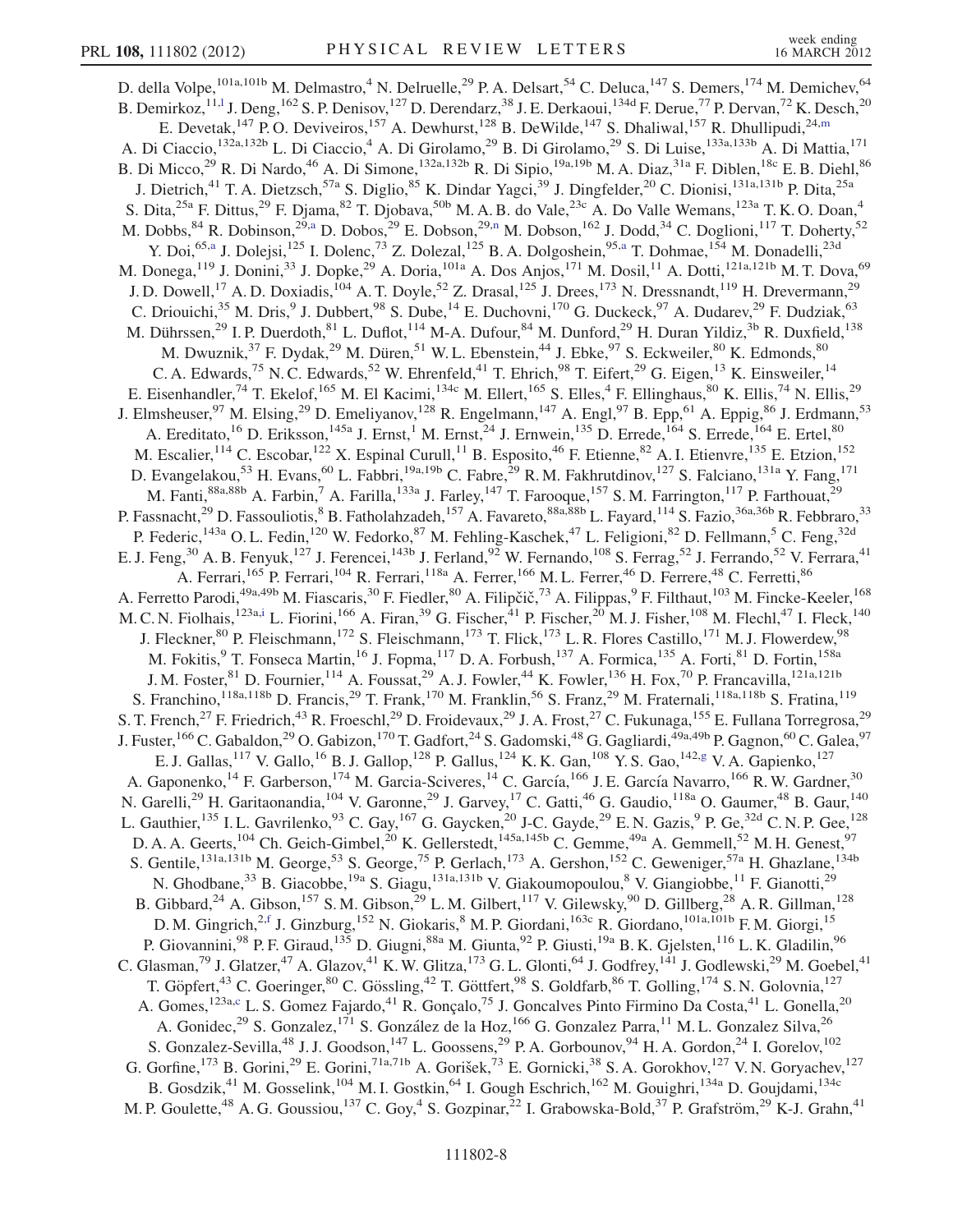<span id="page-8-1"></span><span id="page-8-0"></span>F. Grancagnolo,<sup>71a</sup> S. Grancagnolo,<sup>15</sup> V. Grassi,<sup>147</sup> V. Gratchev,<sup>120</sup> N. Grau,<sup>34</sup> H. M. Gray,<sup>29</sup> J. A. Gray,<sup>147</sup> E. Graziani,<sup>133a</sup> O. G. Grebenyuk,<sup>120</sup> T. Greenshaw,<sup>72</sup> Z. D. Greenwood,<sup>24,[m](#page-17-11)</sup> K. Gregersen,<sup>35</sup> I. M. Gregor,<sup>41</sup> P. Grenier,<sup>142</sup> J. Griffiths,<sup>137</sup> N. Grigalashvili,<sup>64</sup> A. A. Grillo,<sup>136</sup> S. Grinstein,<sup>11</sup> Y. V. Grishkevich,<sup>96</sup> J.-F. Grivaz,<sup>114</sup> M. Groh,<sup>98</sup> E. Gross,<sup>170</sup> J. Grosse-Knetter,<sup>53</sup> J. Groth-Jensen,<sup>170</sup> K. Grybel,<sup>140</sup> V. J. Guarino,<sup>5</sup> D. Guest,<sup>174</sup> C. Guicheney,  $33$  A. Guida,  $71a,71b$  S. Guindon,  $53$  H. Guler,  $84,0$  J. Gunther,  $124$  B. Guo,  $157$  J. Guo,  $34$  A. Gupta,  $30$ Y. Gusakov, <sup>64</sup> V. N. Gushchin, <sup>127</sup> A. Gutierrez, <sup>92</sup> P. Gutierrez, <sup>110</sup> N. Guttman, <sup>152</sup> O. Gutzwiller, <sup>171</sup> C. Guyot, <sup>135</sup> C. Gwenlan,<sup>117</sup> C. B. Gwilliam,<sup>72</sup> A. Haas,<sup>142</sup> S. Haas,<sup>29</sup> C. Haber,<sup>14</sup> R. Hackenburg,<sup>24</sup> H. K. Hadavand,<sup>39</sup> D. R. Hadley,<sup>17</sup> P. Haefner,<sup>98</sup> F. Hahn,<sup>29</sup> S. Haider,<sup>29</sup> Z. Hajduk,<sup>38</sup> H. Hakobyan,<sup>175</sup> J. Haller,<sup>53</sup> K. Hamacher,<sup>173</sup> P. Hamal,<sup>112</sup> M. Hamer,<sup>53</sup> A. Hamilton,<sup>144b</sup> S. Hamilton,<sup>160</sup> H. Han,<sup>32a</sup> L. Han,<sup>32b</sup> K. Hanagaki,<sup>115</sup> K. Hanawa,<sup>159</sup> M. Hance,<sup>14</sup> C. Handel,<sup>80</sup> P. Hanke,<sup>57a</sup> J. R. Hansen,<sup>35</sup> J. B. Hansen,<sup>35</sup> J. D. Hansen,<sup>35</sup> P. H. Hansen,<sup>35</sup> P. Hansson,<sup>142</sup> K. Hara,<sup>159</sup> G. A. Hare,<sup>136</sup> T. Harenberg,<sup>173</sup> S. Harkusha,<sup>89</sup> D. Harper,<sup>86</sup> R. D. Harrington,<sup>45</sup> O. M. Harris,<sup>137</sup> K. Harrison,<sup>17</sup> J. Hartert,<sup>47</sup> F. Hartjes,<sup>104</sup> T. Haruyama,<sup>65</sup> A. Harvey,<sup>55</sup> S. Hasegawa,<sup>100</sup> Y. Hasegawa,<sup>139</sup> S. Hassani,<sup>135</sup> M. Hatch,<sup>29</sup> D. Hauff,<sup>98</sup> S. Haug,<sup>16</sup> M. Hauschild,<sup>29</sup> R. Hauser,<sup>87</sup> M. Havranek,<sup>20</sup> B. M. Hawes,<sup>117</sup> C. M. Hawkes, <sup>17</sup> R. J. Hawkings, <sup>29</sup> D. Hawkins, <sup>162</sup> T. Hayakawa, <sup>66</sup> T. Hayashi, <sup>159</sup> D. Hayden, <sup>75</sup> H. S. Hayward, <sup>72</sup> S. J. Haywood,<sup>128</sup> E. Hazen,<sup>21</sup> M. He,<sup>32d</sup> S. J. Head,<sup>17</sup> V. Hedberg,<sup>78</sup> L. Heelan,<sup>7</sup> S. Heim,<sup>87</sup> B. Heinemann,<sup>14</sup> S. Heisterkamp,<sup>35</sup> L. Helary,<sup>4</sup> C. Heller,<sup>97</sup> M. Heller,<sup>29</sup> S. Hellman,<sup>145a,145b</sup> D. Hellmich,<sup>20</sup> C. Helsens,<sup>11</sup> R. C. W. Henderson,<sup>70</sup> M. Henke,<sup>57a</sup> A. Henrichs,<sup>53</sup> A. M. Henriques Correia,<sup>29</sup> S. Henrot-Versille,<sup>114</sup> F. Henry-Couannier, <sup>82</sup> C. Hensel, <sup>53</sup> T. Henß, <sup>173</sup> C. M. Hernandez, <sup>7</sup> Y. Hernández Jiménez, <sup>166</sup> R. Herrberg, <sup>15</sup> A. D. Hershenhorn, <sup>151</sup> G. Herten, <sup>47</sup> R. Hertenberger, <sup>97</sup> L. Hervas, <sup>29</sup> N. P. Hessey, <sup>104</sup> E. Higón-Rodriguez, <sup>166</sup> D. Hill,<sup>5,[a](#page-17-3)</sup> J. C. Hill,<sup>27</sup> N. Hill,<sup>5</sup> K. H. Hiller,<sup>41</sup> S. Hillert,<sup>20</sup> S. J. Hillier,<sup>17</sup> I. Hinchliffe,<sup>14</sup> E. Hines,<sup>119</sup> M. Hirose,<sup>115</sup> F. Hirsch,<sup>42</sup> D. Hirschbuehl,<sup>173</sup> J. Hobbs,<sup>147</sup> N. Hod,<sup>152</sup> M. C. Hodgkinson,<sup>138</sup> P. Hodgson,<sup>138</sup> A. Hoecker,<sup>29</sup> M. R. Hoeferkamp,<sup>102</sup> J. Hoffman,<sup>39</sup> D. Hoffmann,<sup>82</sup> M. Hohlfeld,<sup>80</sup> M. Holder,<sup>140</sup> S. O. Holmgren,<sup>145a</sup> T. Holy,<sup>126</sup> J. L. Holzbauer, <sup>87</sup> Y. Homma, <sup>66</sup> T. M. Hong, <sup>119</sup> L. Hooft van Huysduynen, <sup>107</sup> T. Horazdovsky, <sup>126</sup> C. Horn, <sup>142</sup> S. Horner,<sup>47</sup> J-Y. Hostachy,<sup>54</sup> S. Hou,<sup>150</sup> M. A. Houlden,<sup>72</sup> A. Hoummada,<sup>134a</sup> J. Howarth,<sup>81</sup> D. F. Howell,<sup>117</sup> I. Hristova,<sup>15</sup> J. Hrivnac,<sup>114</sup> I. Hruska,<sup>124</sup> T. Hryn'ova,<sup>4</sup> P.J. Hsu,<sup>80</sup> S.-C. Hsu,<sup>14</sup> G.S. Huang,<sup>110</sup> Z. Hubacek,<sup>126</sup> F. Hubaut,  $82$  F. Huegging,  $20$  T. B. Huffman,  $117$  E. W. Hughes,  $34$  G. Hughes,  $70$  R. E. Hughes-Jones,  $81$  M. Huhtinen,  $29$ P. Hurst,<su[p](#page-17-14)>56</sup> M. Hurwitz,<sup>14</sup> U. Husemann,<sup>41</sup> N. Huseynov,<sup>64,p</sup> J. Huston,<sup>87</sup> J. Huth,<sup>56</sup> G. Iacobucci,<sup>48</sup> G. Iakovidis,<sup>9</sup> M. Ibbotson, <sup>81</sup> I. Ibragimov, <sup>140</sup> R. Ichimiya, <sup>66</sup> L. Iconomidou-Fayard, <sup>114</sup> J. Idarraga, <sup>114</sup> P. Iengo, <sup>101a,101b</sup> O. Igonkina,  $^{104}$  Y. Ikegami,  $^{65}$  M. Ikeno,  $^{65}$  Y. Ilchenko,  $^{39}$  D. Iliadis,  $^{153}$  N. Ilic,  $^{157}$  D. Imbault,  $^{77}$  M. Imori,  $^{154}$  T. Ince,  $^{20}$ J. Inigo-Golfin,<sup>29</sup> P. Ioannou,<sup>8</sup> M. Iodice,<sup>133a</sup> A. Irles Quiles,<sup>166</sup> C. Isaksson,<sup>165</sup> A. Ishikawa,<sup>66</sup> M. Ishino,<sup>67</sup> R. Ishmukhametov,<sup>39</sup> C. Issever,<sup>117</sup> S. Istin,<sup>18a</sup> A. V. Ivashin,<sup>127</sup> W. Iwanski,<sup>38</sup> H. Iwasaki,<sup>65</sup> J. M. Izen,<sup>40</sup> V. Izzo,<sup>101a</sup> B. Jackson,<sup>119</sup> J. N. Jackson,<sup>72</sup> P. Jackson,<sup>142</sup> M. R. Jaekel,<sup>29</sup> V. Jain,<sup>60</sup> K. Jakobs,<sup>47</sup> S. Jakobsen,<sup>35</sup> J. Jakubek,<sup>126</sup> D. K. Jana,  $^{110}$  E. Jankowski,  $^{157}$  E. Jansen,  $^{76}$  H. Jansen,  $^{29}$  A. Jantsch,  $^{98}$  M. Janus,  $^{20}$  G. Jarlskog,  $^{78}$  L. Jeanty,  $^{56}$ K. Jelen,  $^{37}$  I. Jen-La Plante,  $^{30}$  P. Jenni,  $^{29}$  A. Jeremie,  $^{4}$  P. Jež,  $^{35}$  S. Jézéquel,  $^{4}$  M. K. Jha,  $^{19a}$  H. Ji,  $^{171}$  W. Ji,  $^{80}$  J. Jia,  $^{147}$ Y. Jiang,<sup>32b</sup> M. Jimenez Belenguer,<sup>41</sup> G. Jin,<sup>32b</sup> S. Jin,<sup>32a</sup> O. Jinnouchi,<sup>156</sup> M. D. Joergensen,<sup>35</sup> D. Joffe,<sup>39</sup> L. G. Johansen,<sup>13</sup> M. Johansen,<sup>145a,145b</sup> K. E. Johansson,<sup>145a</sup> P. Johansson,<sup>138</sup> S. Johnert,<sup>41</sup> K. A. Johns,<sup>6</sup> K. Jon-And,  $145a,145b$  G. Jones,  $81$  R. W. L. Jones,  $70$  T. W. Jones,  $76$  T. J. Jones,  $72$  O. Jonsson,  $29$  C. Joram,  $29$ P. M. Jorge,<sup>123a</sup> J. Joseph,<sup>14</sup> T. Jovin,<sup>12b</sup> X. Ju,<sup>171</sup> C. A. Jung,<sup>42</sup> V. Juranek,<sup>124</sup> P. Jussel,<sup>61</sup> A. Juste Rozas,<sup>11</sup> V. V. Kabachenko, <sup>127</sup> S. Kabana, <sup>16</sup> M. Kaci, <sup>166</sup> A. Kaczmarska, <sup>38</sup> P. Kadlecik, <sup>35</sup> M. Kado, <sup>114</sup> H. Kagan, <sup>108</sup> M. Kagan,<sup>56</sup> S. Kaiser,<sup>98</sup> E. Kajomovitz,<sup>151</sup> S. Kalinin,<sup>173</sup> L. V. Kalinovskaya,<sup>64</sup> S. Kama,<sup>39</sup> N. Kanaya,<sup>154</sup> M. Kaneda,<sup>29</sup> T. Kanno,<sup>156</sup> V. A. Kantserov,<sup>95</sup> J. Kanzaki,<sup>65</sup> B. Kaplan,<sup>174</sup> A. Kapliy,<sup>30</sup> J. Kaplon,<sup>29</sup> D. Kar,<sup>43</sup> M. Karagounis,<sup>20</sup> M. Karagoz,<sup>117</sup> M. Karnevskiy,<sup>41</sup> K. Karr,<sup>5</sup> V. Kartvelishvili,<sup>70</sup> A.N. Karyukhin,<sup>127</sup> L. Kashif,<sup>171</sup> G. Kasieczka,<sup>57b</sup> A. Kasmi,<sup>39</sup> R.D. Kass,<sup>108</sup> A. Kastanas,<sup>13</sup> M. Kataoka,<sup>4</sup> Y. Kataoka,<sup>154</sup> E. Katsoufis,<sup>9</sup> J. Katzy,<sup>41</sup> V. Kaushik,<sup>6</sup> K. Kawagoe,<sup>66</sup> T. Kawamoto,<sup>154</sup> G. Kawamura,<sup>80</sup> M. S. Kayl,<sup>104</sup> V. A. Kazanin,<sup>106</sup> M. Y. Kazarinov,<sup>64</sup> J. R. Keates, <sup>81</sup> R. Keeler,<sup>168</sup> R. Kehoe,<sup>39</sup> M. Keil,<sup>53</sup> G. D. Kekelidze, <sup>64</sup> J. Kennedy, <sup>97</sup> C. J. Kenney, <sup>142</sup> M. Kenyon,<sup>52</sup> O. Kepka,<sup>124</sup> N. Kerschen,<sup>29</sup> B. P. Kerševan,<sup>73</sup> S. Kersten,<sup>173</sup> K. Kessoku,<sup>154</sup> J. Keung,<sup>157</sup> M. Khakzad,<sup>28</sup> F. Khalil-zada,<sup>10</sup> H. Khandanyan,<sup>164</sup> A. Khanov,<sup>111</sup> D. Kharchenko,<sup>64</sup> A. Khodinov,<sup>95</sup> A. G. Kholodenko,<sup>127</sup> A. Khomich,<sup>57a</sup> T. J. Khoo,<sup>27</sup> G. Khoriauli,<sup>20</sup> A. Khoroshilov,<sup>173</sup> N. Khovanskiy,<sup>64</sup> V. Khovanskiy,<sup>94</sup> E. Khramov,<sup>64</sup> J. Khubua,<sup>50b</sup> H. Kim,<sup>145a,145b</sup> M. S. Kim,<sup>2</sup> P. C. Kim,<sup>142</sup> S. H. Kim,<sup>159</sup> N. Kimura,<sup>169</sup> O. Kind,<sup>15</sup> B. T. King,<sup>72</sup> M. King, <sup>66</sup> R. S. B. King, <sup>117</sup> J. Kirk, <sup>128</sup> L. E. Kirsch, <sup>22</sup> A. E. Kiryunin, <sup>98</sup> T. Kishimoto, <sup>66</sup> D. Kisielewska, <sup>37</sup> T. Kittelmann,<sup>122</sup> A. M. Kiver,<sup>127</sup> E. Kladiva,<sup>143b</sup> J. Klaiber-Lodewigs,<sup>42</sup> M. Klein,<sup>72</sup> U. Klein,<sup>72</sup> K. Kleinknecht,<sup>80</sup>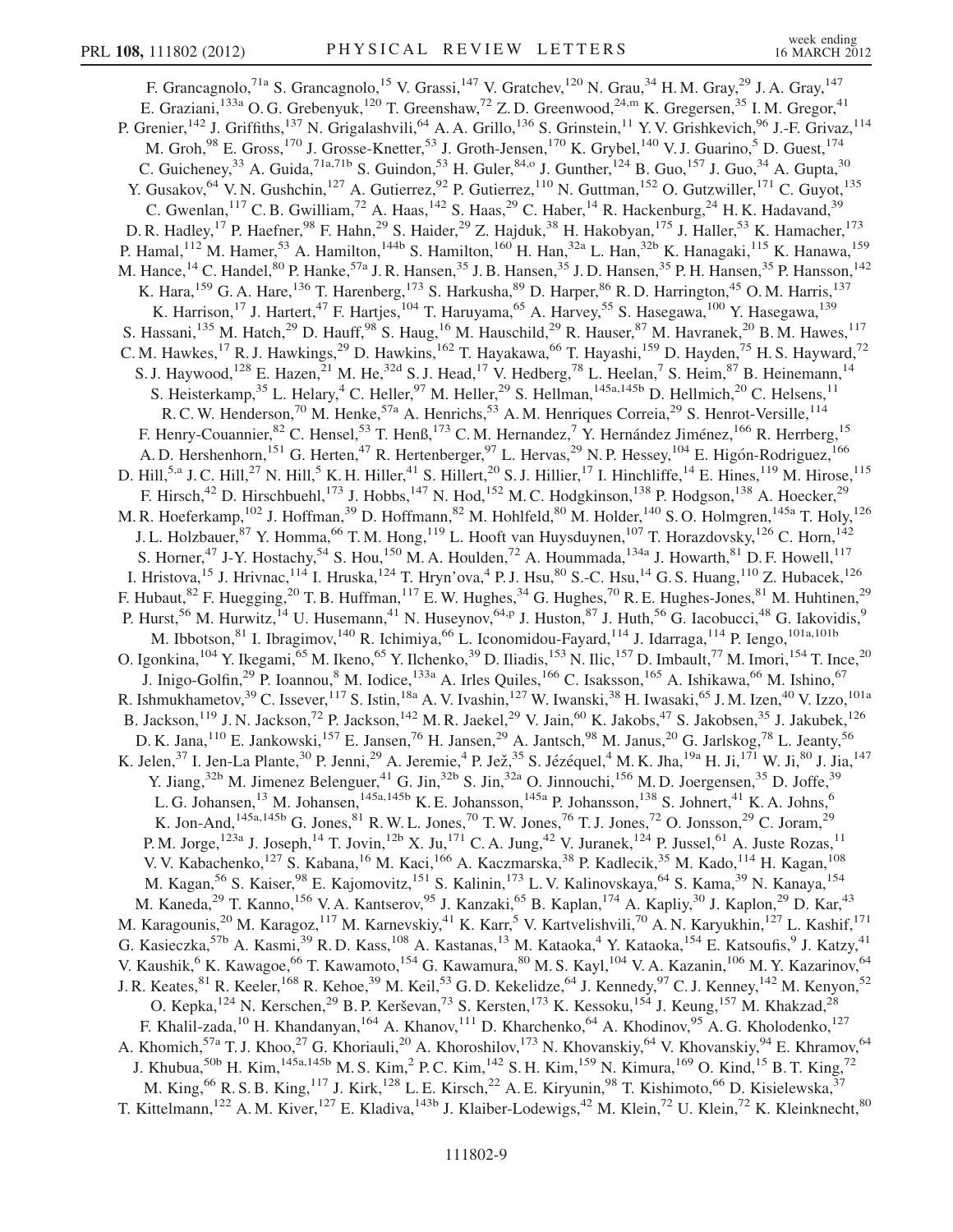<span id="page-9-2"></span><span id="page-9-1"></span><span id="page-9-0"></span>M. Klemetti,<sup>84</sup> A. Klier,<sup>170</sup> A. Klimentov,<sup>24</sup> R. Klingenberg,<sup>42</sup> E. B. Klinkby,<sup>35</sup> T. Klioutchnikova,<sup>29</sup> P. F. Klok,<sup>103</sup> S. Klous,<sup>104</sup> E.-E. Kluge,<sup>57a</sup> T. Kluge,<sup>72</sup> P. Kluit,<sup>104</sup> S. Kluth,<sup>98</sup> N. S. Knecht,<sup>157</sup> E. Kneringer,<sup>61</sup> J. Knobloch,<sup>29</sup> E. B. F. G. Knoops,  $82$  A. Knue,  $53$  B. R. Ko,  $44$  T. Kobayashi,  $154$  M. Kobel,  $43$  M. Kocian,  $142$  P. Kodys,  $125$  K. Köneke,  $29$ A. C. König,<sup>103</sup> S. Koenig,<sup>80</sup> L. Köpke,<sup>80</sup> F. Koetsveld,<sup>103</sup> P. Koevesarki,<sup>20</sup> T. Koffas,<sup>28</sup> E. Koffeman,<sup>104</sup> F. Kohn,<sup>53</sup> Z. Kohout,<sup>126</sup> T. Kohriki,<sup>65</sup> T. Koi,<sup>142</sup> T. Kokott,<sup>20</sup> G. M. Kolachev,<sup>106</sup> H. Kolanoski,<sup>15</sup> V. Kolesnikov,<sup>64</sup> I. Koletsou,<sup>88a</sup> J. Koll,<sup>87</sup> D. Kollar,<sup>29</sup> M. Kollefrath,<sup>47</sup> S. D. Kolya,<sup>81</sup> A. A. Komar,<sup>93</sup> Y. Komori,<sup>154</sup> T. Kondo,<sup>65</sup> T. Kono,<sup>41,[q](#page-17-15)</sup> A. I. Kononov,<sup>47</sup> R. Konoplich,<sup>107,[r](#page-17-16)</sup> N. Konstantinidis,<sup>76</sup> A. Kootz,<sup>173</sup> S. Koperny,<sup>37</sup> S. V. Kopikov,<sup>127</sup> K. Korcyl,<sup>38</sup> K. Kordas,<sup>153</sup> V. Koreshev,<sup>127</sup> A. Korn,<sup>117</sup> A. Korol,<sup>106</sup> I. Korolkov,<sup>11</sup> E. V. Korolkova,<sup>138</sup> V. A. Korotkov,<sup>127</sup> O. Kortner,<sup>98</sup> S. Kortner,<sup>98</sup> V. V. Kostyukhin,<sup>20</sup> M. J. Kotamäki,<sup>29</sup> S. Kotov,<sup>98</sup> V. M. Kotov,<sup>64</sup> A. Kotwal,<sup>44</sup> C. Kourkoumelis, <sup>8</sup> V. Kouskoura, <sup>153</sup> A. Koutsman, <sup>158a</sup> R. Kowalewski, <sup>168</sup> T. Z. Kowalski, <sup>37</sup> W. Kozanecki, <sup>135</sup> A. S. Kozhin, <sup>127</sup> V. Kral, <sup>126</sup> V. A. Kramarenko, <sup>96</sup> G. Kramberger, <sup>73</sup> M. W. Krasny, <sup>77</sup> A. Krasznahorkay,<sup>107</sup> J. Kraus,<sup>87</sup> J. K. Kraus,<sup>20</sup> A. Kreisel,<sup>152</sup> F. Krejci,<sup>126</sup> J. Kretzschmar,<sup>72</sup> N. Krieger,<sup>53</sup> P. Krieger,<sup>157</sup> K. Kroeninger,<sup>53</sup> H. Kroha,<sup>98</sup> J. Kroll,<sup>119</sup> J. Kroseberg,<sup>20</sup> J. Krstic,<sup>12a</sup> U. Kruchonak,<sup>64</sup> H. Krüger,<sup>20</sup> T. Kruker,<sup>16</sup> N. Krumnack,<sup>63</sup> Z. V. Krumshteyn,<sup>64</sup> A. Kruth,<sup>20</sup> T. Kubota,<sup>85</sup> S. Kuehn,<sup>47</sup> A. Kugel,<sup>57c</sup> T. Kuhl,<sup>41</sup> D. Kuhn, <sup>61</sup> V. Kukhtin, <sup>64</sup> Y. Kulchitsky, <sup>89</sup> S. Kuleshov, <sup>31b</sup> C. Kummer, <sup>97</sup> M. Kuna, <sup>77</sup> N. Kundu, <sup>117</sup> J. Kunkle, <sup>119</sup> A. Kupco,<sup>124</sup> H. Kurashige,<sup>66</sup> M. Kurata,<sup>159</sup> Y. A. Kurochkin,<sup>89</sup> V. Kus,<sup>124</sup> M. Kuze,<sup>156</sup> J. Kvita,<sup>141</sup> R. Kwee,<sup>15</sup> A. La Rosa,<sup>48</sup> L. La Rotonda,<sup>36a,36b</sup> L. Labarga,<sup>79</sup> J. Labbe,<sup>4</sup> S. Lablak,<sup>134a</sup> C. Lacasta,<sup>166</sup> F. Lacava,<sup>131a,131b</sup> H. Lacker,<sup>15</sup> D. Lacour,<sup>77</sup> V. R. Lacuesta,<sup>166</sup> E. Ladygin,<sup>64</sup> R. Lafaye,<sup>4</sup> B. Laforge,<sup>77</sup> T. Lagouri,<sup>79</sup> S. Lai,<sup>47</sup> E. Laisne,<sup>54</sup> M. Lamanna,<sup>29</sup> C. L. Lampen,<sup>6</sup> W. Lampl,<sup>6</sup> E. Lancon,<sup>135</sup> U. Landgraf,<sup>47</sup> M. P. J. Landon,<sup>74</sup> H. Landsman,<sup>151</sup> J. L. Lane,<sup>81</sup> C. Lange,<sup>41</sup> A. J. Lankford,<sup>162</sup> F. Lanni,<sup>24</sup> K. Lantzsch,<sup>173</sup> S. Laplace,<sup>77</sup> C. Lapoire,<sup>20</sup> J. F. Laporte,<sup>135</sup> T. Lari,<sup>88a</sup> A. V. Larionov,<sup>127</sup> A. Larner,<sup>117</sup> C. Lasseur,<sup>29</sup> M. Lassnig,<sup>29</sup> P. Laurelli,<sup>46</sup> W. Lavrijsen,<sup>14</sup> P. Laycock,<sup>72</sup> A. B. Lazarev,<sup>64</sup> O. Le Dortz,<sup>77</sup> E. Le Guirriec,<sup>82</sup> C. Le Maner,<sup>157</sup> E. Le Menedeu,<sup>135</sup> C. Lebel,<sup>92</sup> T. LeCompte,<sup>5</sup> F. Ledroit-Guillon,<sup>54</sup> H. Lee,<sup>104</sup> J. S. H. Lee,<sup>115</sup> S. C. Lee,<sup>150</sup> L. Lee,<sup>174</sup> M. Lefebvre,<sup>168</sup> M. Legendre,<sup>135</sup> A. Leger,<sup>48</sup> B. C. LeGeyt,<sup>119</sup> F. Legger,<sup>97</sup> C. Leggett,<sup>14</sup> M. Lehmacher,<sup>20</sup> G. Lehmann Miotto,<sup>29</sup> X. Lei,<sup>6</sup> M. A. L. Leite,<sup>23d</sup> R. Leitner,<sup>125</sup> D. Lellouch,<sup>170</sup> M. Leltchouk,<sup>34</sup> B. Lemmer,<sup>53</sup> V. Lendermann,<sup>57a</sup> K. J. C. Leney,  $^{144b}$  T. Lenz,  $^{104}$  G. Lenzen,  $^{173}$  B. Lenzi,  $^{29}$  K. Leonhardt,  $^{43}$  S. Leontsinis,  $^{9}$  C. Leroy,  $^{92}$  J-R. Lessard,  $^{168}$ J. Lesser,<sup>145a</sup> C. G. Lester,<sup>27</sup> A. Leung Fook Cheong,<sup>171</sup> J. Levêque,<sup>4</sup> D. Levin,<sup>86</sup> L. J. Levinson,<sup>170</sup> M. S. Levitski,<sup>127</sup> A. Lewi[s](#page-17-18),  $^{117}$  G. H. Lewis,  $^{107}$  A. M. Leyko,  $^{20}$  M. Ley[t](#page-17-19)on,  $^{15}$  B. Li,  $^{82}$  H. Li,  $^{171,\nu}$  S. Li,  $^{32b, s}$  X. Li,  $^{86}$  Z. Liang,  $^{117,t}$ H. Liao,<sup>33</sup> B. Liberti,<sup>132a</sup> P. Lichard,<sup>29</sup> M. Lichtnecker,<sup>97</sup> K. Lie,<sup>164</sup> W. Liebig,<sup>13</sup> R. Lifshitz,<sup>151</sup> J. N. Lilley,<sup>17</sup> C. Limbach,<sup>20</sup> A. Limosani,<sup>85</sup> M. Limper,<sup>62</sup> S. C. Lin,<sup>150[,u](#page-17-20)</sup> F. Linde,<sup>104</sup> J. T. Linnemann,<sup>87</sup> E. Lipeles,<sup>119</sup> L. Lipinsky, <sup>124</sup> A. Lipniacka, <sup>13</sup> T. M. Liss, <sup>164</sup> D. Lissauer, <sup>24</sup> A. Lister, <sup>48</sup> A. M. Litke, <sup>136</sup> C. Liu, <sup>28</sup> D. Liu, <sup>150</sup> H. Liu, <sup>86</sup> J. B. Liu,<sup>86</sup> M. Liu,<sup>32b</sup> S. Liu,<sup>2</sup> Y. Liu,<sup>32b</sup> M. Livan,<sup>118a,118b</sup> S. S. A. Livermore,<sup>117</sup> A. Lleres,<sup>54</sup> J. Llorente Merino,<sup>79</sup> S. L. Lloyd,<sup>74</sup> E. Lobodzinska,<sup>41</sup> P. Loch,<sup>6</sup> W. S. Lockman,<sup>136</sup> T. Loddenkoetter,<sup>20</sup> F. K. Loebinger,<sup>81</sup> A. Loginov,<sup>174</sup> C. W. Loh,<sup>167</sup> T. Lohse,<sup>15</sup> K. Lohwasser,<sup>47</sup> M. Lokajicek,<sup>124</sup> J. Loken,<sup>117</sup> V. P. Lombardo,<sup>4</sup> R. E. Long,<sup>70</sup> L. Lopes,<sup>123a[,c](#page-17-1)</sup> D. Lopez Mateos,<sup>56</sup> J. Lorenz,<sup>97</sup> M. Losada,<sup>161</sup> P. Loscutoff,<sup>14</sup> F. Lo Sterzo,<sup>131a,131b</sup> M. J. Losty,<sup>158a</sup> X. Lou,<sup>40</sup> A. Lounis, <sup>114</sup> K. F. Loureiro, <sup>161</sup> J. Love, <sup>21</sup> P. A. Love, <sup>70</sup> A. J. Lowe, <sup>142[,g](#page-17-5)</sup> F. Lu, <sup>32a</sup> H. J. Lubatti, <sup>137</sup> C. Luci,<sup>131a,131b</sup> A. Lucotte,<sup>54</sup> A. Ludwig,<sup>43</sup> D. Ludwig,<sup>41</sup> I. Ludwig,<sup>47</sup> J. Ludwig,<sup>47</sup> F. Luehring,<sup>60</sup> G. Luijckx,<sup>104</sup> D. Lumb,<sup>47</sup> L. Luminari,<sup>131a</sup> E. Lund,<sup>116</sup> B. Lund-Jensen,<sup>146</sup> B. Lundberg,<sup>78</sup> J. Lundberg,<sup>145a,145b</sup> J. Lundquist,<sup>35</sup> M. Lungwitz, $^{80}$  G. Lutz, $^{98}$  D. Lynn, $^{24}$  J. Lys, $^{14}$  E. Lytken, $^{78}$  H. Ma, $^{24}$  L. L. Ma, $^{171}$  J. A. Macana Goia, $^{92}$ G. Maccarrone,<sup>46</sup> A. Macchiolo,<sup>98</sup> B. Maček,<sup>73</sup> J. Machado Miguens,<sup>123a</sup> R. Mackeprang,<sup>35</sup> R. J. Madaras,<sup>14</sup> W. F. Mader,<sup>43</sup> R. Maenner,<sup>57c</sup> T. Maeno,<sup>24</sup> P. Mättig,<sup>173</sup> S. Mättig,<sup>41</sup> L. Magnoni,<sup>29</sup> E. Magradze,<sup>53</sup> Y. Mahalalel,<sup>152</sup> K. Mahboubi,<sup>47</sup> G. Mahout,<sup>17</sup> C. Maiani,<sup>131a,131b</sup> C. Maidantchik,<sup>23a</sup> A. Maio,<sup>123a[,c](#page-17-1)</sup> S. Majewski,<sup>24</sup> Y. Makida,<sup>65</sup> N. Makovec,<sup>114</sup> P. Mal,<sup>135</sup> Pa. Malecki,<sup>38</sup> P. Malecki,<sup>38</sup> V. P. Maleev,<sup>120</sup> F. Malek,<sup>54</sup> U. Mallik,<sup>62</sup> D. Malon,<sup>5</sup> C. Malone,<sup>142</sup> S. Maltezos,<sup>9</sup> V. Malyshev,<sup>106</sup> S. Malyukov,<sup>29</sup> R. Mameghani,<sup>97</sup> J. Mamuzic,<sup>12b</sup> A. Manabe,<sup>65</sup> L. Mandelli,<sup>88a</sup> I. Mandić,<sup>73</sup> R. Mandrysch,<sup>15</sup> J. Maneira,<sup>123a</sup> P. S. Mangeard,<sup>87</sup> I.D. Manjavidze,<sup>64</sup> A. Mann,<sup>53</sup> P. M. Manning,<sup>136</sup> A. Manousakis-Katsikakis,<sup>8</sup> B. Mansoulie,<sup>135</sup> A. Manz,<sup>98</sup> A. Mapelli,<sup>29</sup> L. Mapelli,<sup>29</sup> L. March,<sup>79</sup> J. F. Marchand,<sup>28</sup> F. Marchese,<sup>132a,132b</sup> G. Marchiori,<sup>77</sup> M. Marcisovsky,<sup>124</sup> A. Marin,<sup>21[,a](#page-17-3)</sup> C. P. Marino,<sup>168</sup> F. Marroquim,<sup>23a</sup> R. Marshall,<sup>81</sup> Z. Marshall,<sup>29</sup> F. K. Martens,<sup>157</sup> S. Marti-Garcia,<sup>166</sup> A. J. Martin,<sup>174</sup> B. Martin,<sup>29</sup> B. Martin, <sup>87</sup> F. F. Martin, <sup>119</sup> J. P. Martin, <sup>92</sup> Ph. Martin, <sup>54</sup> T. A. Martin, <sup>17</sup> V. J. Martin, <sup>45</sup> B. Martin dit Latour, <sup>48</sup> S. Martin-Haugh,<sup>148</sup> M. Martinez,<sup>11</sup> V. Martinez Outschoorn,<sup>56</sup> A. C. Martyniuk,<sup>168</sup> M. Marx,<sup>81</sup> F. Marzano,<sup>131a</sup> A. Marzin,<sup>110</sup> L. Masetti,<sup>80</sup> T. Mashimo,<sup>154</sup> R. Mashinistov,<sup>93</sup> J. Masik,<sup>81</sup> A. L. Maslennikov,<sup>106</sup> I. Massa,<sup>19a,19b</sup>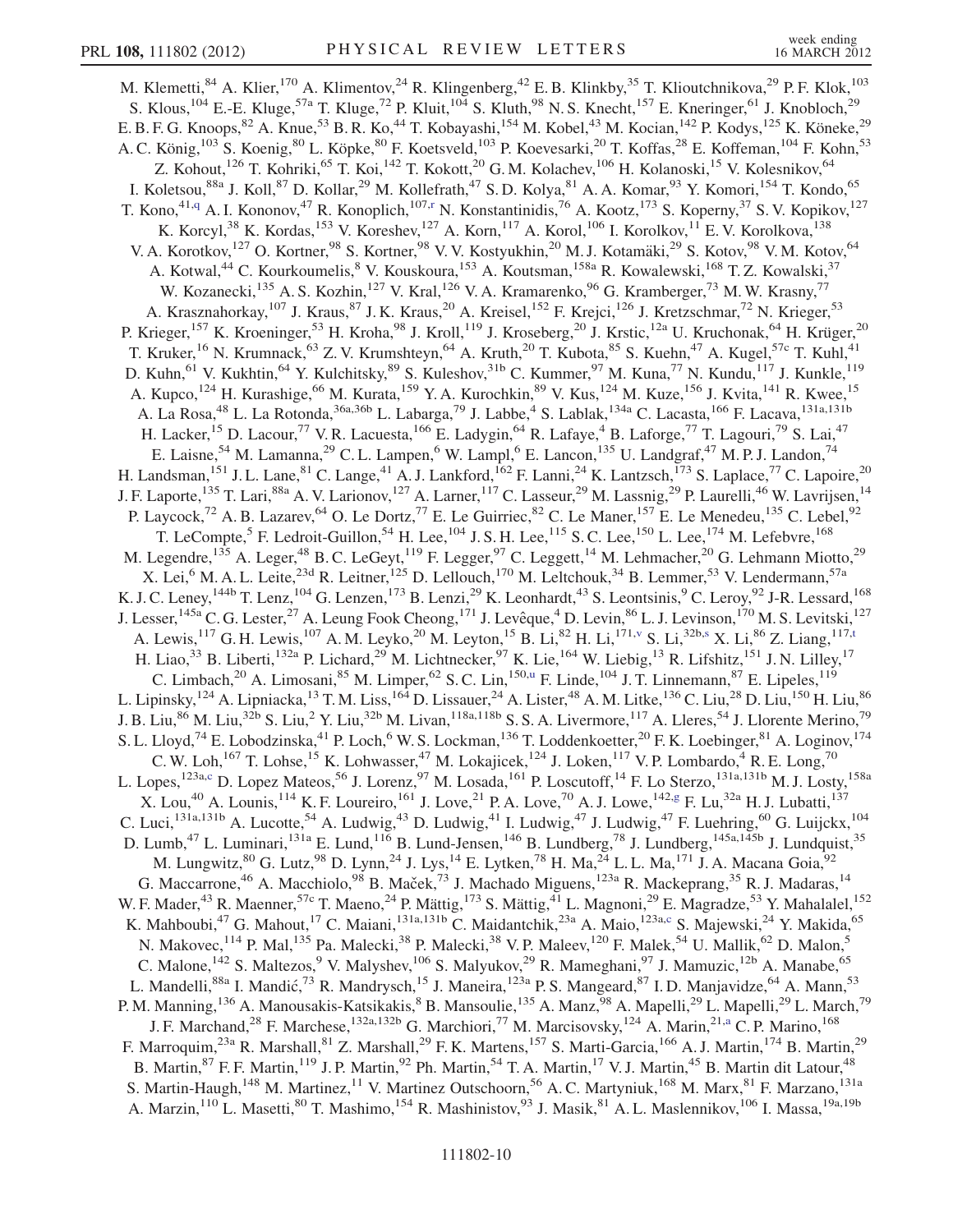<span id="page-10-4"></span><span id="page-10-3"></span><span id="page-10-2"></span><span id="page-10-1"></span><span id="page-10-0"></span>G. Massaro,  $^{104}$  N. Massol, <sup>4</sup> P. Mastrandrea,  $^{131a,131b}$  A. Mastroberardino,  $^{36a,36b}$  T. Masubuchi,  $^{154}$  M. Mathes,  $^{20}$ P. Matricon,<sup>114</sup> H. Matsumoto,<sup>154</sup> H. Matsunaga,<sup>154</sup> T. Matsushita,<sup>66</sup> C. Mattravers,<sup>117,[d](#page-17-2)</sup> J. M. Maugain,<sup>29</sup> J. Maurer,  $82$  S. J. Maxfield,  $72$  D. A. Maximov,  $^{106}$  E. N. May,  $^5$  A. Mayne,  $^{138}$  R. Mazini,  $^{150}$  M. Mazur,  $^{20}$ M. Mazzanti,<sup>88a</sup> E. Mazzoni,<sup>121a,121b</sup> S. P. Mc Kee,<sup>86</sup> A. McCarn,<sup>164</sup> R. L. McCarthy,<sup>147</sup> T. G. McCarthy,<sup>28</sup> N. A. McCubbin,<sup>128</sup> K. W. McFarlane,<sup>55</sup> J. A. Mcfayden,<sup>138</sup> H. McGlone,<sup>52</sup> G. Mchedlidze,<sup>50b</sup> R. A. McLaren,<sup>29</sup> T. Mclaughlan,<sup>17</sup> S. J. McMahon,<sup>128</sup> R. A. McPherson,<sup>168,[k](#page-17-9)</sup> A. Meade,<sup>83</sup> J. Mechnich,<sup>104</sup> M. Mechtel,<sup>173</sup> M. Medinnis,<sup>41</sup> R. Meera-Lebbai,<sup>110</sup> T. Meguro,<sup>115</sup> R. Mehdiyev,<sup>92</sup> S. Mehlhase,<sup>35</sup> A. Mehta,<sup>72</sup> K. Meier,<sup>57a</sup> B. Meirose,<sup>78</sup> C. Melachrinos,<sup>30</sup> B. R. Mellado Garcia,<sup>171</sup> L. Mendoza Navas,<sup>161</sup> Z. Meng,<sup>150[,v](#page-17-17)</sup> A. Mengarelli,<sup>19a,19b</sup> S. Menke,  $98$  C. Menot,  $29$  E. Meoni,  $11$  K. M. Mercurio,  $56$  P. Mermod,  $48$  L. Merola,  $101a,101b$  C. Meroni,  $88a$ F. S. Merritt,<sup>30</sup> A. Messina,<sup>29</sup> J. Metcalfe,<sup>102</sup> A. S. Mete,<sup>63</sup> C. Meyer,<sup>80</sup> C. Meyer,<sup>30</sup> J-P. Meyer,<sup>135</sup> J. Meyer,<sup>172</sup> J. Meyer,<sup>53</sup> T. C. Meyer,<sup>29</sup> W. T. Meyer,<sup>63</sup> J. Miao,<sup>32d</sup> S. Michal,<sup>29</sup> L. Micu,<sup>25a</sup> R. P. Middleton,<sup>128</sup> P. Miele,<sup>29</sup> S. Migas,<sup>72</sup> L. Mijović,<sup>41</sup> G. Mikenberg,<sup>170</sup> M. Mikestikova,<sup>124</sup> M. Mikuž,<sup>73</sup> D. W. Miller,<sup>30</sup> R. J. Miller,<sup>87</sup> W. J. Mills,<sup>167</sup> C. Mills,<sup>56</sup> A. Milov,<sup>170</sup> D. A. Milstead,<sup>145a,145b</sup> D. Milstein,<sup>170</sup> A. A. Minaenko,<sup>127</sup> M. Miñano Moya, <sup>166</sup> I. A. Minashvili, <sup>64</sup> A. I. Mincer, <sup>107</sup> B. Mindur, <sup>37</sup> M. Mineev, <sup>64</sup> Y. Ming, <sup>171</sup> L. M. Mir, <sup>11</sup> G. Mirabelli,<sup>131a</sup> L. Miralles Verge,<sup>11</sup> A. Misiejuk,<sup>75</sup> J. Mitrevski,<sup>136</sup> G. Y. Mitrofanov,<sup>127</sup> V. A. Mitsou,<sup>166</sup> S. Mitsui,<sup>65</sup> P. S. Miyagawa,<sup>138</sup> K. Miyazaki,<sup>66</sup> J. U. Mjörnmark,<sup>78</sup> T. Moa,<sup>145a,145b</sup> P. Mockett,<sup>137</sup> S. Moed,<sup>56</sup> V. Moeller,<sup>27</sup> K. Mönig,<sup>41</sup> N. Möser,<sup>20</sup> S. Mohapatra,<sup>147</sup> W. Mohr,<sup>47</sup> S. Mohrdieck-Möck,<sup>98</sup> A. M. Moisseev,<sup>127[,a](#page-17-3)</sup> R. Moles-Valls,<sup>166</sup> J. Molina-Perez,<sup>29</sup> J. Monk,<sup>76</sup> E. Monnier,<sup>82</sup> S. Montesano,<sup>88a,88b</sup> F. Monticelli,<sup>69</sup> S. Monzani,<sup>19a,19b</sup> R. W. Moore,<sup>2</sup> G. F. Moorhead,<sup>85</sup> C. Mora Herrera,<sup>48</sup> A. Moraes,<sup>52</sup> N. Morange,<sup>135</sup> J. Morel,<sup>53</sup> G. Morello,<sup>36a,36b</sup> D. Moreno,<sup>80</sup> M. Moreno Llácer,<sup>166</sup> P. Morettini,<sup>49a</sup> M. Morii,<sup>56</sup> J. Morin,<sup>74</sup> A. K. Morley,<sup>29</sup> G. Mornacchi,<sup>29</sup> S. V. Morozov,<sup>95</sup> J. D. Morris,<sup>74</sup> L. Morvaj,<sup>100</sup> H. G. Moser,<sup>98</sup> M. Mosidze,<sup>50b</sup> J. Moss,<sup>108</sup> R. Mount,<sup>142</sup> E. Mountricha, <sup>9</sup> S. V. Mouraviev, <sup>93</sup> E. J. W. Moyse, <sup>83</sup> M. Mudrinic, <sup>12b</sup> F. Mueller, <sup>57a</sup> J. Mueller, <sup>122</sup> K. Mueller, <sup>20</sup> T. A. Müller, <sup>97</sup> T. Mueller, <sup>80</sup> D. Muenstermann, <sup>29</sup> A. Muir, <sup>167</sup> Y. Munwes, <sup>152</sup> W. J. Murray, <sup>128</sup> I. Mussche,  $^{104}$  E. Musto,  $^{101a,101b}$  A. G. Myagkov,  $^{127}$  J. Nadal,  $^{11}$  K. Nagai,  $^{159}$  K. Nagano,  $^{65}$  Y. Nagasaka,  $^{59}$ M. Nagel,<sup>98</sup> A. M. Nairz,<sup>29</sup> Y. Nakahama,<sup>29</sup> K. Nakamura,<sup>154</sup> T. Nakamura,<sup>154</sup> I. Nakano,<sup>109</sup> G. Nanava,<sup>20</sup> A. Napier,<sup>160</sup> M. Nash,<sup>76,[d](#page-17-2)</sup> N. R. Nation,<sup>21</sup> T. Nattermann,<sup>20</sup> T. Naumann,<sup>41</sup> G. Navarro,<sup>161</sup> H. A. Neal,<sup>86</sup> E. Nebot,<sup>79</sup> P. Yu. Nechaeva,  $93$  A. Negri,  $118a,118b$  G. Negri,  $29$  S. Nektarijevic,  $48$  A. Nelson,  $162$  S. Nelson,  $142$  T. K. Nelson,  $142$ S. Nemecek,<sup>124</sup> P. Nemethy,<sup>107</sup> A. A. Nepomuceno,<sup>23a</sup> M. Nessi,<sup>29,[w](#page-17-21)</sup> M. S. Neubauer,<sup>164</sup> A. Neusiedl,<sup>80</sup> R. M. Neves,<sup>107</sup> P. Nevski,<sup>24</sup> P. R. Newman,<sup>17</sup> V. Nguyen Thi Hong,<sup>135</sup> R. B. Nickerson,<sup>117</sup> R. Nicolaidou,<sup>135</sup> L. Nicolas,<sup>138</sup> B. Nicquevert,<sup>29</sup> F. Niedercorn,<sup>114</sup> J. Nielsen,<sup>136</sup> T. Niinikoski,<sup>29</sup> N. Nikiforou,<sup>34</sup> A. Nikiforov,<sup>15</sup> V. Nikolaenko,<sup>127</sup> K. Nikolaev,<sup>64</sup> I. Nikolic-Audit,<sup>77</sup> K. Nikolics,<sup>48</sup> K. Nikolopoulos,<sup>24</sup> H. Nilsen,<sup>47</sup> P. Nilsson,<sup>7</sup> Y. Ninomiya, <sup>154</sup> A. Nisati, <sup>131a</sup> T. Nishiyama, <sup>66</sup> R. Nisius, <sup>98</sup> L. Nodulman, <sup>5</sup> M. Nomachi, <sup>115</sup> I. Nomidis, <sup>153</sup> M. Nordberg,<sup>29</sup> B. Nordkvist,<sup>145a,145b</sup> P. R. Norton,<sup>128</sup> J. Novakova,<sup>125</sup> M. Nozaki,<sup>65</sup> L. Nozka,<sup>112</sup> I. M. Nugent,<sup>158a</sup> A.-E. Nuncio-Quiroz,<sup>20</sup> G. Nunes Hanninger,<sup>85</sup> T. Nunnemann,<sup>97</sup> E. Nurse,<sup>76</sup> T. Nyman,<sup>29</sup> B. J. O'Brien,<sup>45</sup> S. W. O'Neale, <sup>17[,a](#page-17-3)</sup> D. C. O'Neil, <sup>141</sup> V. O'Shea, <sup>52</sup> F. G. Oakham,  $^{28, f}$  $^{28, f}$  $^{28, f}$  H. Oberlack,  $^{98}$  J. Ocariz,  $^{77}$  A. Ochi,  $^{66}$  S. Oda,  $^{154}$ S. Odaka,  $^{65}$  J. Odier,  $^{82}$  H. Ogren,  $^{60}$  A. Oh,  $^{81}$  S. H. Oh,  $^{44}$  C. C. Ohm,  $^{145a,145b}$  T. Ohshima,  $^{100}$  H. Ohshita,  $^{139}$ T. Ohsugi,<sup>58</sup> S. Okada,<sup>66</sup> H. Okawa,<sup>162</sup> Y. Okumura,<sup>100</sup> T. Okuyama,<sup>154</sup> A. Olariu,<sup>25a</sup> M. Olcese,<sup>49a</sup> A. G. Olchevski, <sup>64</sup> M. Oliveira, <sup>123a[,i](#page-17-7)</sup> D. Oliveira Damazio, <sup>24</sup> E. Oliver Garcia, <sup>166</sup> D. Olivito, <sup>119</sup> A. Olszewski, <sup>38</sup> J. Olszowska,<sup>38</sup> C. Omachi,<sup>66</sup> A. Onofre,<sup>123a[,x](#page-17-22)</sup> P. U. E. Onyisi,<sup>30</sup> C. J. Oram,<sup>158a</sup> M. J. Oreglia,<sup>30</sup> Y. Oren,<sup>152</sup> D. Orestano,<sup>133a,133b</sup> I. Orlov,<sup>106</sup> C. Oropeza Barrera,<sup>52</sup> R. S. Orr,<sup>157</sup> B. Osculati,<sup>49a,49b</sup> R. Ospanov,<sup>119</sup> C. Osuna,<sup>11</sup> G. Otero y Garzon,<sup>26</sup> J. P. Ottersbach,<sup>104</sup> M. Ouchrif,<sup>134d</sup> F. Ould-Saada,<sup>116</sup> A. Ouraou,<sup>135</sup> Q. Ouyang,<sup>32a</sup> A. Ovcharova,<sup>14</sup> M. Owen,<sup>81</sup> S. Owen,<sup>138</sup> V. E. Ozcan,<sup>18a</sup> N. Ozturk,<sup>7</sup> A. Pacheco Pages,<sup>11</sup> C. Padilla Aranda,<sup>11</sup> S. Pagan Griso,<sup>14</sup> E. Paganis,<sup>138</sup> F. Paige,<sup>24</sup> P. Pais,<sup>83</sup> K. Pajchel,<sup>116</sup> G. Palacino,<sup>158b</sup> C. P. Paleari,<sup>6</sup> S. Palestini,<sup>29</sup> D. Pallin,<sup>33</sup> A. Palma,<sup>123a</sup> J.D. Palmer,<sup>17</sup> Y.B. Pan,<sup>171</sup> E. Panagiotopoulou,<sup>9</sup> B. Panes,<sup>31a</sup> N. Panikashvili,<sup>86</sup> S. Panitkin,<sup>24</sup> D. Pantea,<sup>25a</sup> M. Panuskova,<sup>124</sup> V. Paolone,<sup>122</sup> A. Papadelis,<sup>145a</sup> Th. D. Papadopoulou,<sup>9</sup> A. Paramonov,<sup>5</sup> W. Park,<sup>24[,y](#page-17-23)</sup> M. A. Parker,<sup>27</sup> F. Parodi,<sup>49a,49b</sup> J. A. Parsons,<sup>34</sup> U. Parzefall,<sup>47</sup> E. Pasqualucci,<sup>131a</sup> A. Passeri,<sup>133a</sup> F. Pastore,<sup>133a,133b</sup> Fr. Pastore,<sup>75</sup> G. Pás[z](#page-17-24)tor,<sup>48,z</sup> S. Pataraia,<sup>173</sup> N. Patel,<sup>149</sup> J. R. Pater,<sup>81</sup> S. Patricelli,<sup>101a,101b</sup> T. Pauly,<sup>29</sup> M. Pecsy,<sup>143a</sup> M. I. Pedraza Morales,<sup>171</sup> S. V. Peleganchuk,<sup>106</sup> H. Peng,<sup>32b</sup> R. Pengo,<sup>29</sup> A. Penson,<sup>34</sup> J. Penwell, $^{60}$  M. Perantoni, $^{23a}$  K. Perez, $^{34,aa}$  $^{34,aa}$  $^{34,aa}$  T. Perez Cavalcanti, $^{41}$  E. Perez Codina, $^{11}$  M. T. Pérez García-Estañ, $^{166}$ V. Perez Reale,<sup>34</sup> L. Perini,<sup>88a,88b</sup> H. Pernegger,<sup>29</sup> R. Perrino,<sup>71a</sup> P. Perrodo,<sup>4</sup> S. Persembe,<sup>3a</sup> A. Perus,<sup>114</sup> V. D. Peshekhonov, <sup>64</sup> B. A. Petersen, <sup>29</sup> J. Petersen, <sup>29</sup> T. C. Petersen, <sup>35</sup> E. Petit, <sup>4</sup> A. Petridis, <sup>153</sup> C. Petridou, <sup>153</sup>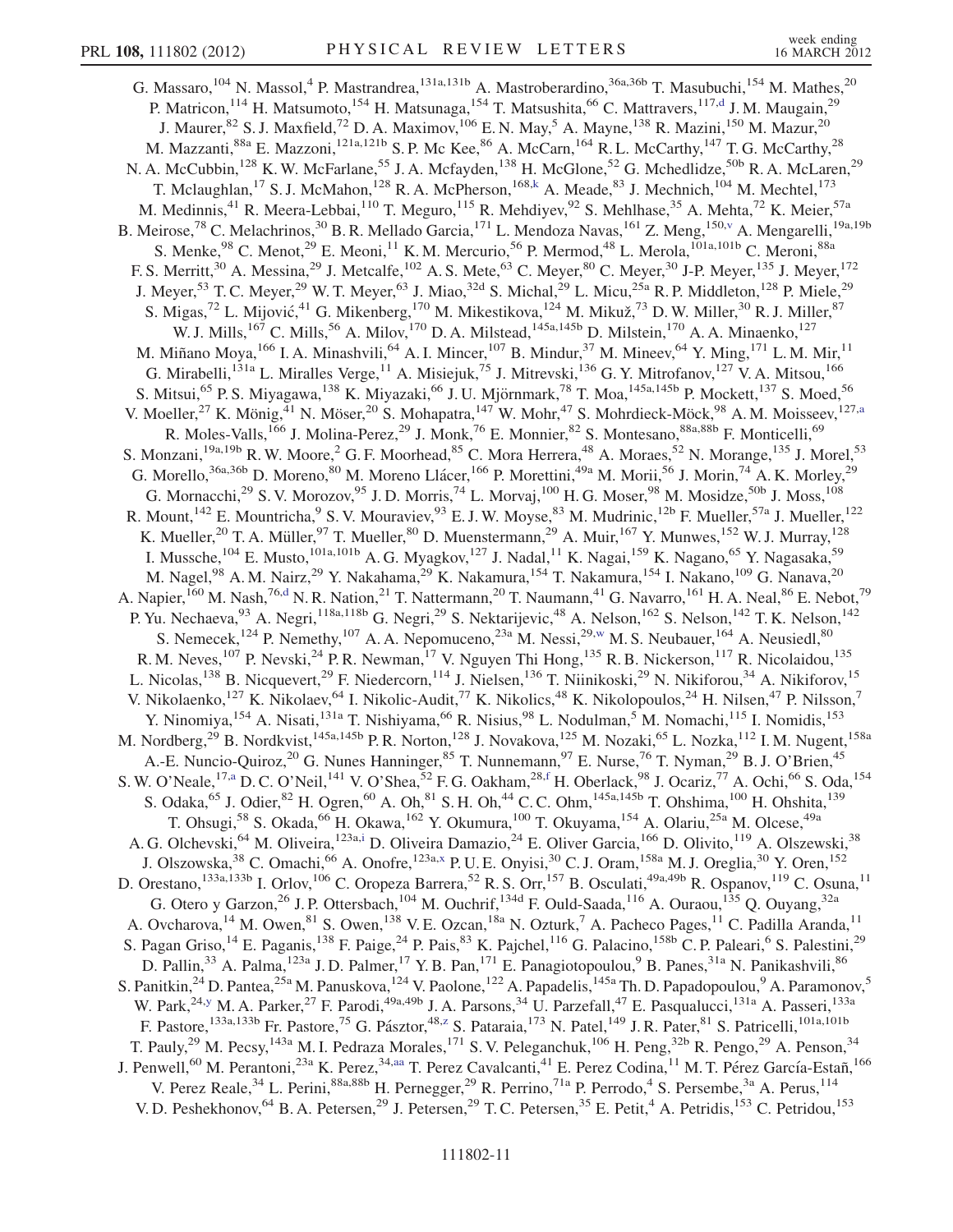<span id="page-11-1"></span><span id="page-11-0"></span>E. Petrolo,<sup>131a</sup> F. Petrucci,<sup>133a,133b</sup> D. Petschull,<sup>41</sup> M. Petteni,<sup>141</sup> R. Pezoa,<sup>31b</sup> A. Phan,<sup>85</sup> P. W. Phillips,<sup>128</sup> G. Piacquadio,<sup>29</sup> E. Piccaro,<sup>74</sup> M. Piccinini,<sup>19a,19b</sup> S. M. Piec,<sup>41</sup> R. Piegaia,<sup>26</sup> D. T. Pignotti,<sup>108</sup> J. E. Pilcher,<sup>30</sup> A. D. Pilkington,<sup>81</sup> J. Pina,<sup>123a,[c](#page-17-1)</sup> M. Pinamonti,<sup>163a,163c</sup> A. Pinder,<sup>117</sup> J. L. Pinfold,<sup>2</sup> J. Ping,<sup>32c</sup> B. Pinto,<sup>123a[,c](#page-17-1)</sup> O. Pirotte,<sup>29</sup> C. Pizio,<sup>88a,88b</sup> R. Placakyte,<sup>41</sup> M. Plamondon,<sup>168</sup> M.-A. Pleier,<sup>24</sup> A. V. Pleskach,<sup>127</sup> A. Poblaguev,<sup>24</sup> S. Poddar,<sup>57a</sup> F. Podlyski,<sup>33</sup> L. Poggioli,<sup>114</sup> T. Poghosyan,<sup>20</sup> M. Pohl,<sup>48</sup> F. Polci,<sup>54</sup> G. Polesello,<sup>118a</sup> A. Policicchio,<sup>137</sup> A. Polini,<sup>19a</sup> J. Poll,<sup>74</sup> V. Polychronakos,<sup>24</sup> D. M. Pomarede,<sup>135</sup> D. Pomeroy,<sup>22</sup> K. Pommès,<sup>29</sup> L. Pontecorvo,<sup>131a</sup> B. G. Pope, <sup>87</sup> G. A. Popeneciu,<sup>25a</sup> D. S. Popovic,<sup>12a</sup> A. Poppleton,<sup>29</sup> X. Portell Bueso,<sup>29</sup> C. Posch,<sup>21</sup> G. E. Pospelov,<sup>98</sup> S. Pospisil,<sup>126</sup> I. N. Potrap,<sup>98</sup> C. J. Potter,<sup>148</sup> C. T. Potter,<sup>113</sup> G. Poulard,<sup>29</sup> J. Poveda,<sup>171</sup> R. Prabhu,<sup>76</sup> P. Pralavorio,<sup>82</sup> A. Pranko,<sup>14</sup> S. Prasad,<sup>56</sup> R. Pravahan,<sup>7</sup> S. Prell,<sup>63</sup> K. Pretzl,<sup>16</sup> L. Pribyl,<sup>29</sup> D. Price,<sup>60</sup> J. Price,<sup>72</sup> L. E. Price,<sup>5</sup> M. J. Price,<sup>29</sup> D. Prieur,<sup>122</sup> M. Primavera,<sup>71a</sup> K. Prokofiev,<sup>107</sup> F. Prokoshin,<sup>31b</sup> S. Protopopescu,<sup>24</sup> J. Proudfoot,<sup>5</sup> X. Prudent,<sup>43</sup> M. Przybycien,<sup>37</sup> H. Przysiezniak,<sup>4</sup> S. Psoroulas,<sup>20</sup> E. Ptacek,<sup>113</sup> E. Pueschel,<sup>83</sup> J. Purdham,<sup>86</sup> M. Purohit, <sup>24[,y](#page-17-23)</sup> P. Puzo, <sup>114</sup> Y. Pylypchenko, <sup>62</sup> J. Qian, <sup>86</sup> Z. Qian, <sup>82</sup> Z. Qin, <sup>41</sup> A. Quadt, <sup>53</sup> D. R. Quarrie, <sup>14</sup> W. B. Quayle,<sup>171</sup> F. Quinonez,<sup>31a</sup> M. Raas,<sup>103</sup> V. Radescu,<sup>57b</sup> B. Radics,<sup>20</sup> T. Rador,<sup>18a</sup> F. Ragusa,<sup>88a,88b</sup> G. Rahal,<sup>176</sup> A. M. Rahimi, <sup>108</sup> D. Rahm, <sup>24</sup> S. Rajagopalan, <sup>24</sup> M. Rammensee, <sup>47</sup> M. Rammes, <sup>140</sup> M. Ramstedt, <sup>145a, 145b</sup> A. S. Randle-Conde,<sup>39</sup> K. Randrianarivony,<sup>28</sup> P. N. Ratoff,<sup>70</sup> F. Rauscher,<sup>97</sup> M. Raymond,<sup>29</sup> A. L. Read,<sup>116</sup> D. M. Rebuzzi,  $^{118a,118b}$  A. Redelbach,  $^{172}$  G. Redlinger,  $^{24}$  R. Reece,  $^{119}$  K. Reeves,  $^{40}$  A. Reichold,  $^{104}$ E. Reinherz-Aronis,<sup>152</sup> A. Reinsch,<sup>113</sup> I. Reisinger,<sup>42</sup> D. Reljic,<sup>12a</sup> C. Rembser,<sup>29</sup> Z. L. Ren,<sup>150</sup> A. Renaud,<sup>114</sup> P. Renkel,<sup>39</sup> M. Rescigno,<sup>131a</sup> S. Resconi,<sup>88a</sup> B. Resende,<sup>135</sup> P. Reznicek,<sup>97</sup> R. Rezvani,<sup>157</sup> A. Richards,<sup>76</sup> R. Richter,<sup>98</sup> E. Richter-Was,<sup>4,[bb](#page-17-26)</sup> M. Ridel,<sup>77</sup> M. Rijpstra,<sup>104</sup> M. Rijssenbeek,<sup>147</sup> A. Rimoldi,<sup>118a,118b</sup> L. Rinaldi,<sup>19a</sup> R. R. Rios,<sup>39</sup> I. Riu,<sup>11</sup> G. Rivoltella, <sup>88a, 88b</sup> F. Rizatdinova, <sup>111</sup> E. Rizvi, <sup>74</sup> S. H. Robertson, <sup>84, k</sup> A. Robichaud-Veronneau,<sup>117</sup> D. Robinson,<sup>27</sup> J. E. M. Robinson,<sup>76</sup> M. Robinson,<sup>113</sup> A. Robson,<sup>52</sup> J. G. Rocha de Lima, <sup>105</sup> C. Roda, <sup>121a,121b</sup> D. Roda Dos Santos, <sup>29</sup> S. Rodier, <sup>79</sup> D. Rodriguez, <sup>161</sup> Y. Rodriguez Garcia, <sup>161</sup> A. Roe, <sup>53</sup> S. Roe, <sup>29</sup> O. Røhne, <sup>116</sup> V. Rojo, <sup>1</sup> S. Rolli, <sup>160</sup> A. Romaniouk, <sup>95</sup> M. Romano, <sup>19a, 19b</sup> V. M. Romanov, <sup>64</sup> G. Romeo, <sup>26</sup> L. Roos, <sup>77</sup> E. Ros, <sup>166</sup> S. Rosati, <sup>131a, 131b</sup> K. Rosbach, <sup>48</sup> A. Rose, <sup>148</sup> M. Rose, <sup>75</sup> G. A. Rosenbaum, <sup>157</sup> E. I. Rosenberg, <sup>63</sup> P. L. Rosendahl, <sup>13</sup> O. Rosenthal, <sup>140</sup> L. Rosselet, <sup>48</sup> V. Rossetti, <sup>11</sup> E. Rossi,<sup>131a,131b</sup> L. P. Rossi,<sup>49a</sup> M. Rotaru,<sup>25a</sup> I. Roth,<sup>170</sup> J. Rothberg,<sup>137</sup> D. Rousseau,<sup>114</sup> C. R. Royon,<sup>135</sup> A. Rozanov, <sup>82</sup> Y. Rozen, <sup>151</sup> X. Ruan, <sup>114[,cc](#page-17-27)</sup> I. Rubinskiy, <sup>41</sup> B. Ruckert, <sup>97</sup> N. Ruckstuhl, <sup>104</sup> V. I. Rud, <sup>96</sup> C. Rudolph, <sup>43</sup> G. Rudolph,<sup>61</sup> F. Rühr,<sup>6</sup> F. Ruggieri,<sup>133[a](#page-17-3),133b</sup> A. Ruiz-Martinez,<sup>63</sup> V. Rumiantsev,<sup>90,a</sup> L. Rumyantsev,<sup>64</sup> K. Runge,<sup>47</sup> O. Runolfsson,<sup>20</sup> Z. Rurikova,<sup>47</sup> N. A. Rusakovich,<sup>64</sup> D. R. Rust,<sup>60</sup> J. P. Rutherfoord,<sup>6</sup> C. Ruwiedel,<sup>14</sup> P. Ruzicka,<sup>124</sup> Y. F. Ryabov,<sup>120</sup> V. Ryadovikov,<sup>127</sup> P. Ryan,<sup>87</sup> M. Rybar,<sup>125</sup> G. Rybkin,<sup>114</sup> N. C. Ryder,<sup>117</sup> S. Rzaeva,<sup>10</sup> A. F. Saavedra, <sup>149</sup> I. Sadeh, <sup>152</sup> H. F-W. Sadrozinski, <sup>136</sup> R. Sadykov, <sup>64</sup> F. Safai Tehrani, <sup>131a, 131b</sup> H. Sakamoto, <sup>154</sup> G. Salamanna,  $^{74}$  A. Salamon,  $^{132a}$  M. Saleem,  $^{110}$  D. Salihagic,  $^{98}$  A. Salnikov,  $^{142}$  J. Salt,  $^{166}$ B. M. Salvachua Ferrando,<sup>5</sup> D. Salvatore,<sup>36a,36b</sup> F. Salvatore,<sup>148</sup> A. Salvucci,<sup>103</sup> A. Salzburger,<sup>29</sup> D. Sampsonidis,<sup>153</sup> B. H. Samset, 116 A. Sanchez, <sup>101a,101b</sup> H. Sandaker, <sup>13</sup> H. G. Sander, <sup>80</sup> M. P. Sanders, <sup>97</sup> M. Sandhoff, <sup>173</sup> T. Sandoval, <sup>27</sup> C. Sandoval, <sup>161</sup> R. Sandstroem, <sup>98</sup> S. Sandvoss, <sup>173</sup> D. P. C. Sankey, <sup>128</sup> A. Sansoni, <sup>46</sup> C. Santamarina Rios, <sup>84</sup> C. Santoni,<sup>33</sup> R. Santonico,<sup>132a,132b</sup> H. Santos,<sup>123a</sup> J. G. Saraiva,<sup>123a</sup> T. Sarangi,<sup>171</sup> E. Sarkisyan-Grinbaum,<sup>7</sup> F. Sarri,<sup>121a,121b</sup> G. Sartisohn,<sup>173</sup> O. Sasaki,<sup>65</sup> T. Sasaki,<sup>65</sup> N. Sasao,<sup>67</sup> I. Satsounkevitch,<sup>89</sup> G. Sauvage,<sup>4</sup> E. Sauvan,<sup>4</sup> J. B. Sauvan,<sup>114</sup> P. Savard,<sup>157[,f](#page-17-4)</sup> V. Savinov,<sup>122</sup> D. O. Savu,<sup>29</sup> L. Sawyer,<sup>24[,m](#page-17-11)</sup> D. H. Saxon,<sup>52</sup> L. P. Says,<sup>33</sup> C. Sbarra,<sup>19a</sup> A. Sbrizzi,<sup>19a,19b</sup> O. Scallon,<sup>92</sup> D. A. Scannicchio,<sup>162</sup> M. Scarcella,<sup>149</sup> J. Schaarschmidt,<sup>114</sup> P. Schacht,<sup>98</sup> U. Schäfer, ${}^{80}$  S. Schaepe, ${}^{20}$  S. Schaetzel, ${}^{57b}$  A. C. Schaffer, ${}^{114}$  D. Schaile, ${}^{97}$  R. D. Schamberger, ${}^{147}$  A. G. Schamov, ${}^{106}$ V. Scharf,<sup>57a</sup> V. A. Schegelsky,<sup>120</sup> D. Scheirich,<sup>86</sup> M. Schernau,<sup>162</sup> M. I. Scherzer,<sup>34</sup> C. Schiavi,<sup>49a,49b</sup> J. Schieck,<sup>97</sup> M. Schioppa,<sup>36a,36b</sup> S. Schlenker,<sup>29</sup> J. L. Schlereth,<sup>5</sup> E. Schmidt,<sup>47</sup> K. Schmieden,<sup>20</sup> C. Schmitt,<sup>80</sup> S. Schmitt,<sup>57b</sup> M. Schmitz,<sup>20</sup> A. Schöning,<sup>57b</sup> M. Schott,<sup>29</sup> D. Schouten,<sup>158a</sup> J. Schovancova,<sup>124</sup> M. Schram,<sup>84</sup> C. Schroeder,<sup>80</sup> N. Schroer,<sup>57c</sup> S. Schuh,<sup>29</sup> G. Schuler,<sup>29</sup> J. Schultes,<sup>173</sup> H.-C. Schultz-Coulon,<sup>57a</sup> H. Schulz,<sup>15</sup> J. W. Schumacher,<sup>20</sup> M. Schumacher,<sup>47</sup> B. A. Schumm,<sup>136</sup> Ph. Schune,<sup>135</sup> C. Schwanenberger,<sup>81</sup> A. Schwartzman,<sup>142</sup> Ph. Schwemling,<sup>77</sup> R. Schwienhorst,  $^{87}$  R. Schwierz,  $^{43}$  J. Schwindling,  $^{135}$  T. Schwindt,  $^{20}$  M. Schwoerer,  $^4$  W. G. Scott,  $^{128}$  J. Searcy,  $^{113}$ G. Sedov,  $^{41}$  E. Sedykh,  $^{120}$  E. Segura,  $^{11}$  S. C. Seidel,  $^{102}$  A. Seiden,  $^{136}$  F. Seifert,  $^{43}$  J. M. Seixas,  $^{23a}$  G. Sekhniaidze,  $^{101a}$ D. M. Seliverstov,<sup>120</sup> B. Sellden,<sup>145a</sup> G. Sellers,<sup>72</sup> M. Seman,<sup>143b</sup> N. Semprini-Cesari,<sup>19a,19b</sup> C. Serfon,<sup>97</sup> L. Serin,<sup>114</sup> R. Seuster, <sup>98</sup> H. Severini, <sup>110</sup> M. E. Sevior, <sup>85</sup> A. Sfyrla, <sup>29</sup> E. Shabalina, <sup>53</sup> M. Shamim, <sup>113</sup> L. Y. Shan, <sup>32a</sup> J. T. Shank, <sup>21</sup> Q. T. Shao,<sup>85</sup> M. Shapiro,<sup>14</sup> P. B. Shatalov,<sup>94</sup> L. Shaver,<sup>6</sup> K. Shaw,<sup>163a,163c</sup> D. Sherman,<sup>174</sup> P. Sherwood,<sup>76</sup> A. Shibata,<sup>107</sup> H. Shichi,<sup>100</sup> S. Shimizu,<sup>29</sup> M. Shimojima,<sup>99</sup> T. Shin,<sup>55</sup> M. Shiyakova,<sup>64</sup> A. Shmeleva,<sup>93</sup>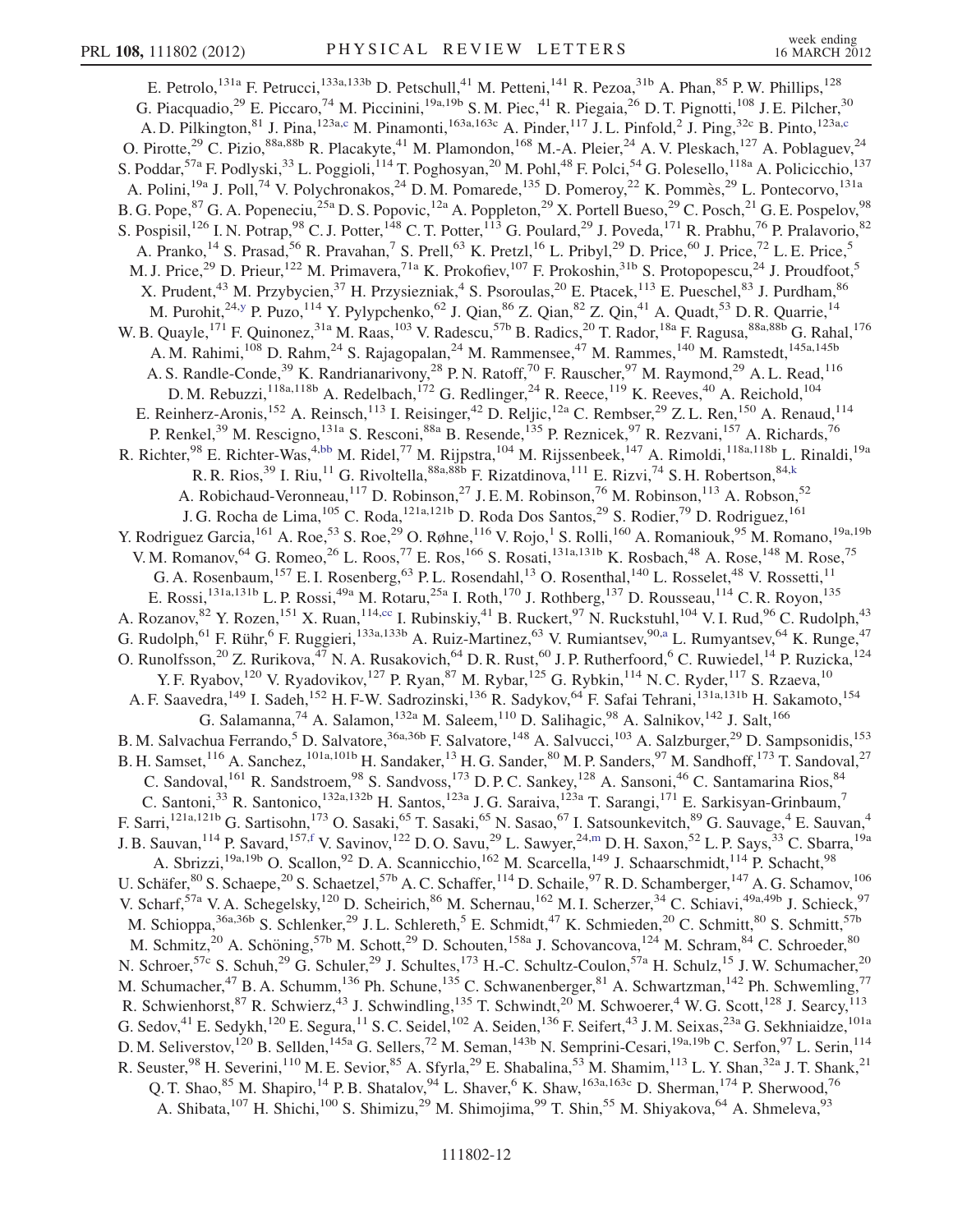<span id="page-12-2"></span><span id="page-12-1"></span><span id="page-12-0"></span>M. J. Shochet,<sup>30</sup> D. Short,<sup>117</sup> S. Shrestha,<sup>63</sup> M. A. Shupe,<sup>6</sup> P. Sicho,<sup>124</sup> A. Sidoti,<sup>131a,131b</sup> A. Siebel,<sup>173</sup> F. Siegert,<sup>47</sup> Dj. Sijacki,<sup>12a</sup> O. Silbert,<sup>170</sup> J. Silva,<sup>123a[,c](#page-17-1)</sup> Y. Silver,<sup>152</sup> D. Silverstein,<sup>142</sup> S. B. Silverstein,<sup>145a</sup> V. Simak,<sup>126</sup> O. Simard,<sup>135</sup> Lj. Simic,<sup>12a</sup> S. Simion,<sup>114</sup> B. Simmons,<sup>76</sup> M. Simonyan,<sup>35</sup> P. Sinervo,<sup>157</sup> N. B. Sinev,<sup>113</sup> V. Sipica,<sup>140</sup> G. Siragusa,<sup>172</sup> A. Sircar,<sup>24</sup> A. N. Sisakyan,<sup>64</sup> S. Yu. Sivoklokov,<sup>96</sup> J. Sjölin,<sup>145a,145b</sup> T. B. Sjursen,<sup>13</sup> L. A. Skinnari,<sup>14</sup> H. P. Skottowe,<sup>56</sup> K. Skovpen,<sup>106</sup> P. Skubic,<sup>110</sup> N. Skvorodnev,<sup>22</sup> M. Slater,<sup>17</sup> T. Slavicek,<sup>126</sup> K. Sliwa,<sup>160</sup> J. Sloper,<sup>29</sup> V. Smakhtin,<sup>170</sup> S. Yu. Smirnov,<sup>95</sup> L. N. Smirnova,<sup>96</sup> O. Smirnova,<sup>78</sup> B. C. Smith,<sup>56</sup> D. Smith,<sup>142</sup> K. M. Smith,<sup>52</sup> M. Smizanska,<sup>70</sup> K. Smolek,<sup>126</sup> A. A. Snesarev,<sup>93</sup> S. W. Snow,<sup>81</sup> J. Snow,<sup>110</sup> J. Snuverink,<sup>104</sup> S. Snyder,<sup>24</sup> M. Soares,<sup>123a</sup> R. Sobie,<sup>168[,k](#page-17-9)</sup> J. Sodomka,<sup>126</sup> A. Soffer,<sup>152</sup> C. A. Solans,<sup>166</sup> M. Solar,<sup>126</sup> J. Solc,<sup>126</sup> E. Soldatov,<sup>95</sup> U. Soldevila,<sup>166</sup> E. Solfaroli Camillocci,<sup>131a,131b</sup> A. A. Solodkov,<sup>127</sup> O. V. Solovyanov,<sup>127</sup> J. Sondericker,<sup>24</sup> N. Soni,<sup>2</sup> V. Sopko,<sup>126</sup> B. Sopko,<sup>126</sup> M. Sosebee,<sup>7</sup> R. Soualah,<sup>163a,163c</sup> A. Soukharev,<sup>106</sup> S. Spagnolo,<sup>71a,71b</sup> F. Spanò,<sup>75</sup> R. Spighi,<sup>19a</sup> G. Spigo,<sup>29</sup> F. Spila,<sup>131a,131b</sup> R. Spiwoks,<sup>29</sup> M. Spousta,<sup>125</sup> T. Spreitzer,<sup>157</sup> B. Spurlock,<sup>7</sup> R. D. St. Denis,<sup>52</sup> T. Stahl,<sup>140</sup> J. Stahlman,<sup>119</sup> R. Stamen,<sup>57a</sup> E. Stanecka,<sup>38</sup> R. W. Stanek,<sup>5</sup> C. Stanescu,<sup>133a</sup> S. Stapnes,<sup>116</sup> E. A. Starchenko,<sup>127</sup> J. Stark,<sup>54</sup> P. Staroba,<sup>124</sup> P. Starovoitov,<sup>90</sup> A. Staude,<sup>97</sup> P. Stavina,<sup>143a</sup> G. Stavropoulos,<sup>14</sup> G. Steele,<sup>52</sup> P. Steinbach,<sup>43</sup> P. Steinberg,<sup>24</sup> I. Stekl,<sup>126</sup> B. Stelzer,<sup>141</sup> H.J. Stelzer,<sup>87</sup> O. Stelzer-Chilton,<sup>158a</sup> H. Stenzel,<sup>51</sup> S. Stern,<sup>98</sup> K. Stevenson,<sup>74</sup> G. A. Stewart,<sup>29</sup> J. A. Stillings,<sup>20</sup> M. C. Stockton,<sup>29</sup> K. Stoerig,<sup>47</sup> G. Stoicea,<sup>25a</sup> S. Stonjek,<sup>98</sup> P. Strachota,<sup>125</sup> A. R. Stradling,<sup>7</sup> A. Straessner,<sup>43</sup> J. Strandberg,<sup>146</sup> S. Strandberg,<sup>145a,145b</sup> A. Strandlie,<sup>116</sup> M. Strang,<sup>108</sup> E. Strauss,<sup>142</sup> M. Strauss,<sup>110</sup> P. Strizenec,<sup>143b</sup> R. Ströhmer,<sup>172</sup> D. M. Strom,<sup>113</sup> J. A. Strong,<sup>75[,a](#page-17-3)</sup> R. Stroynowski,<sup>39</sup> J. Strube,<sup>128</sup> B. Stugu,<sup>13</sup> I. Stumer,<sup>24,[a](#page-17-3)</sup> J. Stupak,<sup>147</sup> P. Sturm,<sup>173</sup> N. A. S[t](#page-17-19)yles,<sup>41</sup> D. A. Soh,<sup>150,t</sup> D. Su,<sup>142</sup> HS. Subramania,<sup>2</sup> A. Succurro,<sup>11</sup> Y. Sugaya,<sup>115</sup> T. Sugimoto,<sup>100</sup> C. Suhr,<sup>105</sup> K. Suita, <sup>66</sup> M. Suk, <sup>125</sup> V. V. Sulin, <sup>93</sup> S. Sultansoy, <sup>3d</sup> T. Sumida, <sup>67</sup> X. Sun, <sup>54</sup> J. E. Sundermann, <sup>47</sup> K. Suruliz, <sup>138</sup> S. Sushkov,  $11$  G. Susinno,  $36a,36b$  M. R. Sutton,  $148$  Y. Suzuki,  $65$  Y. Suzuki,  $66$  M. Svatos,  $124$  Yu. M. Sviridov,  $127$ S. Swedish,<sup>167</sup> I. Sykora,<sup>143a</sup> T. Sykora,<sup>125</sup> B. Szeless,<sup>29</sup> J. Sánchez,<sup>166</sup> D. Ta,<sup>104</sup> K. Tackmann,<sup>41</sup> A. Taffard,<sup>162</sup> R. Tafirout,<sup>158a</sup> N. Taiblum,<sup>152</sup> Y. Takahashi,<sup>100</sup> H. Takai,<sup>24</sup> R. Takashima,<sup>68</sup> H. Takeda,<sup>66</sup> T. Takeshita,<sup>139</sup> M. Talby,<sup>82</sup> A. Talysh[e](#page-17-28)v, <sup>106,e</sup> M. C. Tamsett, <sup>24</sup> J. Tanaka, <sup>154</sup> R. Tanaka, <sup>114</sup> S. Tanaka, <sup>130</sup> S. Tanaka, <sup>65</sup> Y. Tanaka, <sup>99</sup> K. Tani, <sup>66</sup> N. Tannoury,<sup>82</sup> G. P. Tappern,<sup>29</sup> S. Tapprogge,<sup>80</sup> D. Tardif,<sup>157</sup> S. Tarem,<sup>151</sup> F. Tarrade,<sup>28</sup> G. F. Tartarelli,<sup>88a</sup> P. Tas,<sup>125</sup> M. Tasevsky,<sup>124</sup> E. Tassi,<sup>36a,36b</sup> M. Tatarkhanov,<sup>14</sup> Y. Tayalati,<sup>134d</sup> C. Taylor,<sup>76</sup> F. E. Taylor,<sup>91</sup> G. N. Taylor,<sup>85</sup> W. Taylor,<sup>158b</sup> M. Teinturier,<sup>114</sup> M. Teixeira Dias Castanheira,<sup>74</sup> P. Teixeira-Dias,<sup>75</sup> K. K. Temming,<sup>47</sup> H. Ten Kate,<sup>29</sup> P. K. Teng,<sup>150</sup> S. Terada,<sup>65</sup> K. Terashi,<sup>154</sup> J. Terron,<sup>79</sup> M. Testa,<sup>46</sup> R. J. Teuscher,<sup>157,[k](#page-17-9)</sup> J. Thadome,<sup>173</sup> J. Therhaag,<sup>20</sup> T. Theveneaux-Pelzer,<sup>77</sup> M. Thioye,<sup>174</sup> S. Thoma,<sup>47</sup> J.P. Thomas,<sup>17</sup> E.N. Thompson,<sup>34</sup> P.D. Thompson,<sup>17</sup> P. D. Thompson,<sup>157</sup> A. S. Thompson,<sup>52</sup> E. Thomson,<sup>119</sup> M. Thomson,<sup>27</sup> R. P. Thun,<sup>86</sup> F. Tian,<sup>34</sup> M. J. Tibbetts,<sup>14</sup> T. Tic,<sup>124</sup> V. O. Tikhomirov,<sup>93</sup> Y. A. Tikhonov,<sup>106</sup> S. Timoshenko,<sup>95</sup> P. Tipton,<sup>174</sup> F. J. Tique Aires Viegas,<sup>29</sup> S. Tisserant, <sup>82</sup> J. Tobias, <sup>47</sup> B. Toczek, <sup>37</sup> T. Todorov, <sup>4</sup> S. Todorova-Nova, <sup>160</sup> B. Toggerson, <sup>162</sup> J. Tojo, <sup>65</sup> S. Tokár, <sup>143a</sup> K. Tokunaga, $^{66}$  K. Tokushuku, $^{65}$  K. Tollefson, $^{87}$  M. Tomoto, $^{100}$  L. Tompkins, $^{30}$  K. Toms,  $^{102}$  G. Tong, $^{32a}$ A. Tonoyan,<sup>13</sup> C. Topfel,<sup>16</sup> N. D. Topilin,<sup>64</sup> I. Torchiani,<sup>29</sup> E. Torrence,<sup>113</sup> H. Torres,<sup>77</sup> E. Torró Pastor,<sup>166</sup> J. Toth,<sup>82,[z](#page-17-24)</sup> F. Touchard,<sup>82</sup> D. R. Tovey,<sup>138</sup> T. Trefzger,<sup>172</sup> L. Tremblet,<sup>29</sup> A. Tricoli,<sup>29</sup> I. M. Trigger,<sup>158a</sup> S. Trincaz-Duvoid,<sup>77</sup> T. N. Trinh,<sup>77</sup> M. F. Tripiana,<sup>69</sup> W. Trischuk,<sup>157</sup> A. Trivedi,<sup>24,[y](#page-17-23)</sup> B. Trocmé,<sup>54</sup> C. Troncon,<sup>88a</sup> M. Trottier-McDonald,<sup>141</sup> M. Trzebinski,<sup>38</sup> A. Trzupek,<sup>38</sup> C. Tsarouchas,<sup>29</sup> J. C-L. Tseng,<sup>117</sup> M. Tsiakiris,<sup>104</sup> P. V. Tsiareshka,<sup>89</sup> D. Tsionou,<sup>4[,dd](#page-17-29)</sup> G. Tsipolitis,<sup>9</sup> V. Tsiskaridze,<sup>47</sup> E. G. Tskhadadze,<sup>50a</sup> I. I. Tsukerman,<sup>94</sup> V. Tsulaia,<sup>14</sup> J.-W. Tsung,<sup>20</sup> S. Tsuno,<sup>65</sup> D. Tsybychev, <sup>147</sup> A. Tua, <sup>138</sup> A. Tudorache, <sup>25a</sup> V. Tudorache, <sup>25a</sup> J. M. Tuggle, <sup>30</sup> M. Turala, <sup>38</sup> D. Turecek, <sup>126</sup> I. Turk Cakir,<sup>3e</sup> E. Turlay,<sup>104</sup> R. Turra,<sup>88a,88b</sup> P.M. Tuts,<sup>34</sup> A. Tykhonov,<sup>73</sup> M. Tylmad,<sup>145a,145b</sup> M. Tyndel,<sup>128</sup> H. Tyrvainen,<sup>29</sup> G. Tzanakos,<sup>8</sup> K. Uchida,<sup>20</sup> I. Ueda,<sup>154</sup> R. Ueno,<sup>28</sup> M. Ugland,<sup>13</sup> M. Uhlenbrock,<sup>20</sup> M. Uhrmacher,<sup>53</sup> F. Ukegawa,  $^{159}$  G. Unal,  $^{29}$  D. G. Underwood,  $^5$  A. Undrus,  $^{24}$  G. Unel,  $^{162}$  Y. Unno,  $^{65}$  D. Urbaniec,  $^{34}$  G. Usai,  $^7$ M. Uslenghi,<sup>118a</sup> L. Vacavant,<sup>82</sup> V. Vacek,<sup>126</sup> B. Vachon,<sup>84</sup> S. Vahsen,<sup>14</sup> J. Valenta,<sup>124</sup> P. Valente,<sup>131a</sup> S. Valentinetti,<sup>19a,19b</sup> S. Valkar,<sup>125</sup> E. Valladolid Gallego,<sup>166</sup> S. Vallecorsa,<sup>151</sup> J. A. Valls Ferrer,<sup>166</sup> H. van der Graaf, <sup>104</sup> E. van der Kraaij, <sup>104</sup> R. Van Der Leeuw, <sup>104</sup> E. van der Poel, <sup>104</sup> D. van der Ster, <sup>29</sup> N. van Eldik, <sup>83</sup> P. van Gemmeren,<sup>5</sup> Z. van Kesteren,<sup>104</sup> I. van Vulpen,<sup>104</sup> M. Vanadia,<sup>98</sup> W. Vandelli,<sup>29</sup> G. Vandoni,<sup>29</sup> A. Vaniachine,<sup>5</sup> P. Vankov,<sup>41</sup> F. Vannucci,<sup>77</sup> F. Varela Rodriguez,<sup>29</sup> R. Vari,<sup>131a</sup> E. W. Varnes,<sup>6</sup> D. Varouchas,<sup>14</sup> A. Vartapetian,<sup>7</sup> K. E. Varvell,<sup>149</sup> V. I. Vassilakopoulos,<sup>55</sup> F. Vazeille,<sup>33</sup> G. Vegni,<sup>88a,88b</sup> J. J. Veillet,<sup>114</sup> C. Vellidis,<sup>8</sup> F. Veloso,<sup>123a</sup> R. Veness,<sup>29</sup> S. Veneziano,<sup>131a</sup> A. Ventura,<sup>71a,71b</sup> D. Ventura,<sup>137</sup> M. Venturi,<sup>47</sup> N. Venturi,<sup>157</sup> V. Vercesi,<sup>118a</sup> M. Verducci,<sup>137</sup> W. Verkerke,<sup>104</sup> J.C. Vermeulen,<sup>104</sup> A. Vest,<sup>43</sup> M.C. Vetterli,<sup>141,[f](#page-17-4)</sup> I. Vichou,<sup>164</sup> T. Vickey,<sup>144b,[ee](#page-17-30)</sup> O. E. Vickey Boeriu,<sup>144b</sup> G. H. A. Viehhauser,<sup>117</sup> S. Viel,<sup>167</sup> M. Villa,<sup>19a,19b</sup> M. Villaplana Perez,<sup>166</sup> E. Vilucchi,<sup>46</sup>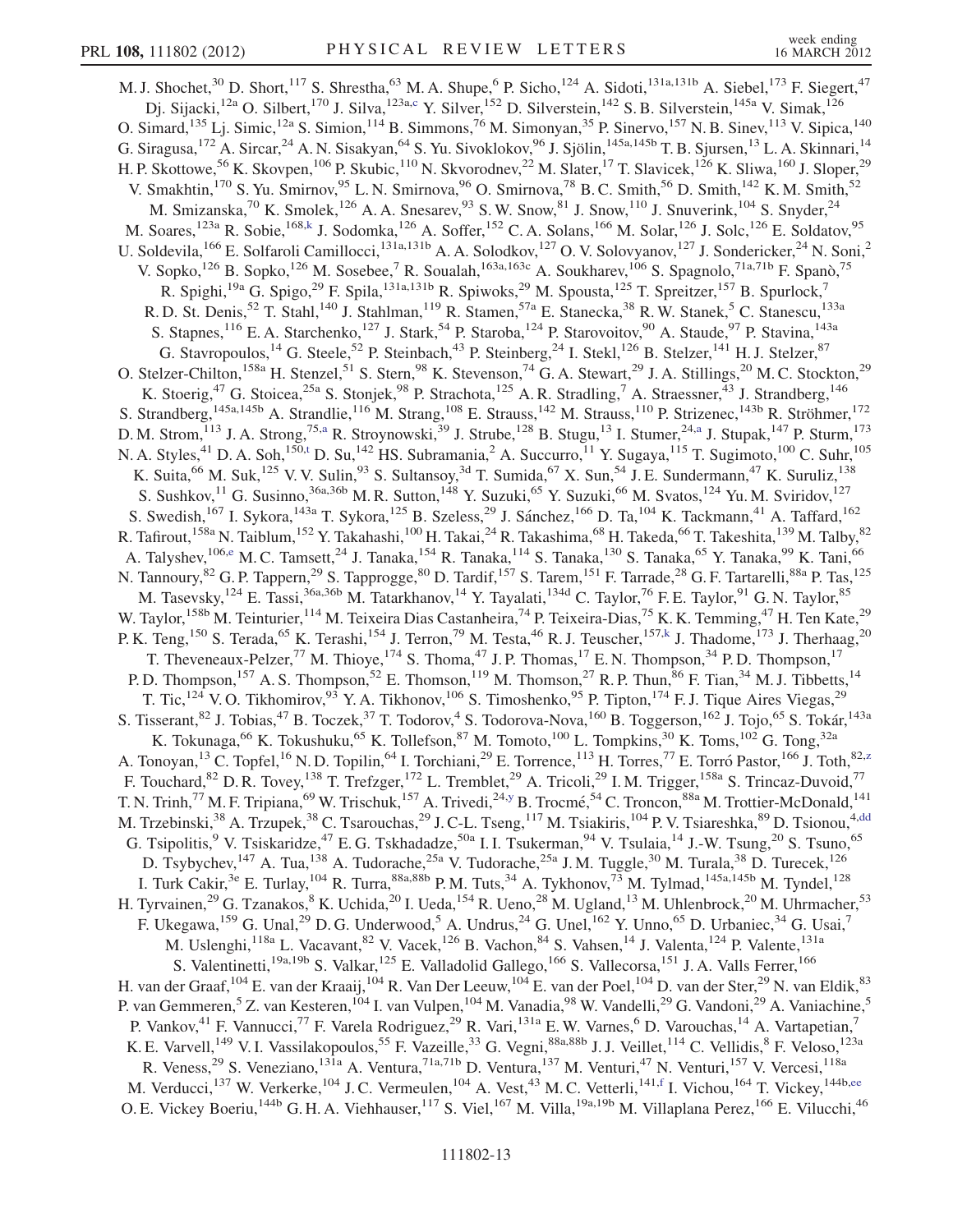<span id="page-13-1"></span>M. G. Vincter,<sup>28</sup> E. Vinek,<sup>29</sup> V. B. Vinogr[a](#page-17-3)dov,<sup>64</sup> M. Virchaux,<sup>135,a</sup> J. Virzi,<sup>14</sup> O. Vitells,<sup>170</sup> M. Viti,<sup>41</sup> I. Vivarelli,<sup>47</sup> F. Vives Vaque,<sup>2</sup> S. Vlachos,<sup>9</sup> D. Vladoiu,<sup>97</sup> M. Vlasak,<sup>126</sup> N. Vlasov,<sup>20</sup> A. Vogel,<sup>20</sup> P. Vokac,<sup>126</sup> G. Volpi,<sup>46</sup> M. Volpi, <sup>85</sup> G. Volpini, <sup>88a</sup> H. von der Schmitt, <sup>98</sup> J. von Loeben, <sup>98</sup> H. von Radziewski, <sup>47</sup> E. von Toerne, <sup>20</sup> V. Vorobel,<sup>125</sup> A. P. Vorobiev,<sup>127</sup> V. Vorwerk,<sup>11</sup> M. Vos,<sup>166</sup> R. Voss,<sup>29</sup> T. T. Voss,<sup>173</sup> J. H. Vossebeld,<sup>72</sup> N. Vranjes,<sup>12a</sup> M. Vranjes Milosavljevic,<sup>104</sup> V. Vrba,<sup>124</sup> M. Vreeswijk,<sup>104</sup> T. Vu Anh,<sup>80</sup> R. Vuillermet,<sup>29</sup> I. Vukotic,<sup>114</sup> W. Wagner,<sup>173</sup> P. Wagner,<sup>119</sup> H. Wahlen,<sup>173</sup> J. Wakabayashi,<sup>100</sup> J. Walbersloh,<sup>42</sup> S. Walch,<sup>86</sup> J. Walder,<sup>70</sup> R. Walker,<sup>97</sup> W. Walkowiak,<sup>140</sup> R. Wall,<sup>174</sup> P. Waller,<sup>72</sup> A. Walz,<sup>47</sup> C. Wang,<sup>44</sup> H. Wang,<sup>171</sup> H. Wang,<sup>32b,[ff](#page-17-31)</sup> J. Wang,<sup>150</sup> J. Wang,<sup>54</sup> J. C. Wang,<sup>137</sup> R. Wang,<sup>102</sup> S. M. Wang,<sup>150</sup> A. Warburton,<sup>84</sup> C. P. Ward,<sup>27</sup> M. Warsinsky,<sup>47</sup> R. Wastie,<sup>117</sup> P. M. Watkins,<sup>17</sup> A. T. Watson,<sup>17</sup> I. J. Watson,<sup>149</sup> M. F. Watson,<sup>17</sup> G. Watts,<sup>137</sup> S. Watts,<sup>81</sup> A. T. Waugh,<sup>149</sup> B. M. Waugh,<sup>76</sup> J. Weber,<sup>42</sup> M. Weber,<sup>128</sup> M. S. Weber,<sup>16</sup> P. Weber,<sup>53</sup> A. R. Weidberg,<sup>117</sup> P. Weigell,<sup>98</sup> J. Weingar[t](#page-17-19)en,<sup>53</sup> C. Weiser,<sup>47</sup> H. Wellenstein,<sup>22</sup> P. S. Wells,<sup>29</sup> M. Wen,<sup>46</sup> T. Wenaus,<sup>24</sup> S. Wendler,<sup>122</sup> Z. Weng,<sup>150,t</sup> T. Wengler,<sup>29</sup> S. Wenig,<sup>29</sup> N. Wermes,<sup>20</sup> M. Werner,<sup>47</sup> P. Werner,<sup>29</sup> M. Werth,<sup>162</sup> M. Wessels,<sup>57a</sup> C. Weydert,<sup>54</sup> K. Whalen,<sup>28</sup> S. J. Wheeler-Ellis,<sup>162</sup> S. P. Whitaker,<sup>21</sup> A. White,<sup>7</sup> M. J. White,<sup>85</sup> S. R. Whitehead,<sup>117</sup> D. Whiteson,<sup>162</sup> D. Whittington,<sup>60</sup> F. Wicek,<sup>114</sup> D. Wicke,<sup>173</sup> F. J. Wickens,<sup>128</sup> W. Wiedenmann,<sup>171</sup> M. Wielers,<sup>128</sup> P. Wienemann,<sup>20</sup> C. Wiglesworth,<sup>74</sup> L. A. M. Wiik,<sup>47</sup> L. A. M. Wiik-Fuchs,<sup>47</sup> P. A. Wijeratne,<sup>76</sup> A. Wildauer,<sup>166</sup> M. A. Wildt,<sup>41[,q](#page-17-15)</sup> I. Wilhelm,<sup>125</sup> H. G. Wilkens,<sup>29</sup> J. Z. Will,<sup>97</sup> E. Williams,<sup>34</sup> H. H. Williams,<sup>119</sup> W. Willis,<sup>34</sup> S. Willocq,<sup>83</sup> J. A. Wilson,<sup>17</sup> M. G. Wilson,<sup>142</sup> A. Wilson,<sup>86</sup> I. Wingerter-Seez,<sup>4</sup> S. Winkelmann,<sup>47</sup> F. Winklmeier,<sup>29</sup> M. Wittgen,<sup>142</sup> M. W. Wolter,<sup>38</sup> H. Wolters,<sup>123a[,i](#page-17-7)</sup> W. C. Wong,<sup>40</sup> G. Wooden,<sup>86</sup> B. K. Wosiek,<sup>38</sup> J. Wotschack,<sup>29</sup> M. J. Woudstra,<sup>83</sup> K. W. Wozniak, $^{38}$  K. Wraight, $^{52}$  C. Wright, $^{52}$  M. Wright, $^{52}$  B. Wrona, $^{72}$  S. L. Wu, $^{171}$  X. Wu, $^{48}$  Y. Wu, $^{32b,gg}$  $^{32b,gg}$  $^{32b,gg}$  E. Wulf, $^{34}$ R. Wunstorf,<sup>42</sup> B. M. Wynne,<sup>45</sup> S. Xella,<sup>35</sup> M. Xiao,<sup>135</sup> S. Xie,<sup>47</sup> Y. Xie,<sup>32a</sup> C. Xu,<sup>32b[,hh](#page-18-0)</sup> D. Xu,<sup>138</sup> G. Xu,<sup>32a</sup> B. Yabsley,<sup>149</sup> S. Yacoob,<sup>144b</sup> M. Yamada,<sup>65</sup> H. Yamaguchi,<sup>154</sup> A. Yamamoto,<sup>65</sup> K. Yamamoto,<sup>63</sup> S. Yamamoto,<sup>154</sup> T. Yamamura,<sup>154</sup> T. Yamanaka,<sup>154</sup> J. Yamaoka,<sup>44</sup> T. Yamazaki,<sup>154</sup> Y. Yamazaki,<sup>66</sup> Z. Yan,<sup>21</sup> H. Yang,<sup>86</sup> U. K. Yang,<sup>81</sup> Y. Yang,<sup>60</sup> Y. Yang,<sup>32a</sup> Z. Yang,<sup>145a,145b</sup> S. Yanush,<sup>90</sup> Y. Yao,<sup>14</sup> Y. Yasu,<sup>65</sup> G. V. Ybeles Smit,<sup>129</sup> J. Ye,<sup>39</sup> S. Ye,<sup>24</sup> M. Yilmaz,<sup>3c</sup> R. Yoosoofmiya,<sup>122</sup> K. Yorita,<sup>169</sup> R. Yoshida,<sup>5</sup> K. Yoshihara,<sup>154</sup> C. Young,<sup>142</sup> S. Youssef,<sup>21</sup> D. Yu,<sup>24</sup> J. Yu,<sup>7</sup> J. Yu,<sup>111</sup> L. Yuan,<sup>32a,[ii](#page-18-1)</sup> A. Yurkewicz,<sup>105</sup> B. Zabinski,<sup>38</sup> V. G. Zaets,<sup>127</sup> R. Zaidan,<sup>62</sup> A. M. Zaitsev,<sup>127</sup> Z. Zajacova,<sup>29</sup> Yo. K. Zalite,<sup>120</sup> L. Zanello,<sup>131a,131b</sup> P. Zarzhitsky,<sup>39</sup> A. Zaytsev,<sup>106</sup> C. Zeitnitz,<sup>173</sup> M. Zeller,<sup>174</sup> M. Zeman, <sup>124</sup> A. Zemla, <sup>38</sup> C. Zendler, <sup>20</sup> O. Zenin, <sup>127</sup> T. Ženiš, <sup>143a</sup> Z. Zenonos, <sup>121a, 121b</sup> S. Zenz, <sup>14</sup> D. Zerwas, <sup>114</sup> G. Zevi della Porta,<sup>56</sup> Z. Zhan,<sup>32d</sup> D. Zhang,<sup>32b[,ff](#page-17-31)</sup> H. Zhang,<sup>87</sup> J. Zhang,<sup>5</sup> X. Zhang,<sup>32d</sup> Z. Zhang,<sup>114</sup> L. Zhao,<sup>107</sup> T. Zhao,<sup>137</sup> Z. Zhao,<sup>32b</sup> A. Zhemchugov,<sup>64</sup> S. Zheng,<sup>32a</sup> J. Zhong,<sup>117</sup> B. Zhou,<sup>86</sup> N. Zhou,<sup>162</sup> Y. Zhou,<sup>150</sup> C. G. Zhu,<sup>32d</sup> H. Zhu,<sup>41</sup> J. Zhu,<sup>86</sup> Y. Zhu,<sup>32b</sup> X. Zhuang,<sup>97</sup> V. Zhuravlov,<sup>98</sup> D. Zieminska,<sup>60</sup> R. Zimmermann,<sup>20</sup> S. Zimmermann,<sup>20</sup> S. Zimmermann,<sup>47</sup> M. Ziolkowski,<sup>140</sup> R. Zitoun,<sup>4</sup> L. Živković,<sup>34</sup> V. V. Zmouchko,<sup>127[,a](#page-17-3)</sup> G. Zobernig,<sup>171</sup> A. Zoccoli,<sup>19a,19b</sup> Y. Zolnierowski,<sup>4</sup> A. Zsenei,<sup>29</sup> M. zur Nedden,<sup>15</sup> V. Zutshi,<sup>105</sup> and L. Zwalinski<sup>29</sup>

(ATLAS Collaboration)

<span id="page-13-3"></span><span id="page-13-2"></span><sup>1</sup>University at Albany, Albany, New York, USA<sup>2</sup> Department of Physics University of Albarta, Edmonton, Al

<span id="page-13-0"></span><sup>2</sup>Department of Physics, University of Alberta, Edmonton, Alberta, Canada<sup>3a</sup>Department of Physics, Ankara University, Ankara, Turkey<sup>3b</sup>Department of Physics, Dumlupinar University, Kutahya, Turkey<sup>36</sup>Department of Phys

<sup>4</sup>LAPP, CNRS/IN2P3 and Université de Savoie, Annecy-le-Vieux, France

<sup>5</sup>High Energy Physics Division, Argonne National Laboratory, Argonne, Illinois, USA

<sup>6</sup>Department of Physics, University of Arizona, Tucson, Arizona, USA

 $\nabla^7$ Department of Physics, The University of Texas at Arlington, Arlington, Texas, USA

<sup>8</sup>Physics Department, University of Athens, Athens, Greece<br><sup>9</sup>Physics Department, National Technical University of Athens, Zografou, Greece

<sup>10</sup>Institute of Physics, Azerbaijan Academy of Sciences, Baku, Azerbaijan<br><sup>11</sup>Institut de Física d'Altes Energies and Departament de Física de la Universitat Autònoma de Barcelona

and ICREA, Barcelona, Spain<br><sup>12a</sup>Institute of Physics, University of Belgrade, Belgrade, Serbia<br><sup>12b</sup>Vinca Institute of Nuclear Sciences, Belgrade, Serbia

 $^{13}$ Department for Physics and Technology, University of Bergen, Bergen, Norway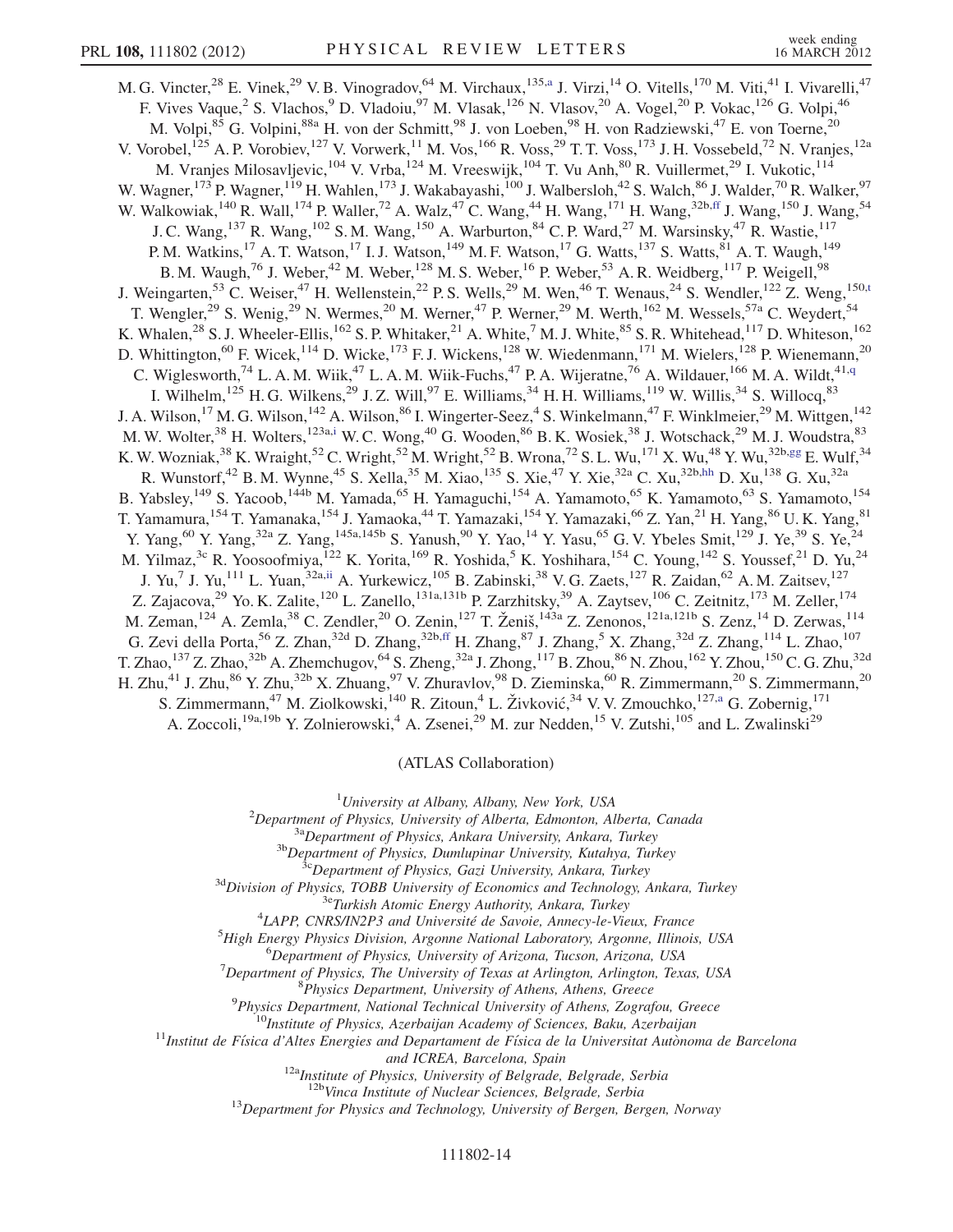<sup>14</sup>Physics Division, Lawrence Berkeley National Laboratory and University of California, Berkeley, California, USA<br><sup>15</sup>Department of Physics, Humboldt University, Berlin, Germany<br><sup>16</sup>Albert Einstein Center for Fundamenta <sup>18c</sup>Department of Physics Engineering, Gaziantep University, Gaziantep, Turkey  $\frac{18d}$ Department of Physics, Istanbul Technical University, Istanbul, Turkey <sup>19b</sup>Dipartimento di Fisica, Università di Bologna, Bologna, Italy<br><sup>19b</sup>Dipartimento di Fisica, Università di Bologna, Bologna, Italy<br><sup>20</sup>Physikalisches Institut, University of Bonn, Bonn, Germany<br><sup>21</sup>Department of Physic <sup>24</sup>Physics Department, Brookhaven National Laboratory, Upton, New York, USA <sup>25a</sup>National Institute of Physics and Nuclear Engineering, Bucharest, Romania<br><sup>25b</sup>University Politehnica Bucharest, Bucharest, Romania<br><sup>25c</sup>West University in Timisoara, Timisoara, Romania <sup>26</sup>Departamento de Física, Universidad de Buenos Aires, Buenos Aires, Argentina<br><sup>27</sup>Cavendish Laboratory, University of Cambridge, Cambridge, United Kingdom<br><sup>28</sup>Department of Physics, Carleton University, Ottawa, Ontario ama CNRSIN2P3, Aubiere Celear, France Den Marine (1987), and NEW Similar Celear (1987), and The Institute (1987) and the methanony Collegion of Copenhagen, Kobenham, Denmark<br>
<sup>35</sup>Neels Bohr Institute of New York, CSA (1990 Polytechnique de Grenoble, Grenoble, France<br><sup>55</sup>Department of Physics, Hampton University, Hampton, Virginia, USA<br><sup>56</sup>Laboratory for Particle Physics and Cosmology, Harvard University, Cambridge, Massachusetts, USA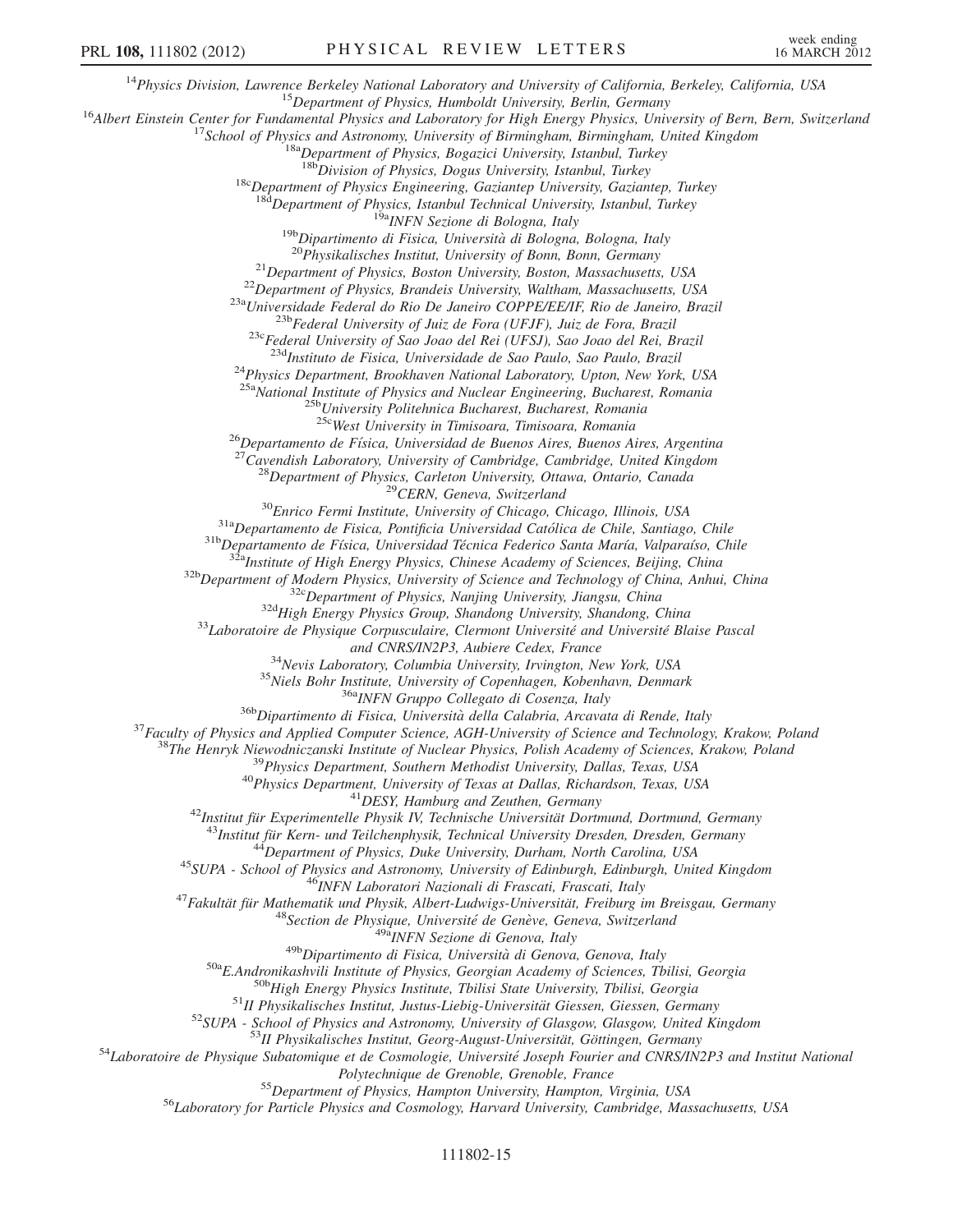$\begin{array}{c} \mathbf{^{57a}Kirchhoff-Institut für Physik, Ruprecht-Karls-Universität Heidelberg, Heidelberg, Germany}\\ \mathbf{^{57b}Physikalisches Institut, Ruprecht-Karls-Universität Heidelberg, Heidelberg, Germany}\\ \mathbf{^{57c}ZITI Institut für technische Informatik, Ruprecht-Karls-Universität Heidelberg, Mannheim, Germany\\ \mathbf{^{58}Faculty of Science, Hiroshima University, Hiroshima, Japan\\ \mathbf{^{69}Papartment of Physics, Indian University, Bloomington, Indian, USA\\ \mathbf{^{61}Institut für Astro- und Teilchenphysik, Leopold-Franzens-Universität, Innsbruck, Austria\\ \mathbf{^{61}Initut für Astro- und Teilchenphysik, Leop$ 

<sup>69</sup>Instituto de Física La Plata, Universidad Nacional de La Plata and CONICET, La Plata, Argentina<br><sup>70</sup>Physics Department, Lancaster University, Lancaster, United Kingdom

<sup>70</sup>Physics Department, Lancaster University, Lancaster, United Kingdom<br>
<sup>71</sup><sup>Physi</sup>Nexione di Lecce, Italy<br>
<sup>71</sup>PhysiNexione di Eisica, Università del Salento, Lecce, Italy<br>
<sup>72</sup>Oliver Lodge Laboratory, University of Liv

<sup>85</sup>School of Physics, University of Melbourne, Victoria, Australia<br><sup>86</sup>Department of Physics, The University of Michigan, Ann Arbor, Michigan, USA<br><sup>87</sup>Department of Physics and Astronomy, Michigan State University, East

<sup>93</sup>P.N. Lebedev Institute of Physics, Academy of Sciences, Moscow, Russia<br><sup>94</sup>Institute for Theoretical and Experimental Physics (ITEP), Moscow, Russia<br><sup>95</sup>Moscow Engineering and Physics Institute (MEPhI), Moscow, Russia

%Robeltsyn Institute of Nuclear Physics, Lomonosov Moscow State University, Moscow, Russia<br>
<sup>97</sup> Fakultú für Physik, Lukwig-Maximilian-5-Universität München, Germany<br>
<sup>98</sup> Nax-Planck-Institut für Physik (Werner-Heisenberg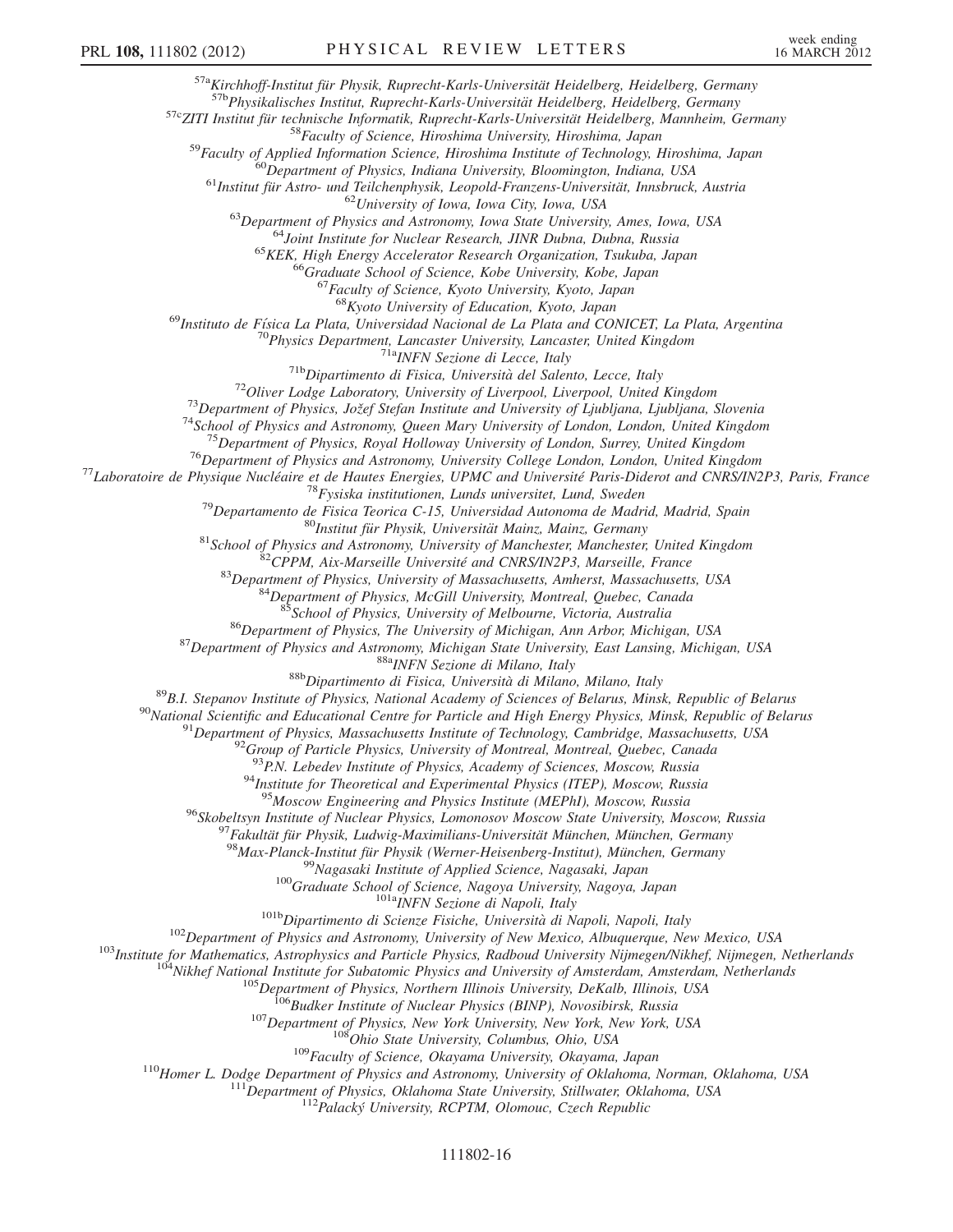<sup>113</sup>Center for High Energy Physics, University of Oregon, Eugene, Oregon, USA<br><sup>114</sup>LAL, Univ. Paris-Sud and CNRS/IN2P3, Orsay, France<br><sup>115</sup>Graduate School of Science, Osaka University, Osaka, Japan<br><sup>116</sup>Department of Phy <sup>117</sup>Department of Physics, Oxford University, Oxford, United Kingdom<br><sup>118b</sup>Dipartimento di Fisica Nucleare e Teorica, Università di Pavia, Pavia, Italy<br><sup>119</sup>Department of Physics, University of Pennsylvania, Philadelphia <sup>123a</sup>r *Laboratorio de Instrumentacao e Fisica Experimental de Particulas - LIP, Lisboa, Portugal*<br>
<sup>123</sup>n *Departamento de Fisica Teorica y del Cosmos and CAFPE, Universidad de Granada, Granada, Spain<br>
<sup>124</sup>Institute of* Casablanca, Morocco<br><sup>134</sup><sup>134</sup>Centre National de l'Energie des Sciences Techniques Nucleaires, Rabat, Morocco<br><sup>134</sup>Chiversité Cadi Ayyad, Faculté des sciences Semlalia Département de Physique, B.P. 2390 Marrakech 40000, Mo Gif-sur-Yvette, France<br>
<sup>136</sup>Santa Cruz, Institute for Particle Physics, University of California Santa Cruz, Santa Cruz, California, USA<br>
<sup>137</sup>Department of Physics, University of Vakington, Seattle, Washington, USA<br>
<sup>138</sup> <sup>145b</sup>The Oskar Klein Centre, Stockholm, Sweden<br><sup>146</sup>Physics Department, Royal Institute of Technology, Stockholm, Sweden<br><sup>147</sup>Department of Physics and Astronomy, Stony Brook University, Stony Brook, New York, USA 148Department of Physics and Astronomy, University of Sussex, Brighton, United Kingdom  $148$ School of Physics, University of Sydney, Sydney, Australia<br>150 Institute of Physics, Academia Sinica, Taipei, Taiwan <sup>151</sup>Department of Physics, Technion: Israel Institute of Technology, Haifa, Israel<br><sup>152</sup>Raymond and Beverly Sackler School of Physics and Astronomy, Tel Aviv University, Tel Aviv, Israel<br><sup>153</sup>Department of Physics, Aristo

## 111802-17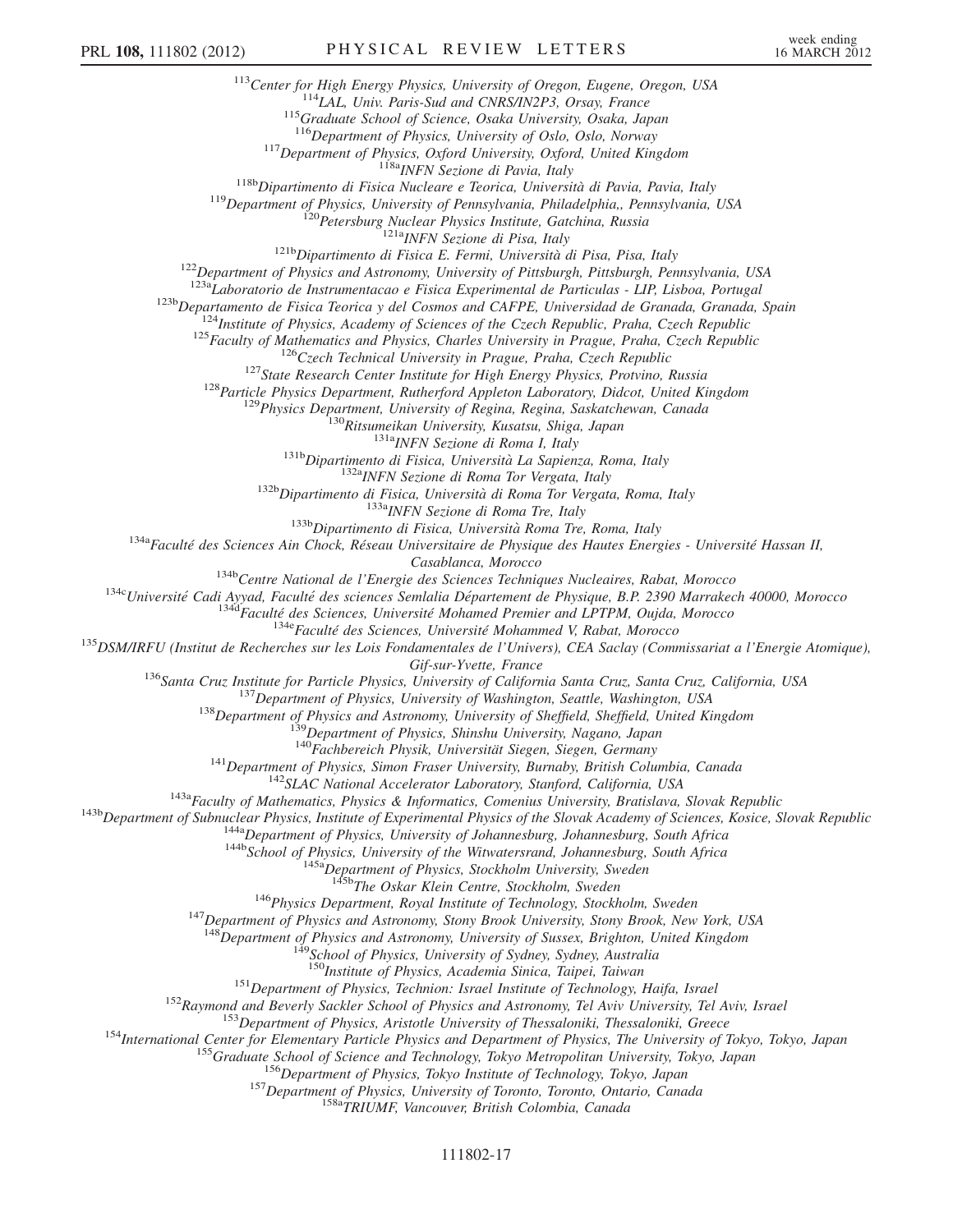<sup>158b</sup>Department of Physics and Astronomy, York University, Toronto, Ontario, Canada<br><sup>159</sup>Institute of Pure and Applied Sciences, University of Tsukuba, 1-1-1 Tennodai, Tsukuba, Ibaraki 305-8571, Japan<br><sup>160</sup>Science and Te

<sup>162</sup>Department of Physics and Astronomy, University of California Irvine, Irvine, California, USA<br><sup>163a</sup>INFN Gruppo Collegato di Udine, Italy<br><sup>163b</sup>ICTP, Trieste, Italy<br><sup>163</sup>Dipartimento di Chimica, Fisica e Ambiente, Un

<sup>167</sup>Department of Physics, University of British Columbia, Vancouver, British Colombia, Canada<br><sup>168</sup>Department of Physics and Astronomy, University of Victoria, Victoria, British Colombia, Canada<br><sup>169</sup>Waseda University,

<sup>172</sup>Fakultät für Physik und Astronomie, Julius-Maximilians-Universität, Würzburg, Germany<br><sup>173</sup>Fachbereich C Physik, Bergische Universität Wuppertal, Wuppertal, Germany<br><sup>174</sup>Department of Physics, Yale University, New Ha

<span id="page-17-3"></span>[a](#page-5-8) Deceased.

<span id="page-17-0"></span><sup>[b](#page-5-9)</sup>Also at Laboratorio de Instrumentacao e Fisica Experimental de Particulas—LIP, Lisboa, Portugal.

<span id="page-17-1"></span>[c](#page-5-10) Also at Faculdade de Ciencias and CFNUL, Universidade de Lisboa, Lisboa, Portugal.

<span id="page-17-2"></span><sup>[d](#page-5-11)</sup>Also at Particle Physics Department, Rutherford Appleton Laboratory, Didcot, United Kingdom.

<span id="page-17-28"></span>[e](#page-12-0) Also at Novosibirsk State University, Novosibirsk, Russia.

<span id="page-17-4"></span>[f](#page-5-12) Also at TRIUMF, Vancouver, BC, Canada.

<span id="page-17-5"></span><sup>[g](#page-5-13)</sup>Also at Department of Physics, California State University, Fresno, CA, United States of America., USA

<span id="page-17-6"></span>[h](#page-6-0) Also at Fermilab, Batavia, IL, USA.

<span id="page-17-7"></span><sup>[i](#page-6-1)</sup>Also at Department of Physics, University of Coimbra, Coimbra, Portugal.

<span id="page-17-8"></span><sup>[j](#page-6-2)</sup>Also at Università di Napoli Parthenope, Napoli, Italy.

<span id="page-17-9"></span>[k](#page-6-3) Also at Institute of Particle Physics (IPP), Canada.

<span id="page-17-10"></span><sup>1</sup>A[l](#page-7-0)so at Department of Physics, Middle East Technical University, Ankara, Turkey.

<span id="page-17-12"></span><span id="page-17-11"></span>[mA](#page-7-1)lso at Louisiana Tech University, Ruston, LA, USA.

<sup>[n](#page-7-2)</sup>Also at Department of Physics and Astronomy, University College London, London, United Kingdom.

<span id="page-17-13"></span><sup>[o](#page-8-0)</sup>Also at Group of Particle Physics, University of Montreal, Montreal, QC, Canada.

<span id="page-17-14"></span><su[p](#page-8-1)>p</sup>Also at Institute of Physics, Azerbaijan Academy of Sciences, Baku, Azerbaijan.

<span id="page-17-15"></span><sup>[q](#page-9-0)</sup>Also at Institut für Experimentalphysik, Universität Hamburg, Hamburg, Germany.

<span id="page-17-16"></span>[r](#page-9-0) Also at Manhattan College, New York, NY, USA.

<span id="page-17-19"></span><span id="page-17-18"></span><[s](#page-9-1)up>s</sup>Also at CPPM, Aix-Marseille Université and CNRS/IN2P3, Marseille, France.

<sup>[t](#page-9-1)</sup>Also at School of Physics and Engineering, Sun Yat-sen University, Guanzhou, China.

<span id="page-17-20"></span><s[u](#page-9-2)p>u</sup>Also at Academia Sinica Grid Computing, Institute of Physics, Academia Sinica, Taipei, Taiwan.

<span id="page-17-17"></span>[v](#page-9-1) Also at High Energy Physics Group, Shandong University, Shandong, China.

<span id="page-17-21"></span><sup>w</sup>Also at Section de Physique, Université de Genève, Geneva, Switzerland.

<span id="page-17-22"></span>[x](#page-10-1) Also at Departamento de Fisica, Universidade de Minho, Braga, Portugal.

<span id="page-17-23"></span><sup>[y](#page-10-2)</sup>Also at Department of Physics and Astronomy, University of South Carolina, Columbia, SC, USA.

<span id="page-17-24"></span><sup>[z](#page-10-3)</sup>Also at KFKI Research Institute for Particle and Nuclear Physics, Budapest, Hungary.

<span id="page-17-25"></span>[aaA](#page-10-4)lso at California Institute of Technology, Pasadena, CA, USA.

<span id="page-17-26"></span>bb<sub>Also at Institute of Physics, Jagiellonian University, Krakow, Poland.</sub>

<span id="page-17-27"></span><sup>cc</sup>Also at Institute of High Energy Physics, Chinese Academy of Sciences, Beijing, China.

<span id="page-17-29"></span>dd Also at Department of Physics and Astronomy, University of Sheffield, Sheffield, United Kingdom.

<span id="page-17-30"></span>[eeA](#page-12-2)lso at Department of Physics, Oxford University, Oxford, United Kingdom.

<span id="page-17-31"></span>[ffA](#page-13-0)lso at Institute of Physics, Academia Sinica, Taipei, Taiwan.

<span id="page-17-32"></span><sup>gg</sup>Also at Department of Physics, The University of Michigan, Ann Arbor, MI, USA.